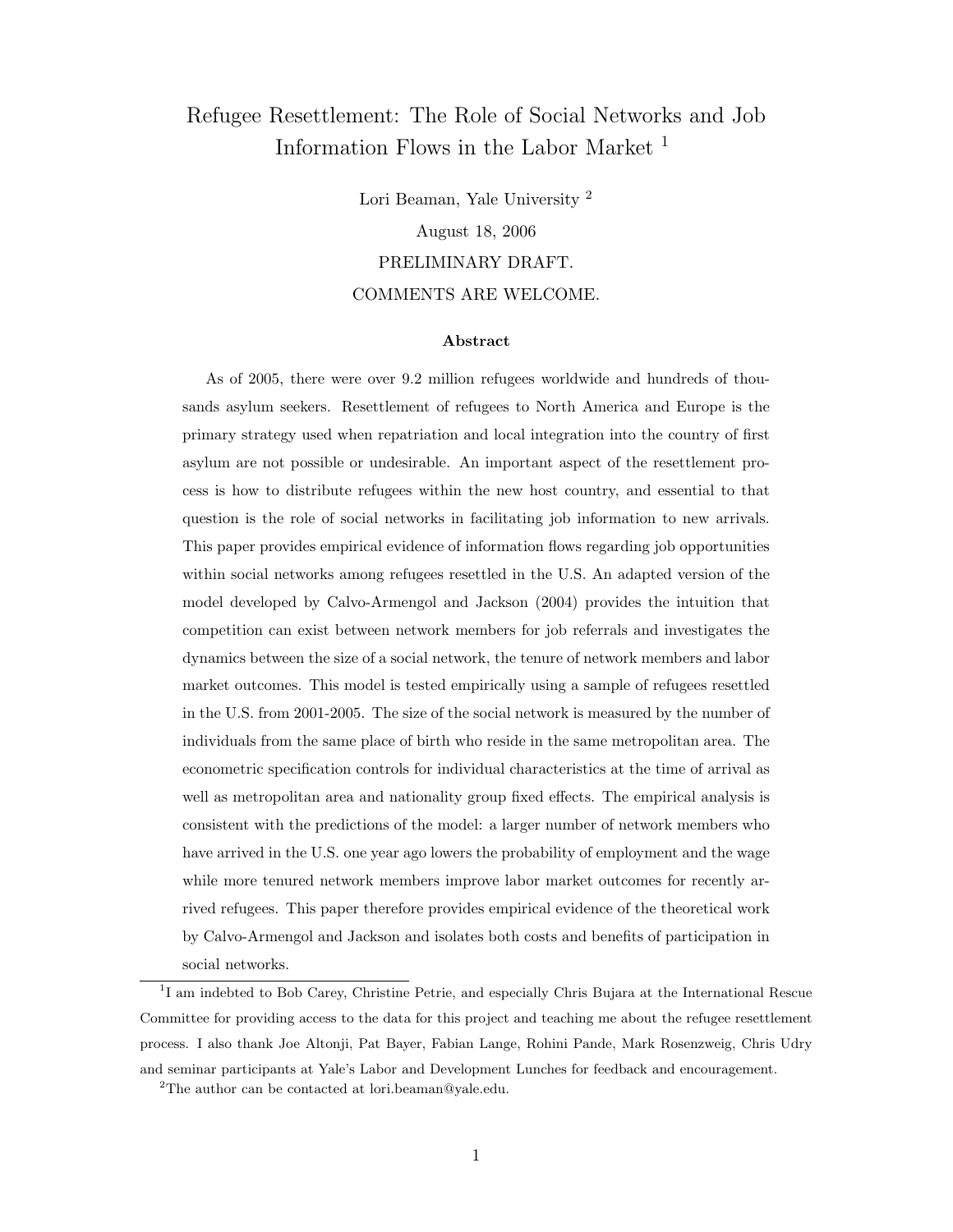# 1 Introduction

Due to prolonged and protracted conflicts throughout the world, there are a substantial number of refugees who are either unable to return to their home country or are unable to stay safely in their first country of asylum. Often security concerns in refugee camps go hand in hand with dire living conditions. The primary solution to improving the lives of such refugees is resettlement in a third country. During 2004, for example, 676,400 people applied for asylum and in addition over 83,000 refugees were permanently resettled to third countries through UNHCR resettlement programs, mostly to European and North American countries.[18] However, there is no consensus on the optimal method of resettlement within the new destination country. Policies vary widely from the dispersal policies in some European countries to the clustering method used by at least some American resettlement agencies. While there are many factors which determine whether a location is a good match for a refugee, the ability of the refugee to integrate into the local labor market is essential. At the core of the debate between dispersing versus concentrating refugees geographically is the role of ethnic networks in facilitating access to the local labor market. This paper seeks to empirically estimate the effect of ethnic networks in providing job information to new refugees resettled in the U.S.

While there are many nations which accept refugees on a temporary basis immediately after the rupture of a crisis, less than 20 nations run UNHCR resettlement programs and accept refugees regularly on an annual basis. The countries who host the bulk of resettled refugees are: the United States, Canada, Australia, Sweden, Norway, Finland, New Zealand, Denmark, and The Netherlands.[18] Of these, the Netherlands, Norway, Denmark, and Sweden have all implemented and experimented with dispersal policies. In Denmark, for example, refugees are distributed throughout the country to municipalities in inverse proportion to the existing percentage of ethnic minorities. Given that local authorities are legally responsible for providing housing and other social services to refugees, the dispersal policy was implemented out of growing concern that the financial burden of refugee resettlement was falling disproportionately on the capital and the larger cities.[8] The other explicit objective of the program is to further integration. The ideas of "spreading the burden" and decreasing segregation are the underlying motivation behind the implementation of dispersal policies in other European countries as well, such as Sweden and the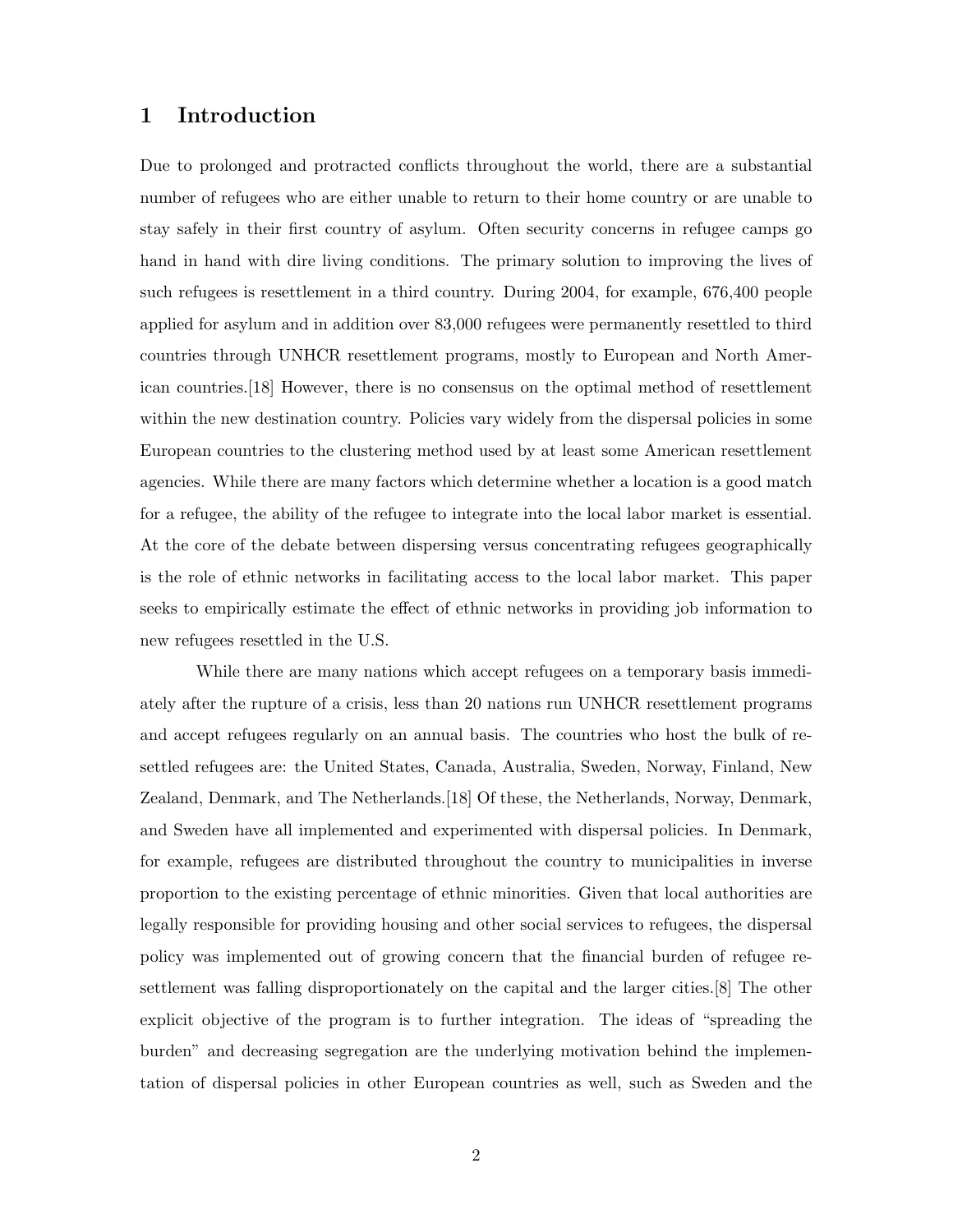Netherlands.[9] While the U.S. does not have a centralized resettlement program, at least some resettlement agencies in the U.S. follow a policy of clustering refugees in geographic locations which have pre-existing ethnic communities. Despite significant federal funding given to the resettlement agencies, individual states in the U.S. bare some of the financial burden of resettlement in the form of TANF, food stamps, and other social services. The concentration policy in the U.S. stands in stark contrast to the system used widely in Europe.

An important question in this debate is how social networks create economic incentives and impact the economic decision making of recently arrived refugees. There are numerous hypotheses on this topic in the literature. First, the existence of ethnic enclaves may diminish incentives for refugees to invest in host country-specific human capital. A number of empirical papers seek to provide evidence on the impact of enclaves or residential segregation on economic outcomes, pointing to this mechanism as theoretical motivation. Borjas (2000) provides some evidence that residential segregation has a negative impact on the assimilation of refugees.[3] By contrast, Edin et al. (2003) find that ethnic enclaves lead to earnings gains for less skilled refugees who were placed according to a settlement policy in Sweden.[10] However, as the differing empirical findings suggest, neither paper is able to identify the specific way that enclaves influence behavior. In particular both papers are unable to isolate the negative incentive effect but instead capture a net effect encompassing many different factors.

Social networks may also provide information on alternatives to employment which may in fact inhibit economic assimilation. Bertrand et al. (2000) find that larger networks and networks whose members use welfare more intensively encourage welfare use among individuals in the U.S. whose native language is not English.

Finally, networks can facilitate access to the labor market by providing job information or employee referrals. There is an extensive literature which documents the importance of informal job referrals in the U.S. labor market. Numerous studies report that at least 50% of jobs are obtained through family and friends, for example. Montgomery's seminal theoretical work emphasizes the role of social networks in helping to overcome the problem of imperfect information about a unemployed individuals' ability.[14] If members of a social network have better information about other members' ability, then firms will use informal employee referrals to make hiring decisions. Munshi (2002) develops a model similar to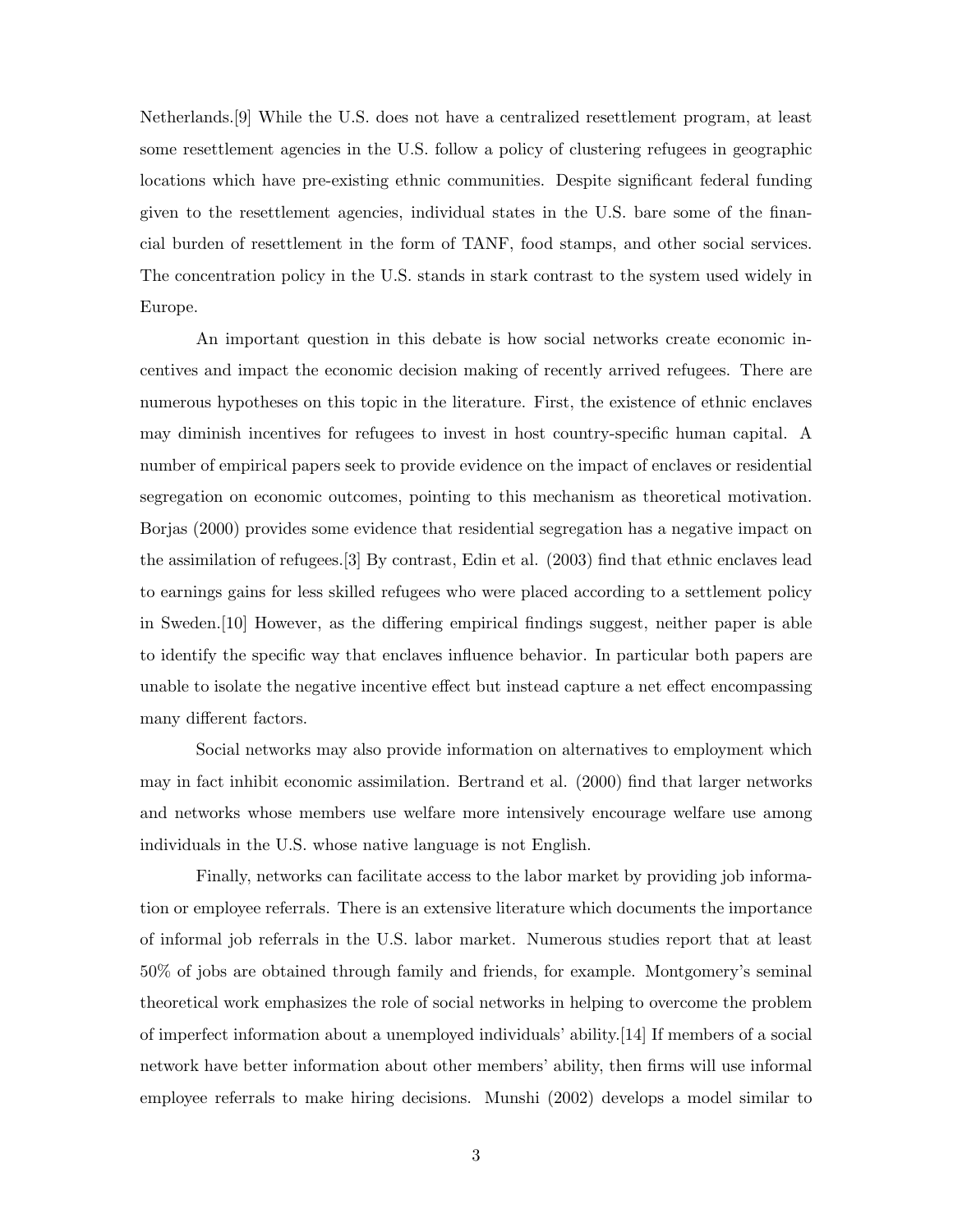that of Montgomery and then provides empirical evidence that social networks enchance employment outcomes among Mexican migrants in the U.S.[15] Using exogenous variation from rainfall shocks in Mexico to predict network size, he finds a larger network increases the probability of employment and the probability of being employed in a higher paying occupation for network members. In addition to employee referrals, the services provided by the social network, as reported in the Mexican Migration Project data, also include financial assistance and housing. While the empirical results are therefore consistent with the model of job referrals presented by Munshi, the additional benefits the network provides to newly arrived migrants are likely to be contributing to the estimated network effect. Since refugees are provided with housing and financial assistance by a formal resettlement agency, identifying the role of networks in providing labor market access directly is important. Munshi also finds that it is senior network members who are influencing the labor market outcomes of others, and the effect of recently arrived network members could not be distinguished from zero. Given that these estimates are noisy, the author is unable to draw strong conclusions from this particular finding. It is suggestive, however, that size is not the only relevant measure to capture how a network influences the economic outcomes of its members, and that social networks may have a more complex way of affect the labor market depending on its structure.

Calvo-Armengol and Jackson (2004) show theoretically that the structure of a social network can influence the dynamics of employment.[4] In a model where job information is distributed randomly and can be shared with network members, the authors show that employment outcomes are positively correlated across all individuals in a network in the steady-state. There is, however, negative correlations between individual network members in certain states. This implies that there are in fact costs to having a larger social network if that network has a particular structure. The authors then allow labor market participation to be endogenous and finds that differing initial conditions across networks can lead to long-run inequalities across groups.

This paper seeks to isolate one specific mechanism through which social networks affect labor market outcomes for refugees by providing empirical evidence consistent with a model of job information transmission within a social network. The model, based on the work done by Calvo-Armengol and Jackson (2004), provides a framework in which individuals have a random probability of receiving job information. This information is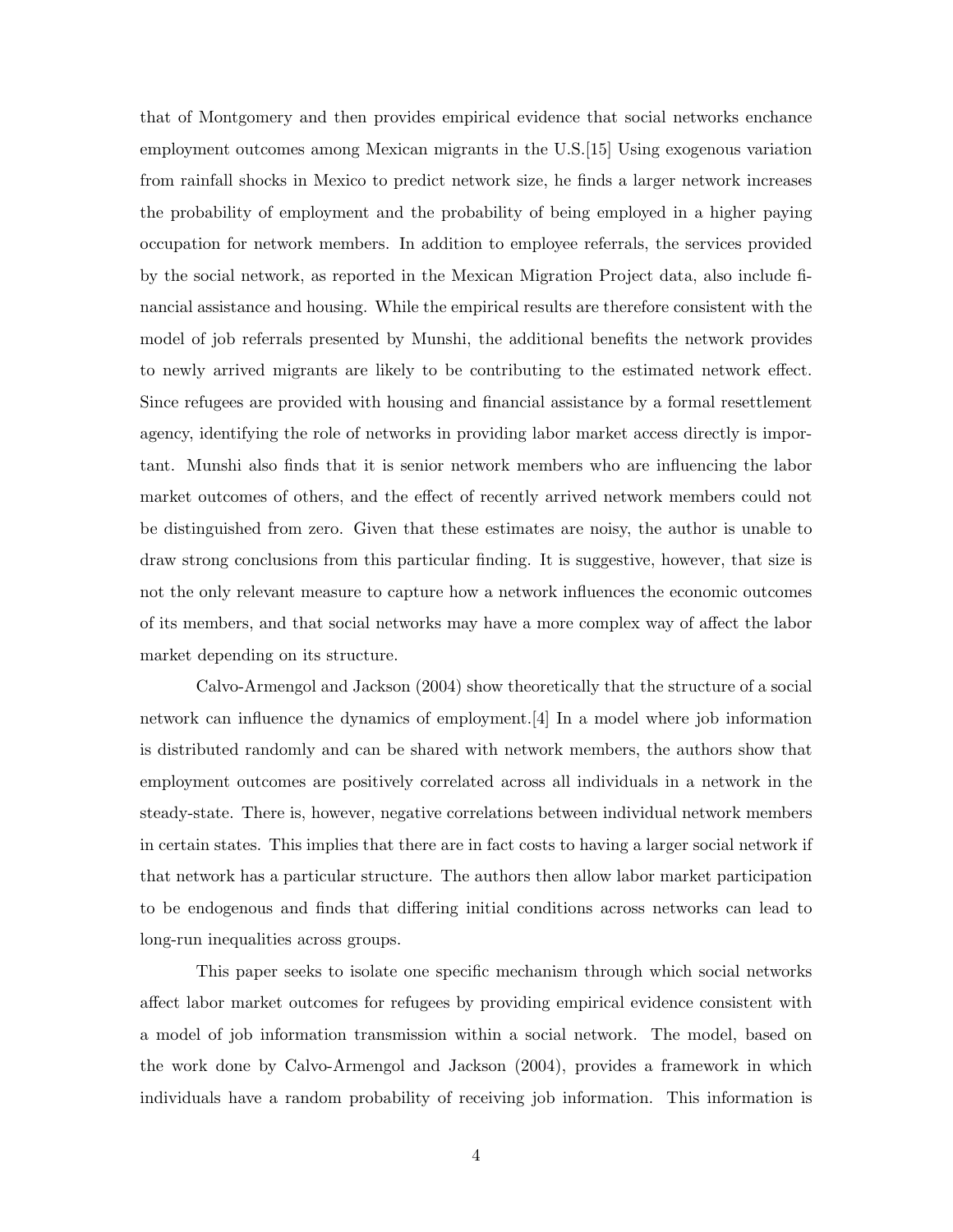either used to obtain a job or passed on to an unemployed member of the individual's social network. The model predicts that having a larger network can in some cases lead to a deterioration in labor market outcomes. More specifically, competition can exist between network members for job information, thus creating a non-linear relationship between the size of a social network and labor market outcomes depending on the tenure of network members. In fact a larger social network may differentially influence labor market outcomes over time: first lowering the employment rate and eventually improving it. Using data from the internal records of the International Rescue Committee (IRC) on refugees resettled in the U.S. from 2001-2005, I test the hypotheses from this model to look at the dynamic relationship between social network size and labor market outcomes.

The institutional environment of refugee resettlement provides arguably exogenous variation in the size and structure of social networks in order to identify the role of networks in job information transmission. The resettlement of refugees in the U.S. is implemented by voluntary resettlement agencies who have been contracted by the State Department to provide all initial services such as housing, financial assistance and job training/job referrals. The sample of refugees analyzed in this study are those who do not have family members in the U.S. at the time of their arrival to assist in their resettlement. In this case, it is the sole responsibility of the contracted resettlement agency to choose a geographic location for these individuals. This precludes individuals from sorting into localities based on unobservable individual characteristics, a common source of bias when attempting to identify social network effects. Furthermore, all individual characteristics used by the IRC when placing refugees into particular cities are available in the data. Since the IRC resettles refugees from a wide range of origin countries to 16 regional offices, the econometric specification also controls for unobserved metropolitan area and nationality/ethnic group characteristics through fixed effects.

The empirical analysis provides evidence supporting the model. A larger number of network members who arrived in the year prior to newly arrived refugees lowers the likelihood of employment and wages, while a larger network of individuals who arrived 2 years prior or more improves the labor market outcomes of fresh refugees. This provides clear evidence that social networks impact labor market outcomes of newly arrived refugees by providing job information. It also shows that network effects are more complex than the previous empirical literature has shown, involving both costs and benefits in a dy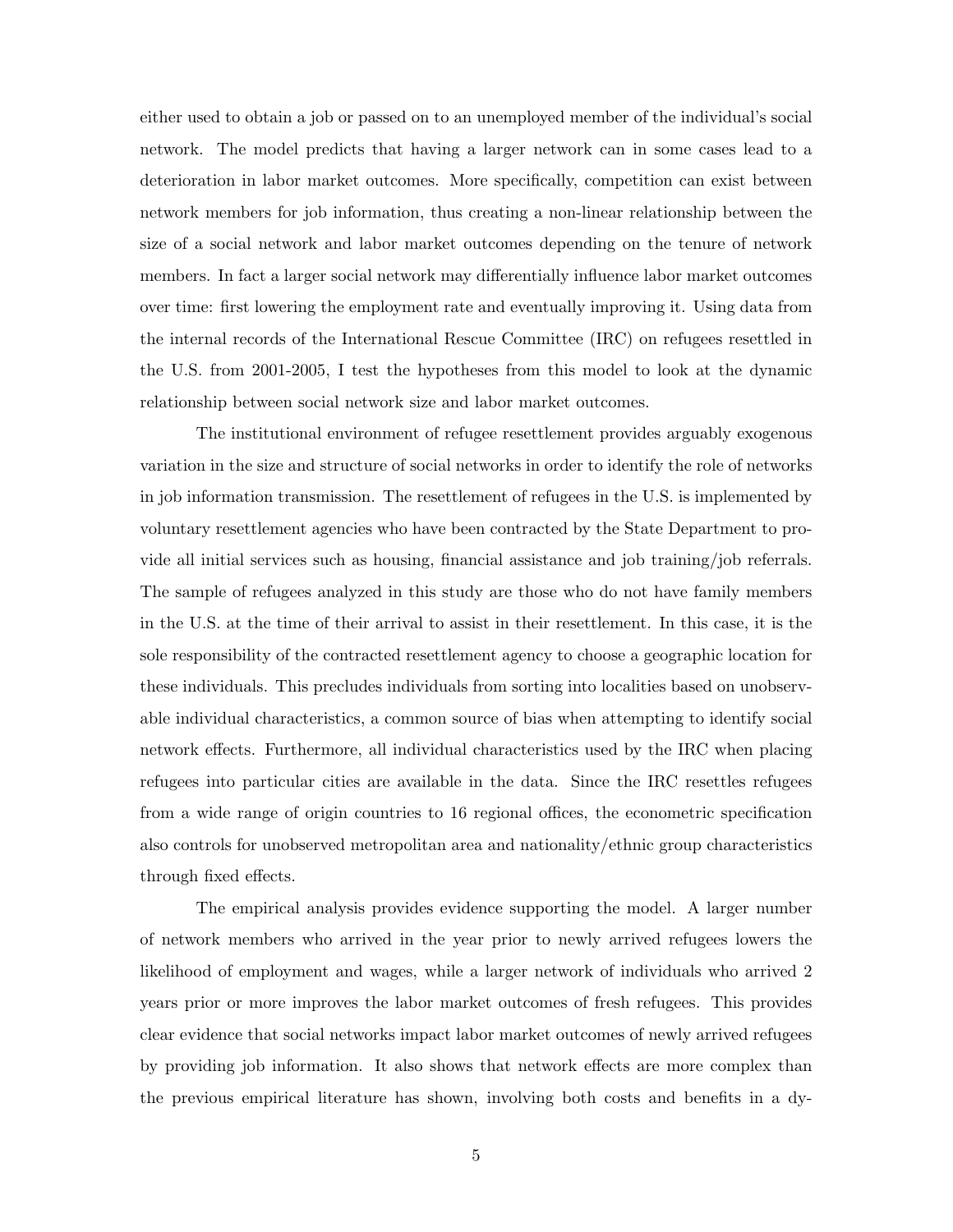namic relationship. Finally, this paper provides empirical support of the model developed by Calvo-Armengol and Jackson and can therefore (weakly) lend support for the other non-testable implications of the model regarding the role of social networks in sustaining inequality.

The paper is organized as follows: Section 2 discusses the framework of the theoretical model of information flows within social networks, Section 3 provides details on the institutional background and data and section 4 covers the empirical strategy. The results of the empirical analysis will be presented in section 5 and finally section 6 concludes.

# 2 Theoretical Framework

#### 2.1 A Model of Employment Rates

This paper seeks to provide empirical evidence of a model of job information transmission within social networks. The theoretical framework presented here is an adaptation of the model developed by Calvo-Armengol and Jackson (2004). In their model, information about jobs arrive randomly to agents, and this information leads directly to employment in that job. Thus, if an individual who is unemployed hears about a job, he will take the position. However, if the agent who receives the job information is already employed, then he passes along the information to a direct connection within his social network. At the end of each period, there is an exogenous break-up of jobs. The objective of their model is to show that in the steady-state, there is positive correlation of employment outcomes across time and across all agents within a network. They authors also incorporate the possibility of agents dropping out of the labor market, which due to a contagion effect, can lead to persistent levels of inequality across different groups.

I provide empirical evidence of an adapted version of this model. To do this, I first make the simplifying assumption that all individuals within a network are connected, thereby eliminating the distinction made by Calvo and Jackson between direct and indirect connections. Furthermore I incorporate the model into an overlapping generations framework which corresponds well with the empirical setting of refugee resettlement.

The basic structure and timing of the model is as follows: each agent works for  $S$  periods, so that in the steady-state there are  $S$  cohorts in the network at any point in time. Each cohort c has  $N_c$  agents. It is this variation in cohort size which will provide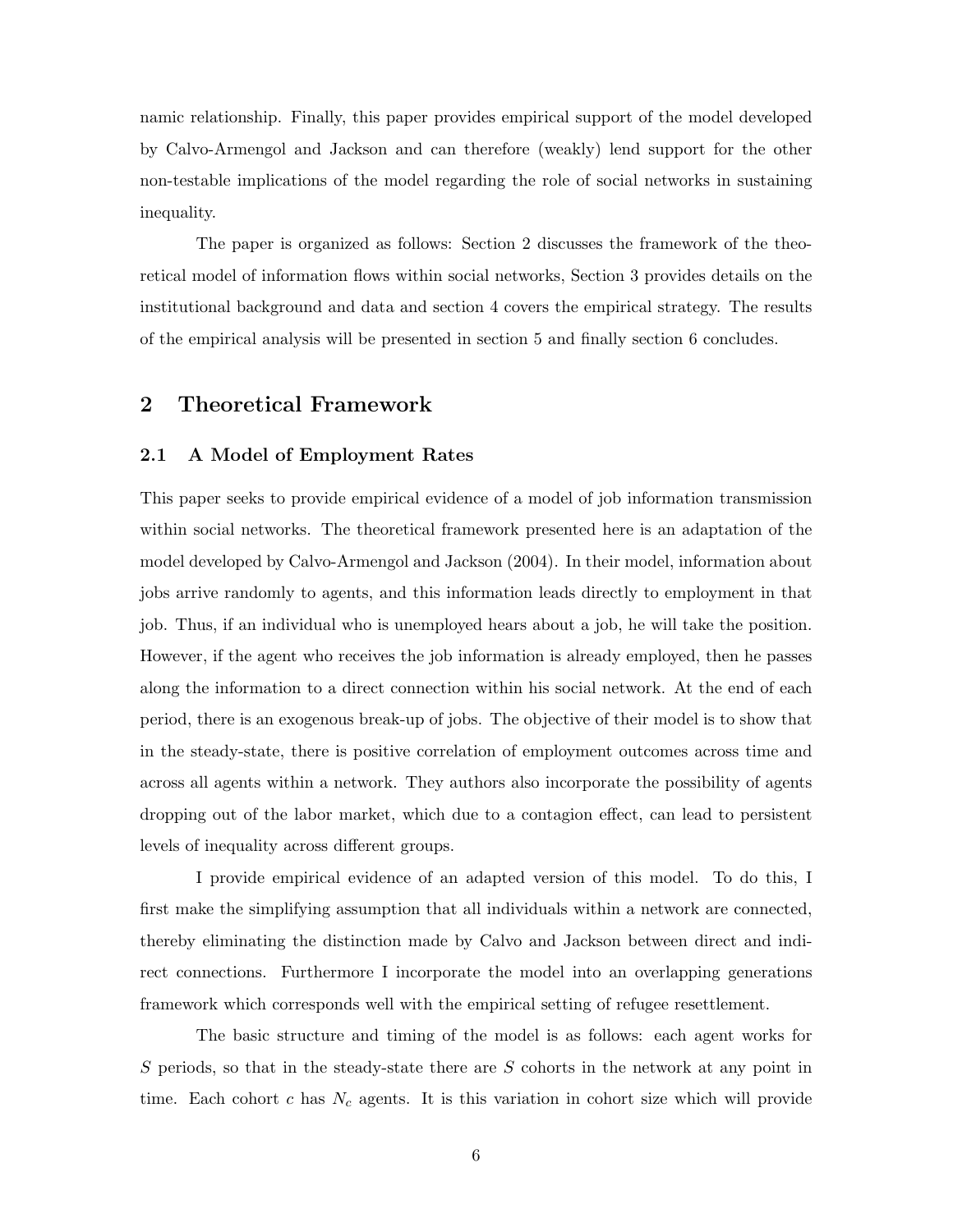estimable predictions from the model. If agent  $i$  in cohort  $c$  is employed at the end of period t, then  $s_{ic}^t = 1$  and accordingly  $s_{ic}^t = 0$  if agent i is unemployed. Since all agents within a cohort are identical, it is preferable to work with the employment rate within the cohort,  $s_c^t$ . Period t begins with some agents being employed and others not, so  $s_c^{t-1}$ describes employment rate of cohort c from the previous period. Information about job openings then arrive: any agent hears about a job opening with probability  $a$  between  $0$ and 1. It is important to note that the job arrival process is assumed to be independent across agents. If an agent is unemployed, he will fill the position. However, if the agent is already employed then the information will be passed along to a randomly selected network member who is unemployed. Job information can be shared with any unemployed member in the network, irrelevant of which cohort he belongs to. Accordingly, an 'older' network member can receive job information from a 'younger' member if the former is unemployed. Once job information arrives and is referred to unemployed members where suitable, jobs are immediately accepted. Finally, there is a positive probability for any employed agent to lose his job at the very beginning of the next period at the exogenous breakup rate b which varies between 0 and 1.

This structure can can be formalized in the following way: For  $t \geq S$ :

$$
s_c^t = a + r^t \quad \text{if } c = t
$$
  

$$
s_c^t = (1 - b)s_c^{t-1} + (1 - (1 - b)s_c^{t-1})(a + r^t) \quad \text{if } c \le t \le c + (S - 1)
$$
  

$$
r^t = (1 - b) \sum_{k=t-S}^{t-1} N_k s_k^{t-1} \frac{a}{\sum_{k=t-S}^t N_k - (1 - b) \sum_{k=t-S}^{t-1} N_k s_k^{t-1}}
$$

where  $r<sup>t</sup>$  represents the probability of receiving job information through an employed network member. For simplification of notation, the above expressions are equivalent to:

$$
s_c^t = \frac{a \sum_{k=t-S}^t N_k}{\sum_{k=t-S}^t N_k - \sum_{k=t-S}^{t-1} (1-b)s_k^{t-1}} \quad \text{if } c = t
$$
  

$$
s_c^t = (1-b)s_c^{t-1} + (1-(1-b)s_c^{t-1})(\frac{a \sum_{k=t-S}^t N_k}{\sum_{k=t-S}^t N_k - \sum_{k=t-S}^{t-1} (1-b)s_k^{t-1}}) \quad \text{if } c \le t \le c + (S-1)
$$

This simple model can be used to show a couple of predictions which can be tested empirically.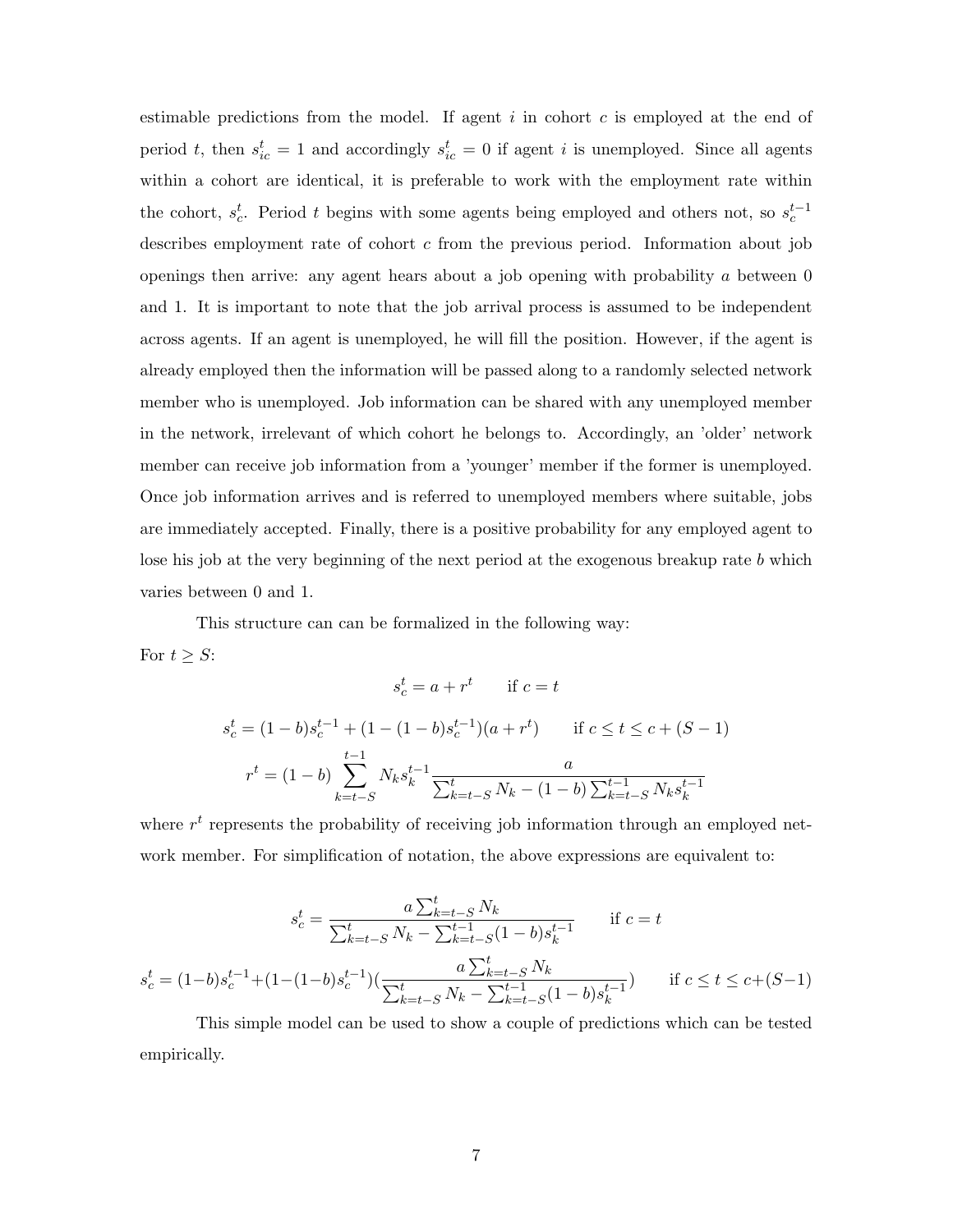**Claim 1** The probability of employment at the end of period t for cohort j,  $s_j^t$ , is nondecreasing in t for reasonable values of a and b.

Since each agent has an opportunity to receive information on jobs directly every period, being in the market for more periods will lead to a higher probability of employment. In other words, the longer a cohort has been in the market, the more periods in which cohort members would have accumulated information about job openings, increasing directly their probability of employment.

In the simplest case, in a model in which job information can not be passed, this is very clear. The employment probability for a given period  $t$  is expressed as:

$$
s_c^1 = a
$$
  
\n
$$
s_c^2 = (1 - b)s_c^1 + a(1 - (1 - b)s_c^1) = a + a(1 - b - a(1 - b))
$$
  
\n
$$
s_c^3 = (1 - b)s_c^3 + a(1 - (1 - b)s_c^3) = a + a(1 - b - a(1 - b)) + a(1 - b - a(1 - b))^2
$$
  
\n
$$
\vdots
$$
  
\n
$$
s_c^t = \sum_{r=0}^{t-1} a(1 - b - a(1 - b))^r = \frac{a}{b + a(1 - b)}[1 - (1 - b - a(1 - b))^t]
$$

which is clearly increasing in t since  $0 \leq (1 - b - a(1 - b)) \leq 1$  for  $0 \leq a \leq 1$ ,  $0 \leq b \leq 1$ . In fact, the derivative of  $s_c^t$  wrt t is:

$$
\frac{\partial s_c^t}{\partial t} = -t \frac{a}{b + a(1 - b)} (1 - b - a(1 - b))^t ln(1 - (1 - b - a(1 - b))) > 0
$$

since  $ln(1 - (1 - b - a(1 - b)))$  is negative.

However, in a model with information passing and changing cohort size, this claim may not hold. For example, if b is high and the size of an entering cohort  $p$  increases to a sufficiently high level, the decrease in the number of jobs available through the network to cohort  $p-1$  due to the cohort size change can dominate the effect of being in the market one additional period. That is,  $s_{p-1}^{p-1} > s_p^{p-1}$  in this circumstance.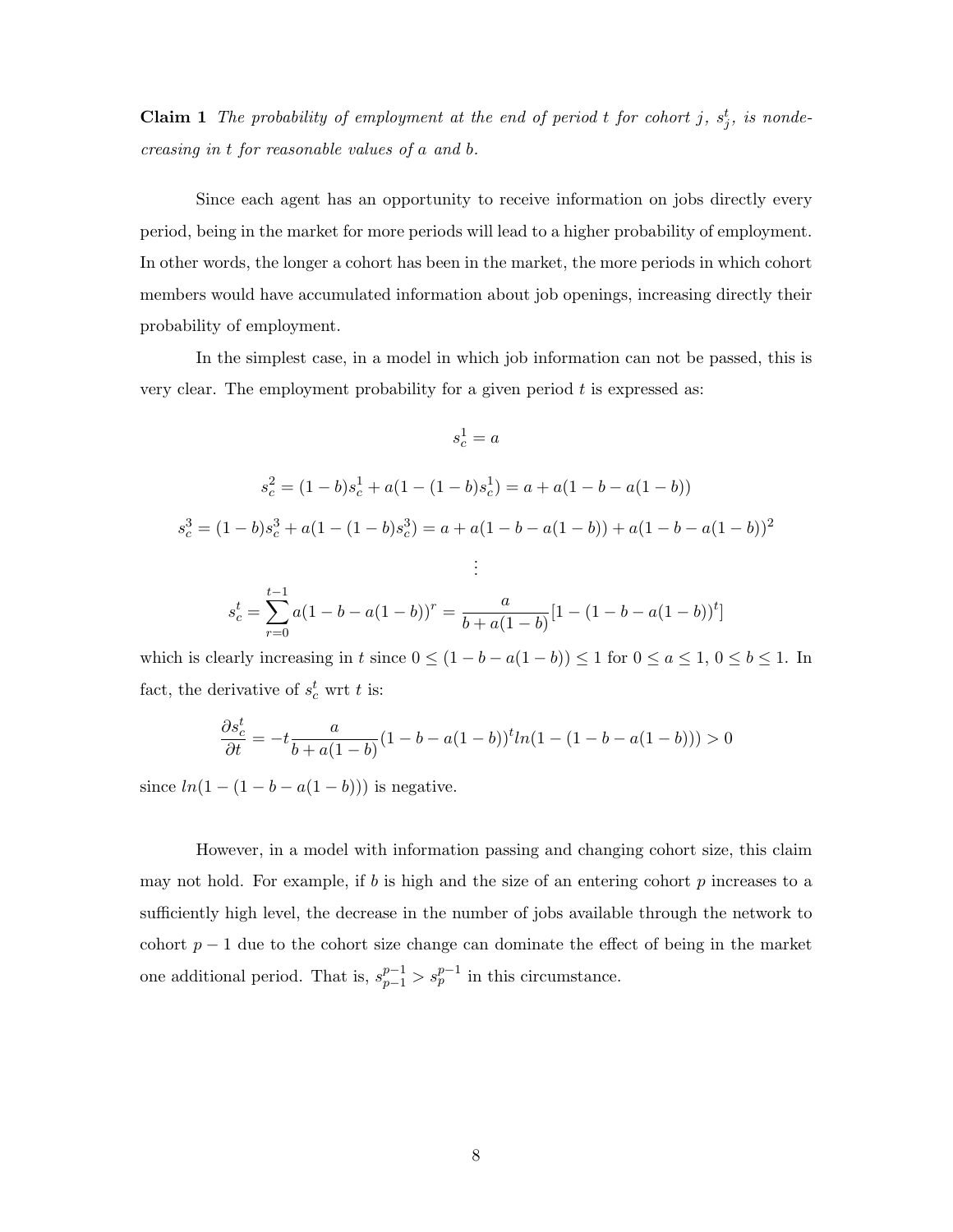Claim 2 For all values  $0 < a < 1$  and  $0 < b < 1$ , an increase in cohort size  $N_j$  decreases  $s_c^j$  for all c.

#### Proof of Claim 2:

For cohort j: If  $N_j$  increases,  $s_j^j$  $j$  decreases. This is simple since previous periods' employment,  $s_c^{j-1}$ , will be unchanged for all c. Since  $s_j^{j-1} = 0$ :

$$
s_j^j = \frac{a(N_j + \sum_{c' \neq j} N_{c'})}{N_j + \sum_{c' \neq j} N_{c'} (1 - (1 - b)s_{c'}^{j-1})}
$$

Diff wrt  $N_i$ :

$$
\frac{\partial s_j^j}{\partial N_j} = \frac{a}{N_j + \sum_{c' \neq j} N_{c'} (1 - (1 - b)s_{c'}^{j-1})} - \frac{a(N_j + \sum_{c' \neq j} N_{c'})}{[N_j + \sum_{c' \neq j} N_{c'} (1 - (1 - b)s_{c'}^{j-1})]^2}
$$

$$
= \frac{-a(1 - b) \sum_{c' \neq j} s_{c'}^{j-1}}{[N_j + \sum_{c' \neq j} N_{c'} (1 - (1 - b)s_{c'}^{j-1})]^2} < 0
$$

For cohorts  $c > j$ : Similarly, if  $N_j$  changes, the employment rate for all other cohorts in time period j,  $s_c^j$ , decreases as well. Consider cohort j – 1, although this holds for all other cohorts in the market at time  $j$ :

$$
s_{j-1}^j = (1-b)s_{j-1}^{j-1} + (1-(1-b)s_{j-1}^{j-1})\frac{a(N_j + \sum_{c' \neq j} N_{c'})}{N_j + \sum_{c' \neq j} N_{c'}(1-(1-b)s_{c'}^{j-1})}
$$

Since  $s_c^{j-1}$  is unaffected by change in  $N_j$  for all c,

$$
\frac{\partial s_{j-1}^j}{\partial N_j} = \frac{(1 - (1 - b)s_{j-1}^{j-1})a}{N_j + \sum_{c' \neq j} N_{c'} (1 - (1 - b)s_{c'}^{j-1})} - \frac{a(1 - (1 - b)s_{j-1}^{j-1})(N_j + \sum_{c' \neq j} N_{c'})}{[N_j + \sum_{c' \neq j} N_{c'} (1 - (1 - b)s_{c'}^{j-1})]^2}
$$

$$
= \frac{-a(1 - (1 - b)s_{j-1}^{j-1})(1 - b)\sum_{c' \neq j} s_{c'}^{j-1}}{[N_j + \sum_{c' \neq j} N_{c'} (1 - (1 - b)s_{c'}^{j-1})]^2} < 0
$$
(1, (1, b)s\_j^{j-1}) > 0

since  $(1 - (1 - b)s_{i-1}^{j-1})$  $j-1 \choose j-1 > 0.$ 

The intuition is that since  $s_k^{c-1}$  does not change, increasing  $N_c$  only increases the number of unemployed individuals seeking job info from network members while leaving the number of employed members unchanged.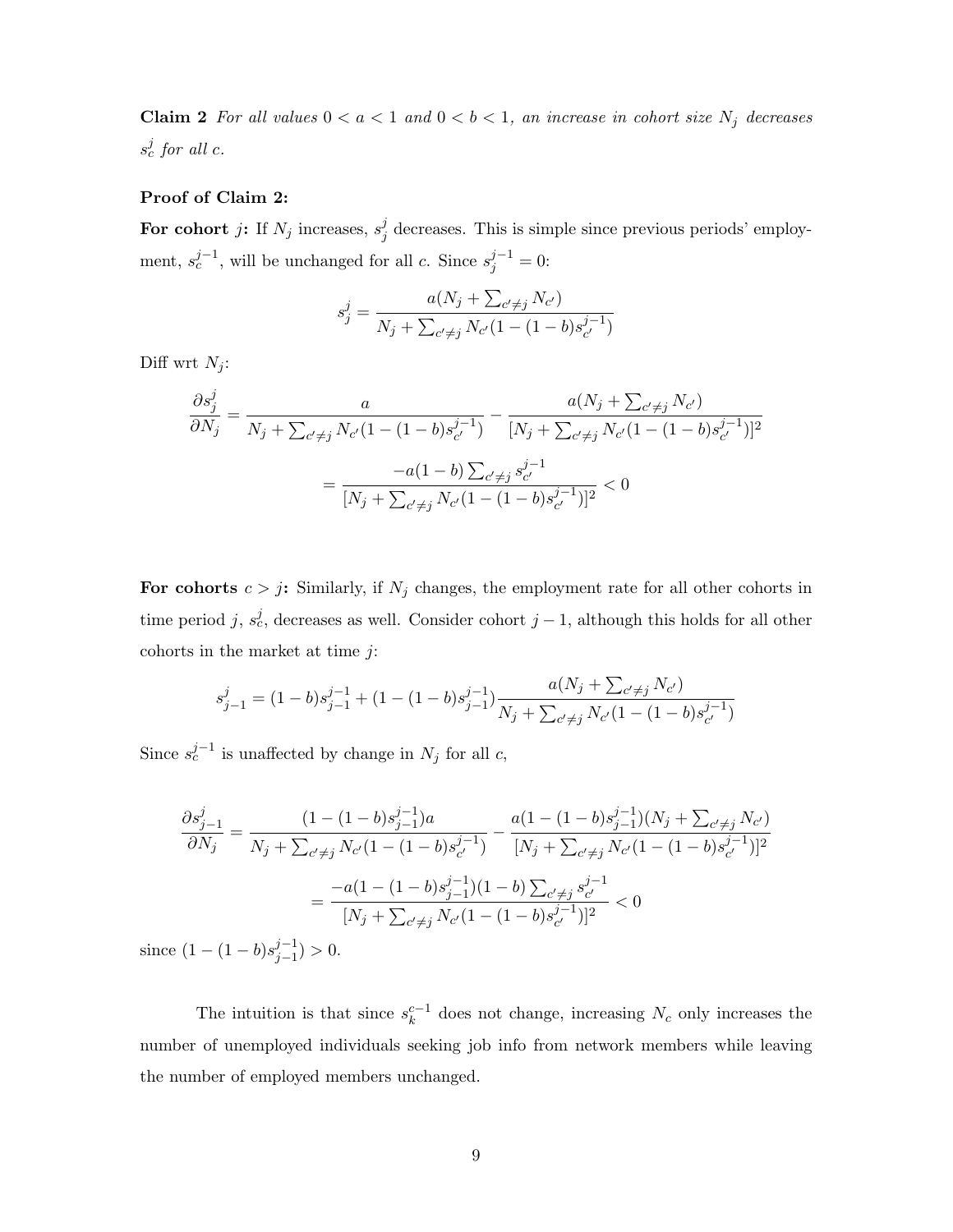**Claim 3** For certain values  $(a, b)$ , an increase in cohort size  $N_j$  decreases  $s_{j+1}^{j+1}$  while increasing  $s_k^k$  for  $k > c + 1$ .

Diff wrt  $N_j$  gives:

$$
\frac{\partial s_{j+1}^{j+1}}{\partial N_j} = \frac{a(1-b)}{D} [(\bar{N} - N_j)s_j^j - \sum_{k=j-2}^{j-1} N_k s_k^j + \bar{N}(N_j \frac{\partial s_j^j}{\partial N_j} + \sum_{k=j-2}^{j-1} N_k \frac{\partial s_k^j}{\partial N_j})]
$$
  
where  $D = 1/[N_j + \sum_{k=j-2}^{j-1} N_k (1 - (1-b)s_k^j)]^2$ 

The idea is that an increase in  $N_j$  creates more competition for job information within the network, decreasing the employment probability for cohort  $j + 1$ . However, as cohort j gains experience in the labor market and has higher rate of employment, the larger size becomes an asset.

As an example of how this model leads to the predictions outlined in Claims 1, 2, and 3, Figure (1) compares the employment rates of a control network in which cohort size is constant and that of a network in which the size of cohort  $j$  was doubled, keeping the other cohorts of constant size. The treated cohort,  $j$ , experiences a lower employment rate in their first period in the market, but by period 4, the larger cohort size leads to a slightly higher employment rate.  $s_{j+1}^{j+1}$  is represented as Time Period 1 in the figure entitled "Cohort 1 after Treated Cohort". Similar to the pattern displayed by cohort  $j$ , the initial employment rate is lower than it would have been in the absence of the cohort size shock, but this effect is largely gone by cohort  $j+1$ 's second period in the market. In fact by Time Period 3, corresponding to period  $j + 3$ , the cohort reaches a higher employment rate than the counterfactual cohort. The following cohorts,  $j + 2$  and  $j + 3$ , both receive gains in the employment rates for all 4 periods these cohorts are in the market.

However, as can be seen in the derivative above, the claim does not hold for all values of a, b. Since  $\frac{\partial s_k^j}{\partial N_j} < 0$  for all k from Claim 2, all terms in the above derivative are negative except  $(\bar{N} - N_j)s_j^j$ <sup>*j*</sup>. There are some values of *a*, *b* such that this positive term can dominate the other terms. For example, for high values of b (.8 and above), the derivative is positive. Such high levels of  $b$ , however, lead to very low average employment rates of less than .20 in all periods for all cohorts, which does not match well with the data available on average employment rates.<sup>3</sup>

<sup>&</sup>lt;sup>3</sup>The range of values for which Claim 3 holds is also a function of the number of time periods an agent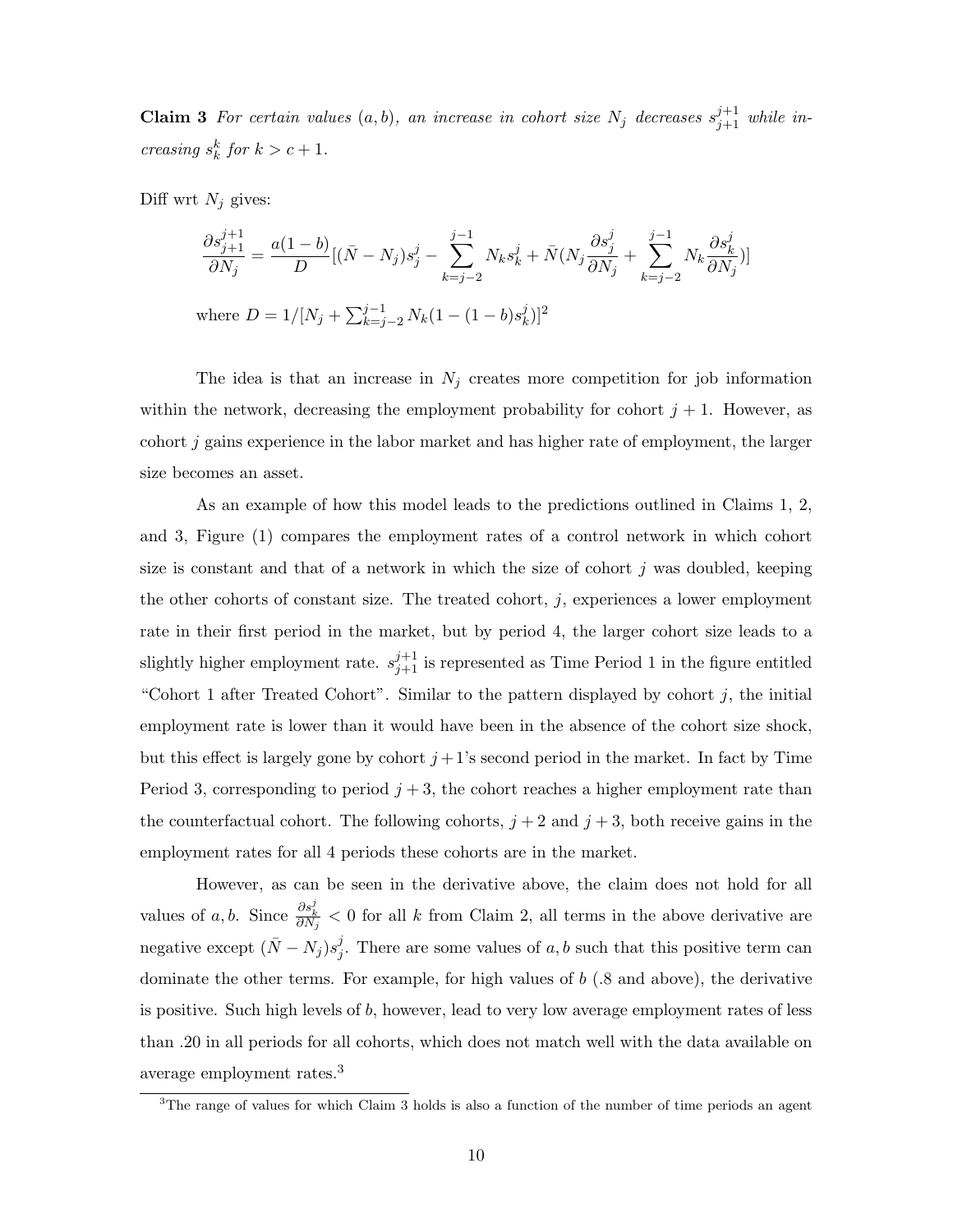#### 2.2 A Model of Employment Rates and Wages

An implication from subsequent work by Calvo-Armengol and Jackson (forthcoming 2006) is that we should see the same pattern in wages as in employment. In this model, job information that arrives exogenously also includes a wage, so that an employed individual may act on the information and switch jobs if the offer wage is higher than his current wage. The role of referrals of job information is the same as above. The implications of this more general framework is that in the steady-state, information passing leads to positive correlation between the employment and wage status of agents who are connected by a social network. There is, however, the possibility of a negative correlation in wages across certain agents within a given period.

In order to empirically analyze the implications from such a model in the data, I first add in wages into the overlapping generations framework used above in the following way. With probability a, an individual receives job information which now also contains a wage. If the individual who receives the job info is unemployed, he takes the job. However, if the individual is employed, he accepts the job if  $w_{ict}^o > w_{ict}$ , where  $w_{ict}^o$  denotes the offer wage from the new job information randomly received by employed individual  $i$ . Alternatively when  $w_{ict}^o \leq w_{ict}$ , then the offer is passed to a randomly selected unemployed network member. Wages are *iid* draws from the uniform distribution  $w \sim U[\underline{w}, \bar{w}]$ .  $w_c^c$  will denote the average wage for employed network members in cohort  $c$  in period  $c$ .

In this model the effect on wages and employment is more subtle than in the simpler model without wages. For a given employment rate, the job information available in the network for unemployed members is diminished since employed network members with low wages are unlikely to provide information to the unemployed. This is because the only jobs which are passed are those which have sufficiently low wages such that the employed network member who initially received the job information would reject the offer. This also implies that individuals who become employed through job information that was passed to them by employed network members will have wages that are lower than the average.

While general results for this model are still in progress, I present here one numerical example which is consistent with the intuition that a negative relationship exists between own cohort size and  $t - 1$  cohort size and an individual's wage while a positive one exists is in the market, S. Future drafts of this paper will contain a more complete discussion of the ranges of  $a, b, N_j, S$  such that Claim 3 holds.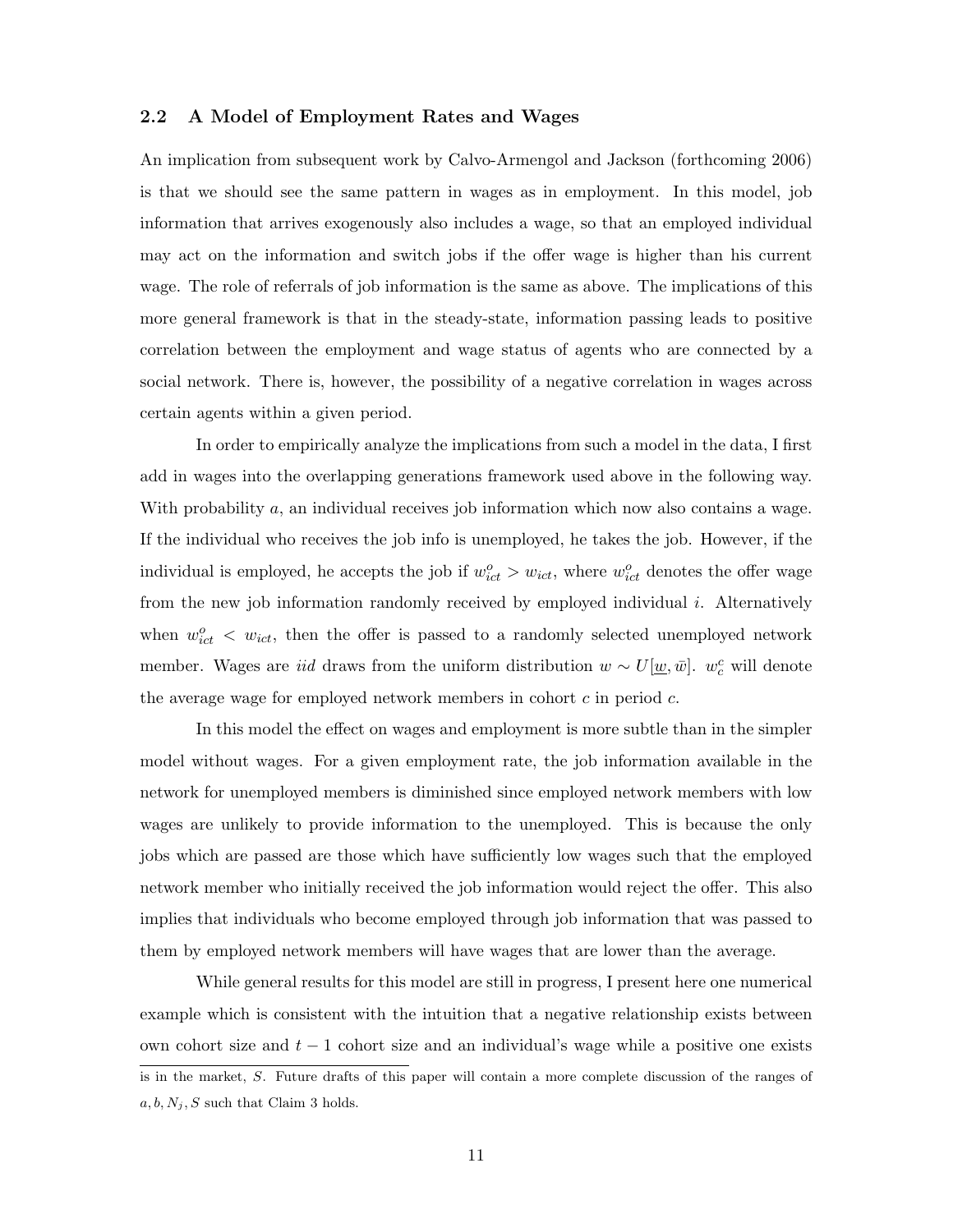for cohorts  $k : k < t-1$ . More precisely, Figures (2) and (3) reflect the results of simulating the model with  $a = .40$  and  $b = .05$  where agents work in the market for 5 periods, i.e.  $S = 5$ . Wages are distributed  $w \sim U[5.15, 45.15]$  where  $\underline{w} = 5.15$  reflects minimum wage law. The thought experiment here is to triple cohort size  $N_c$  and evaluate the effect on  $s_c^c$ and  $w_c^c$  and employment rates and wages of subsequent cohorts  $c + 1$ ,  $c + 2$ ,  $c + 3$  and  $c + 4$ (which are of normal size). The figures present both the results of the simulated model with the shocked cohort  $c$  and the counterfactual where cohort size remained constant. For cohorts c and  $c + 1$ , both the employment rates and the average wage are lower in the first period than the levels that would have been achieved under the counterfactual of no change in cohort size. The effect on cohort  $c + 2$  in its first period in the market, however, is close to zero while cohorts  $c + 2$  and  $c + 3$  show initial gains from the increase in cohort c. This simulation exercise will provide guidance on interpreting the empirical results analyzing wages and network size and structure in section 5.

# 3 Institutional Environment and Data

The United States has a long history of refugee resettlement, having accepted around 2.4 million refugees and asylees since 1975. Since 1996, over 500,000 refugees and asylees have been admitted. Refugees come from a wide variety of countries and flee their homes for widely varying reasons, from war-related violence to religious persecution to retribution for political views. The process in which refugees gain access to the U.S. creates a unique opportunity to look at the role of ethnic networks. Refugees are a well-defined group. According to Immigration and Nationality Act (INA) Section 101: a refugee is

any person who is outside any country of such person's nationality...who is unable or unwilling to return to...that country because of persecution or a wellfounded fear of persecution on account of race, religion, nationality, membership in a particular social group, or political opinion.

Refugees are distinct from asylees in that refugees' status determination occurs overseas. Asylees, by contrast, travel by their own means to the United States and then apply for protected status upon arrival.

How does one become a refugee? The president, after consulting Congress, sets designated nationalities and processing priorities each year which fit into the predetermined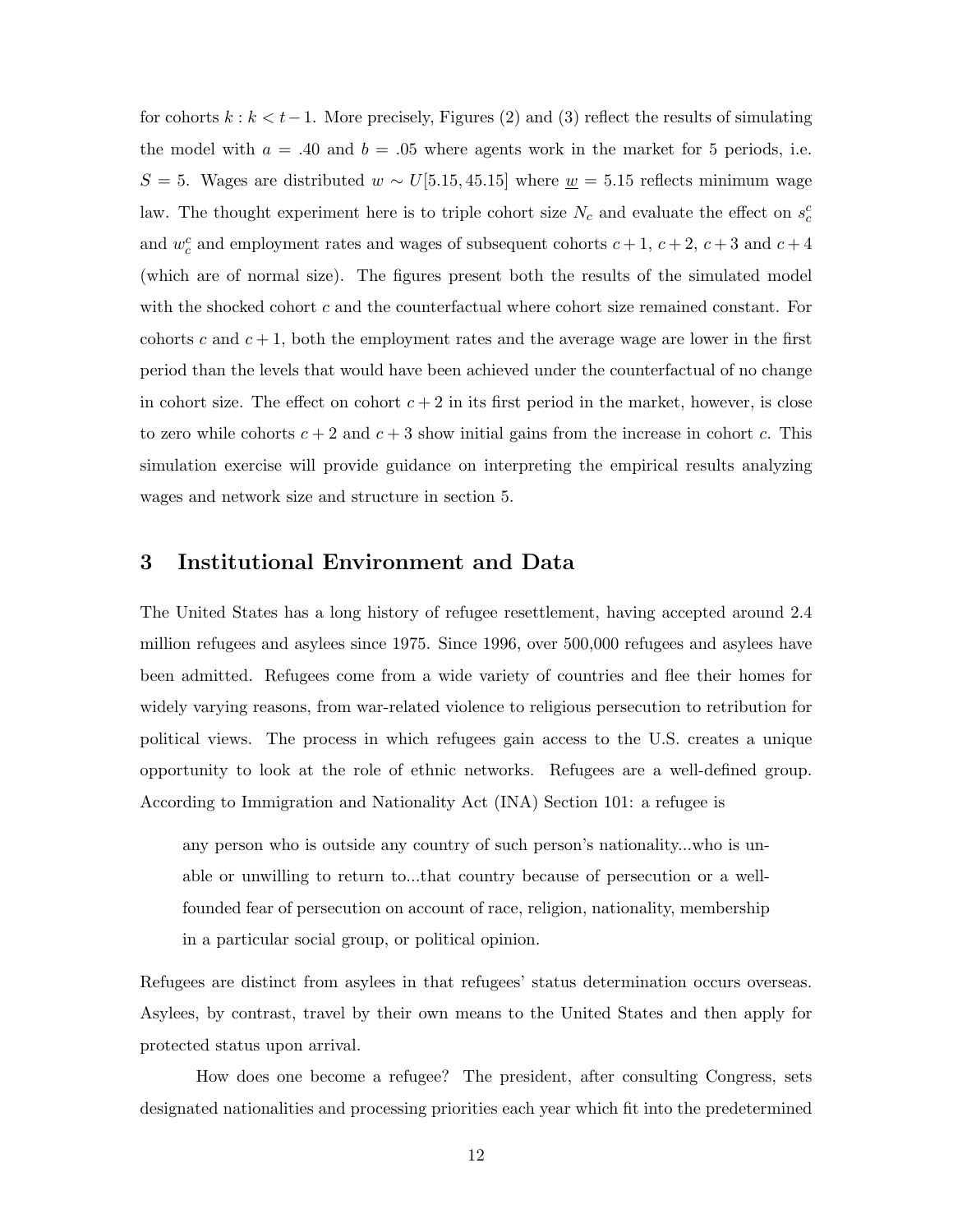ceiling for total refugee admissions levels. The Bureau of Population, Refugees, and Migration (PRM) of the State Department develops the application criteria and specific admission levels while INS officers adjudicate individual cases in refugee processing centers around the world. Often these centers are within refugee camps, although individuals can also apply for refugee status in the local U.S. embassy. Once the INS designates an individual as having refugee status, the PRM is responsible for overseas processing and transportation to the  $U.S.<sup>4</sup>$ 

The PRM's final role in the resettlement process is to allocate all accepted cases to one of twelve contracted voluntary resettlement agencies. The resettlement agencies are responsible for acquiring housing, providing initial benefits including cash assistance and in-kind support, as well as providing access to resources such as ESL training and job assistance. This makes estimating the effects of social networks on labor market outcomes among refugees resettled in the U.S. a particularly interesting case since the mechanism through which these networks operate can be pinpointed. Since refugees are provided with housing and some initial financial assistance, the potential intervention by the social network is more limited than the case of Mexican migrants. I use data from one voluntary resettlement agency, the International Rescue Committee (IRC), who resettles approximately 12 percent of all refugees and asylees. In this paper I look specifically at individuals who are granted refugee status directly, excluding both asylum seekers and refugees who attained admittance via family reunification. For these individuals, the IRC has the sole discretion in determining where the refugee will be resettled among its 16 regional offices. The IRC receives information from the State Department about individual characteristics of each refugee including basic information such as country of citizenship plus demographic information including age, gender, marital status and education. With this information, the IRC decides to send each refugee or refugee family to one of its 16 regional offices. It is important to note is that no IRC employee meets the refugee or his family members until the allocation process has been completed, which is generally within one week of the State Department contacting the agency. The refugee travels directly from his home country or country of first asylum overseas to the chosen IRC regional office within the U.S.

<sup>4</sup>Transportation of refugees to the U.S. is usually contracted out to the International Organization for Migration.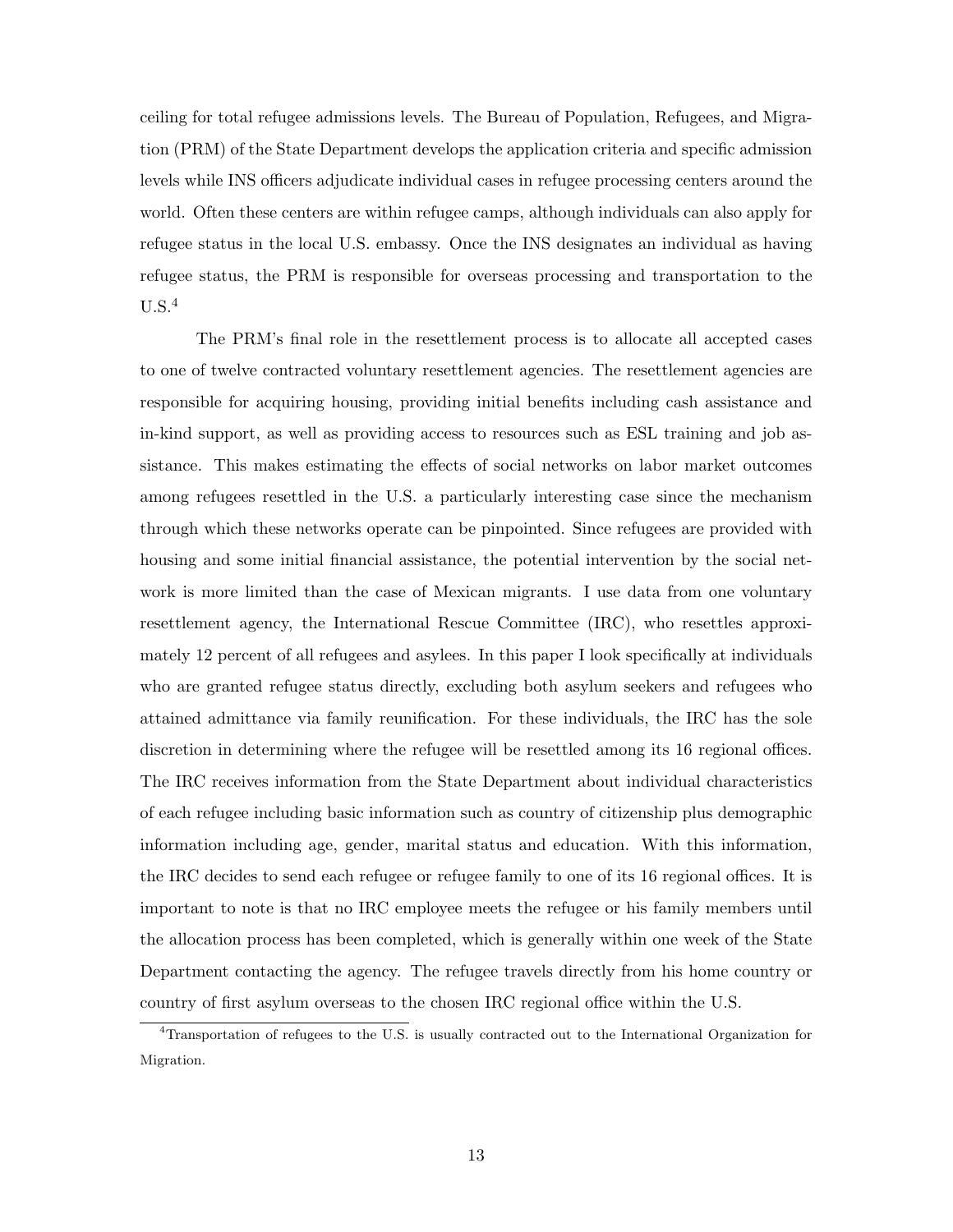One remaining question is how are refugees distributed between IRC's 16 regional offices. The IRC does not have an explicit placement rule, although they do follow a few general guidelines. First, the IRC seeks to place refugees in locations where there is the presence of a pre-existing ethnic or nationality-based community. They also attempt to choose a regional office based on language competencies. The goal is to send each refugee to an office which has either a staff member of a volunteer with competency in a language spoken by refugee. Individual refugees or refugee families who have special medical problems, such as HIV or severe mental health concerns, are only sent to particular offices which specialize in such cases.

In addition to policies oriented towards achieving a good match between an individual refugee and a city, the IRC also budgets for the total number of refugees expected to arrive in each regional office. To do this, each regional office is budgeted a total number of people per year plus a target for non-family reunification refugees. These numbers are estimated using projected numbers for how many refugees are expected to be admitted to the U.S. from each region of the world as provided by the State Department. The department of the IRC responsible for placing refugees therefore attempts to match these numbers. Often the actual numbers can vary substantially from those anticipated since the actual number of refugees who arrive from a region can be volatile. There is also a great deal of uncertainty about the number of family reunification cases arriving each year. Since family reunification cases are predestined for particular offices, this shifts the allocation of non-family reunification cases away from budgeted numbers. Finally, the overall number of refugees sent to a particular office is also a function of employment statistics at the regional office level.

There are also three special groups whose placement do not follow the usual system outlined above: the Somali Bantu, Meskhetian Turks, and the Lost Boys (Sudanese youth from the Kakuma Refugee Camp in Kenya). The decision on which localities would be selected as sites for each of these groups was not made exclusively by the IRC. Particularly for the Somali Bantu and the Lost Boys, there was collaboration between all of the voluntary resettlement agencies leading to a coordinated placement policy. While it is not clear that any additional information was used in selecting the sites (or the distribution of refugees from each group across these sites), there is a particular worry about unobservable characteristics of these groups and how each group matches with city characteristics. The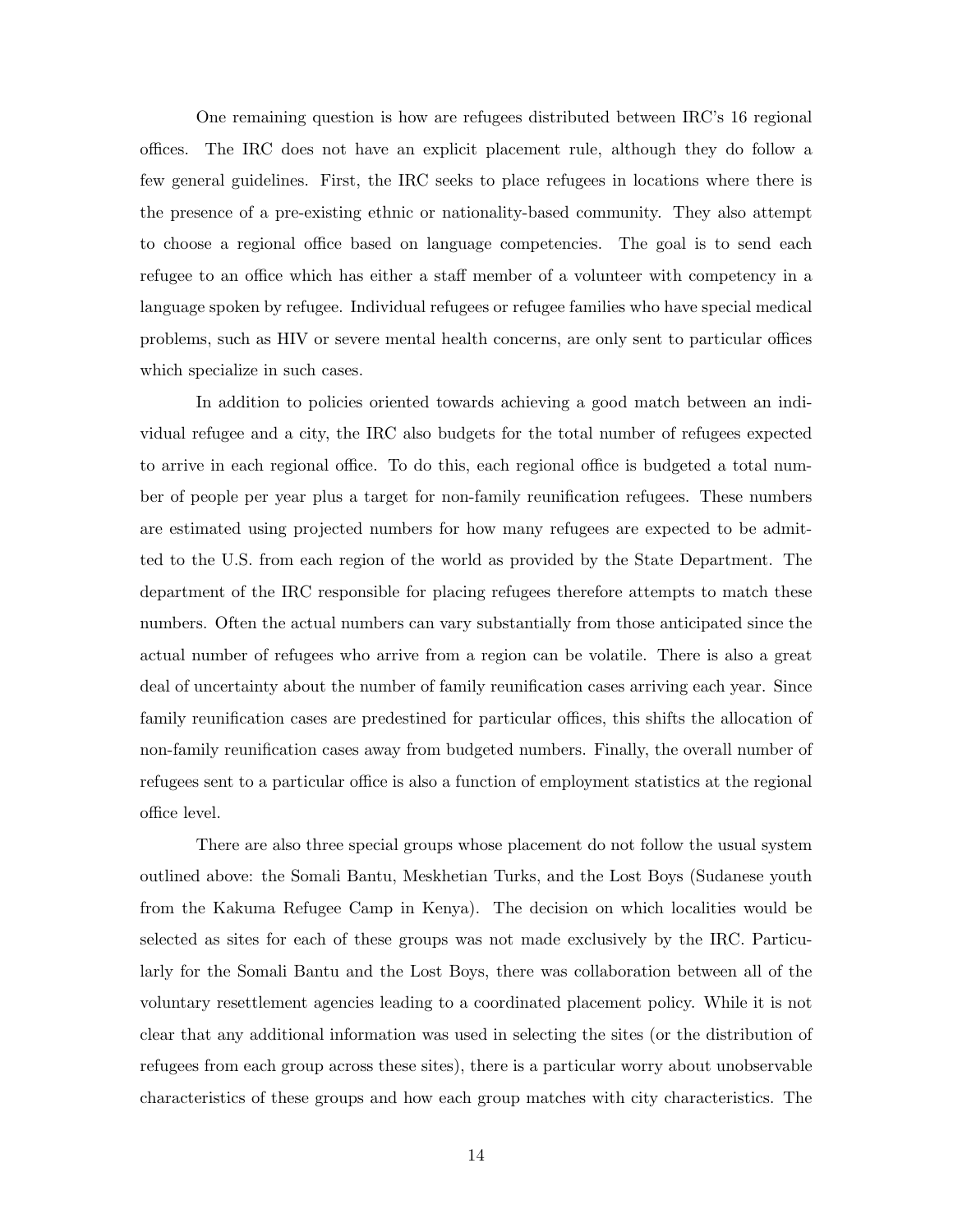econometric analysis will therefore be done both including and excluding these groups to rule out concerns about endogenous placement of individuals in these social groups.

As for the remaining information provided to the IRC by the PRM, the IRC reports using a limited amount of this information in the allocation process. Given that this is difficult to verify, the data set used in this analysis fortunately includes all information given to the IRC prior to each refugee's arrival. In fact, the data was compiled from the very forms provided to the IRC from the PRM. I can therefore control for individual characteristics which the IRC uses in the allocation process.<sup>5</sup> This is important since it removes the problem of sorting based on unobserved characteristics which exists in other studies estimating social network effects.<sup>6</sup>

The data from the IRC comprises of approximately 4,700 individuals from "free" cases, where a free case is one where there are no family members in the U.S. to assist in the resettlement of the case. There are three components to this data. A fairly rich set of demographic variables which were compiled by the INS and the PRM prior to the refugee's arrival in the U.S. is available, including ethnicity, date of birth, country of first asylum, the size of the family being resettled, initial English language level and education received in the home country. This data is comprehensive of all individual characteristics known by the IRC at the time of placement and were manually entered from the paper forms the IRC received from PRM. Labor market outcomes, in particular employment status and hourly wage, were collected by the IRC at 90 days after each refugee's arrival. For the period 2001-2003, industry and occupation codes are available for those employed.<sup>7</sup> Finally, data on the total number of individuals (inclusive of all ages) placed in each IRC regional office by nationality from 1997 through 2004 were retrieved from archived aggregate reports. Unfortunately, individual-level data prior to 2001 are currently unavailable.

<sup>&</sup>lt;sup>5</sup>I make the distinction here between individual characteristics and those characteristics which will be shared by an entire ethnic group, for example. This issue will be discussed in the next section.[2]

 ${}^{6}$ Bertrand et al. (2000), for example, evaluate the role of networks in welfare participation. This study uses a similar empirical strategy with neighborhood and language group fixed effects, but there remains the possibility of differential selection of individuals into metropolitan areas based on unobserved preferences for work and welfare participation.

<sup>7</sup>Unfortunately as of 2004, the IRC changed the 90 day report format and eliminated the field to report employer information.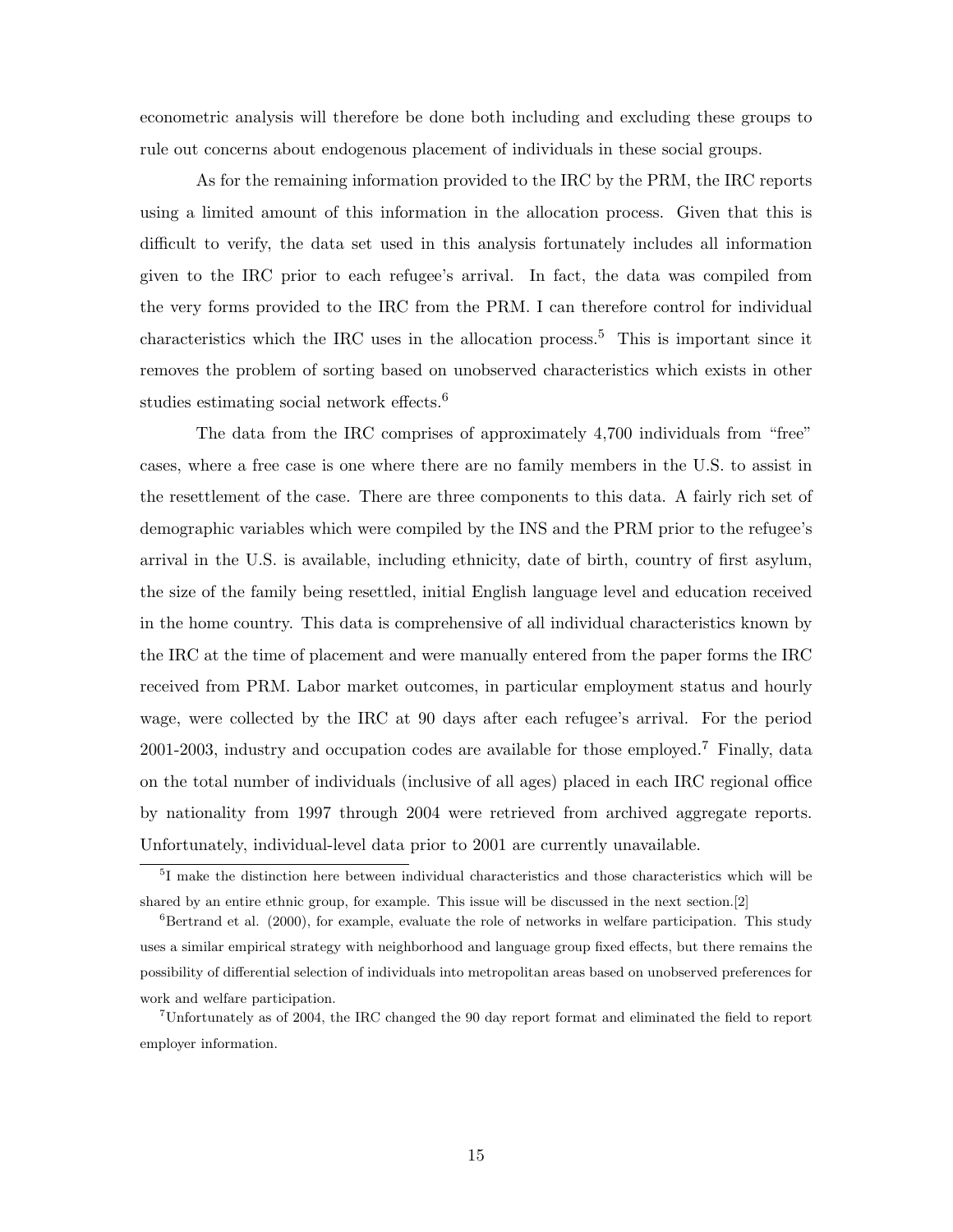There is a wide variety of ethnic groups and nationalities in the data. The largest groups are from Afghanistan, Bosnia, Liberia, Somalia, and the Sudan, although there are in total 38 different ethnic groups represented. The IRC has 16 offices where they resettle "free" cases. Fortunately this structure creates variation in the size of local networks available to the resettled refugees while enough clustering to produce statistically distinguishable results.

In order to get an estimate of the size of each ethnic group's network in a given geographic space, I will be using two different measures. The primary analysis will define the social network as refugees from the same nationality who were resettled in the same regional office. Since the aggregate data is available from 1997 onwards, this measure of network size for an individual will include fellow refugees resettled in the four years prior to that individual's arrival. One limitation to this data is that I am unable to distinguish between adults and children so the size of the network inappropriately includes the number of children. To the extent that this may impact the empirical results, given that the model pertains exclusively to working age adults, the network size variable is an inflated measure of the actual number of network members available to provide employment information.

The second measure of the size of the social network comes from the 2000 Census data available through IPUMS. I calculate the size of the network at level of the metropolitan statistical area (MSA). Unfortunately the Census does not allow for as detailed ethnicity information as the IRC data. In many cases matching ethnicity is more akin to matching nationality. For example, the ethnic group "Somalian" is composed of over 11 ethnicities: Banjuri, Benadir, Darod, Mushanguli, Tigryan, Asharaf, Majindo, Midgan, Manyasa, Rahweyn, and Tumale. While ideally each ethnicity would be treated as their own ethnic group, due to data limitations in the Census, I must use a more aggregate measure of ethnicity. On the other hand, the social network is not exclusively by nationality either since I can identify some ethnic groups which cover multiple countries, such as the Kurds. IPUMS data also provides the age of each network member as well as the year of arrival in the U.S. Therefore I can create a network size variable which is specific to the year of arrival of the network members. The information on age also allows me to restrict the network to only prime age adults. It is important to note that since the Census does not obtain information on the foreign born's visa type or residency status/citizenship, this measure will include all immigrant types, ranging from illegal immigrants to permanent residents and naturalized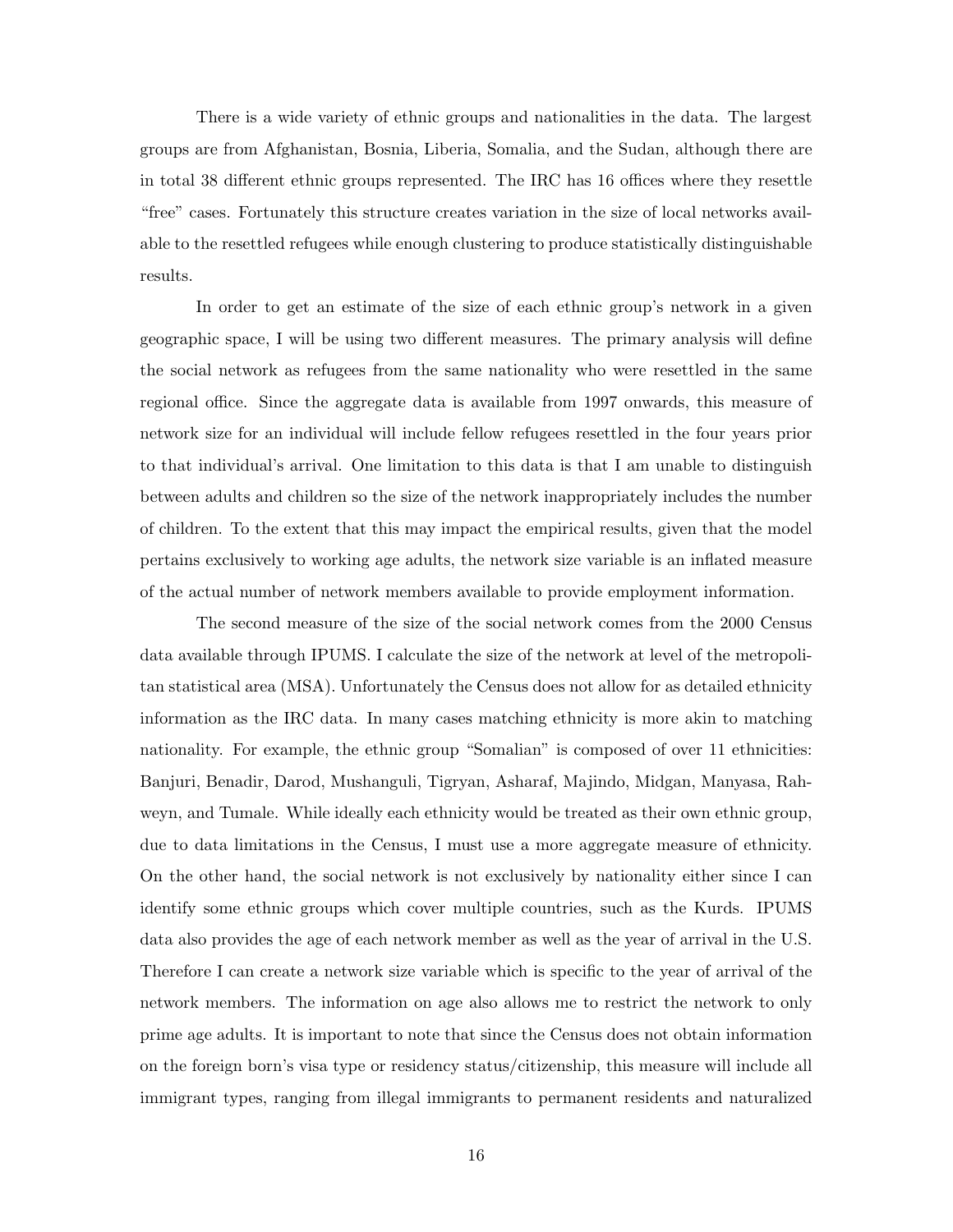citizens.

Supplemental information is also available from a survey of refugees and asylees collected by the Department of Health and Human Services' Office of Refugee Resettlement (ORR). The survey is designed to be a panel study, where each respondent is interviewed for 5 years, and is intended to be representative of all refugees and asylees who were admitted to the U.S. in a given year. The panel structure is such that all resident household members are interviewed in each round, but only the primary respondent is tracked over time. I currently have access to this data from 1993-2004. There are on average around 2,000 individuals interviewed each year, although the numbers vary substantially from round to round. The strength of this data is its depth of information on the usage of public resources such as TANF, food stamps, and refugee cash assistance (RCA), as well as labor market outcomes including employment status and wages. There is also some information available on the job search process such as the use of informal referrals. The agency which facilitated the respondent's resettlement and whether the respondent was a "free" case, however, is not known, and therefore this sample may not be precisely comparable to the IRC sample used in the majority of the analysis.

# 4 Econometric Specification

The objective of this paper is to empirically test the predictions of a simple model of jobrelated information flows in social networks in order to better understand the best way to maximize the labor market success of newly resettled refugees. The model corresponds nicely to the empirical setting. Claim 2 predicts that having a larger number of network members who arrived in the prior year, corresponding to the  $N_{j-1}$  cohort, will decrease the probability of a new refugee obtaining employment within the first 90 days. More senior cohorts, conversely, will have a positive effect on employment. Drawing upon Calvo-Armengol and Jackson's full model also suggests that information flows within social networks will generate this differential pattern across network member cohorts in wages .

The specific collection of people who constitute an individual's true social network is not known, therefore I take advantage of two different data sources as described above to create two network measures, one of which comprises exclusively of refugees and the other which includes all adult individuals from the same country of origin/ethnic group. Since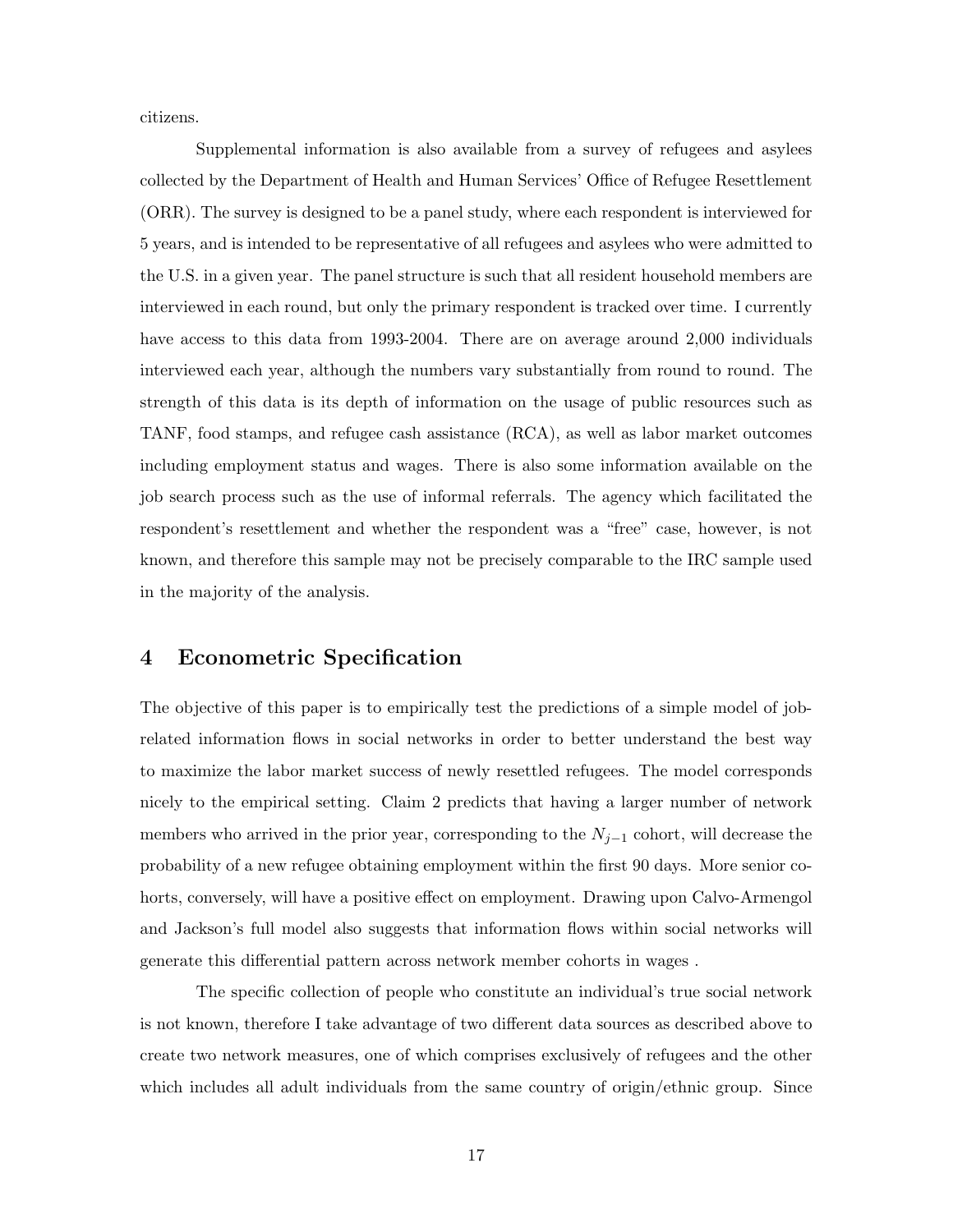the data structure of these two sources differ, the empirical specifications vary as well.

While using the aggregate data on IRC placements from 1997-2005, the empirical specification will be as follows:

$$
Y_{ijkt} = \alpha + \gamma_1 N_{jk(t)} + \gamma_2 N_{jk(t-1)} + \gamma_3 N_{jk(t-2)} + \gamma_4 N_{jk(t-3)} + X_{ijkt}\beta + \delta_j + \phi_k + \lambda_t + \epsilon_{ijkt} (1)
$$

where  $Y_{ijkt}$  represents either employment status or wages for individual i, and  $N_{jkt}$ is the number of refugees from country of origin j resettled by the IRC in regional office  $k$ in fiscal year t. Therefore  $N_{ik(t-1)}$  is the number of refugees who arrived during the entire fiscal year prior to i's arrival. Since information prior to 2001 is only available at the fiscal year level, I can not create a variable which is specific to the particular month or date of i's arrival. Therefore the network variables  $N_{jk(t)}, N_{jk(t-1)}, N_{jk(t-2)},$  and  $N_{jk(t-3)}$  are the same for all refugees who arrive in the same fiscal year, are resettled in the same regional office and share the same country of origin/ethnicity. The number of refugees who are resettled in the same year as individual i,  $N_{jkt}$  is particularly problematic since the entire cohort does not arrive in the U.S. at the same time. The variable  $N_{jkt}$  therefore includes individuals who had not yet arrived in the U.S. and would not be competitors for job information from the network. This problem is addressed in the following section. According to the model, we would anticipate  $\gamma_1$  and  $\gamma_2$  to be negative while  $\gamma_2$  and  $\gamma_3$  would be positive.

Since the IRC resettles multiple ethnic groups across multiple cities, both geographic and ethnicity-specific factors can be controlled for using fixed effects. Unobservable factors at the city level are controlled for using metropolitan-area fixed effects,  $\phi_k$ . Thus  $\phi_k$  would, for instance, control for variations in the local labor market which affect all ethnic groups equally. Additionally  $\delta_j$  is an ethnic group fixed effect. Thus if one particular ethnicity has lower human capital on average or if the types of people who become refugees vary across sending countries, this effect common to all refugees in a group is captured.  $\lambda_t$  controls for differences across arrival years for all refugees. This is an important control given the large changes in the resettlement process which took place after September 11, 2001. Resources available to the IRC diminished dramatically and according to the IRC, many employers became more reluctant to hire refugees, particularly those from Muslim countries. The additional control variables  $X_{ijk}$  include the individual's age, age squared, gender, and the number of individuals who were resettled together (approximately family size). Additional controls include initial English ability, initial education level, marital status, religion, and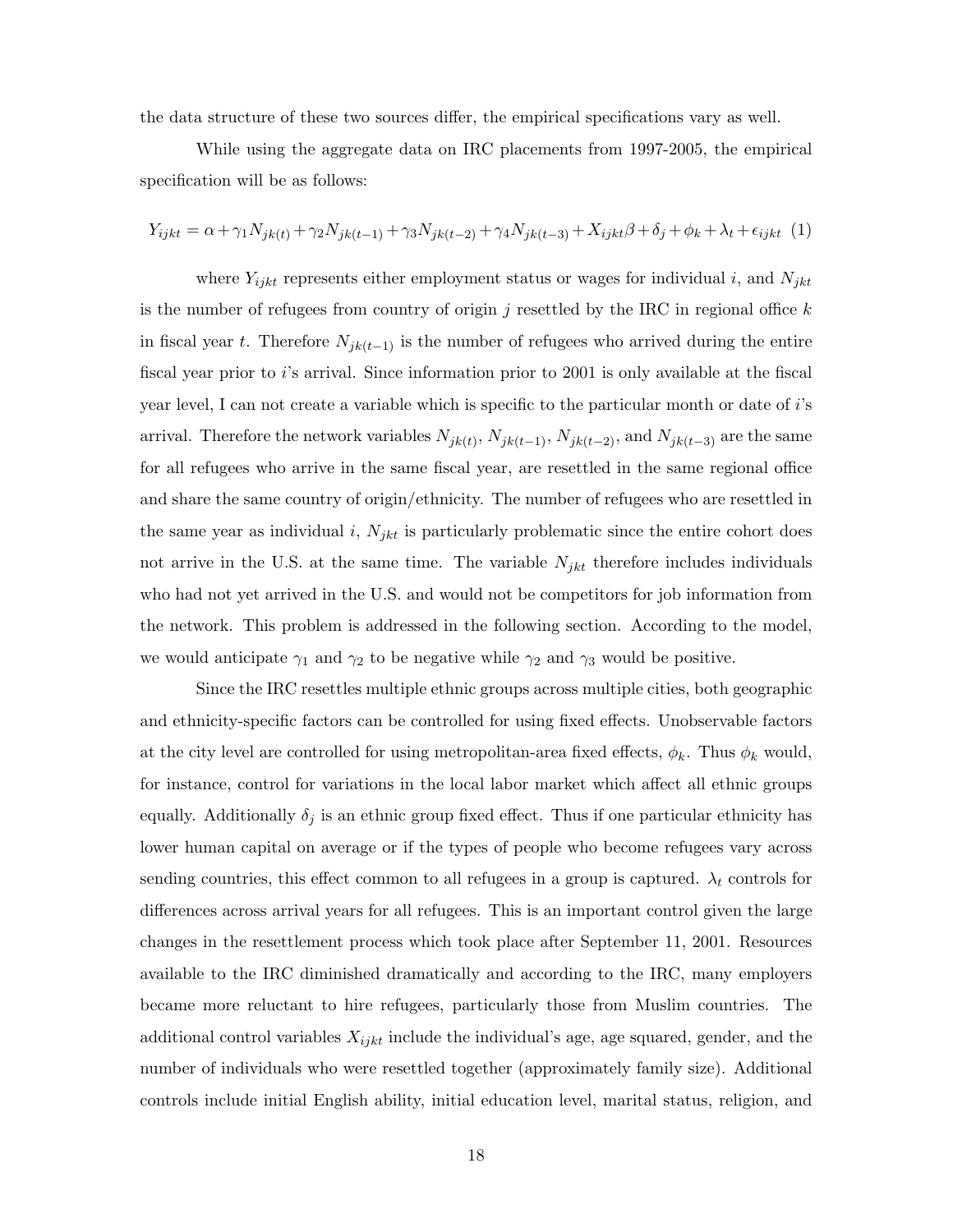health status. The error term is corrected for clustering at the nationality group/regional office/year of arrival level since this is precisely the level at which the network data vary.

To further test for the pattern predicted by the model, I also use Census data to construct a measure of network size which includes all individuals from a country of origin group in a given metropolitan area.<sup>8</sup> This measure will include all immigrants groups, not only refugees. In order to test the hypothesis using the 2000 Census data, the size of the network is restricted to those who arrived most recently in the U.S., specifically those who arrived in 1999. I then look for a differential effect of this network for refugees who arrived in 2001 and 2002.

$$
Y_{ijkt} = \alpha + \phi_1 N_{jk(t=1999)} + \phi_2 N_{jk(t=1999)} * \lambda_{2001} + X_{ijkt}\beta + \delta_j + \phi_k + \lambda_{2001} + \epsilon_{ijkt} \tag{2}
$$

 $Y_{ijkt}$ ,  $X_{ijkt}$ ,  $\delta_j$ ,  $\phi_k$ , and  $\epsilon_{ijkt}$  are defined as above. As described above,  $N_{jk(t=1999)}$  is the size of the network for those immigrants who arrived in 1999 according to the Census, and  $\lambda_{2001}$  is an indicator for those refugees who arrived in 2001 (as opposed to 2002). We would expect  $\phi_1$  to be positive and  $\phi_2$  to be negative. The differential network effect across the two cohorts is therefore captured by  $\phi_2$ : an increase in the number of network members who arrived in 1999 would have a smaller or negative impact on labor market outcomes for those who arrived in 2001 than for those who arrived in 2002. According to the model, by 2002 the network members would have acquired additional job information, becoming employed themselves, such that they would be able to provide referrals to newly resettled refugees. These network members would, however, be more likely to be competitors for job information with those who arrived more closely to them in time, namely refugees in the 2001 cohort. In this specification, the error term is corrected for clustering at the nationality group/regional office level.

Both of the above equations will be estimated by a linear probability model for the probability of employment.<sup>9</sup> However, there remains a problem in estimating the wage equation. The model predictions imply that the effect of network size should have an effect on offer wages. However, the data provided by the IRC only provides wages for

<sup>&</sup>lt;sup>8</sup>Most networks are defined at the level of the MSA, however some include multiple MSAs. For example, refugees resettled in the New York office can be resettled in either New York-Northeastern NJ MSA or the Nassau Co., NY MSA. Thus the network size includes both MSAs since there is likely to be contact between individuals across this geographical space.

<sup>9</sup>Both probit and logit models provide similar results.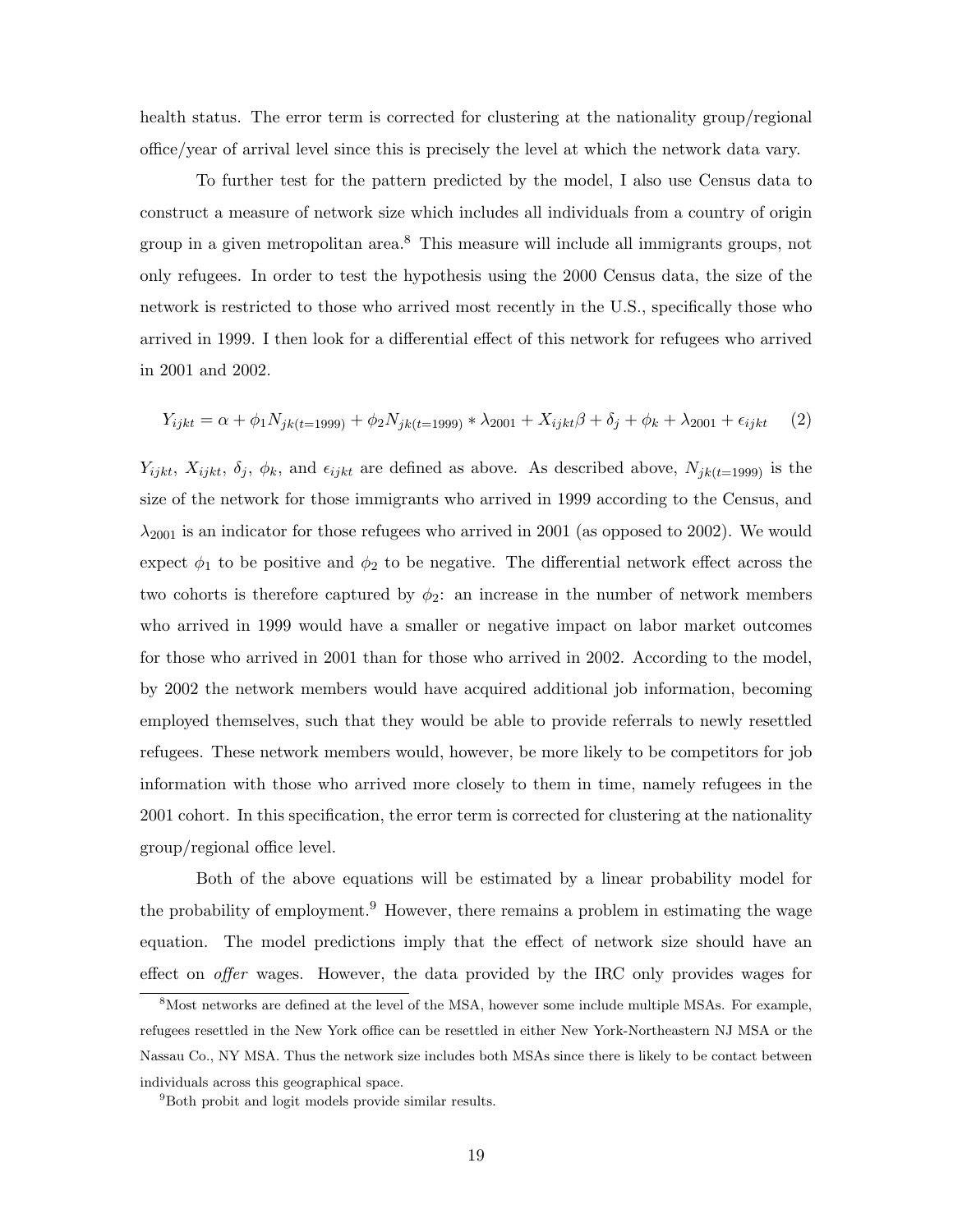those individuals who are employed, and as such offer wages for those who are unemployed are unknown. The interpretation of  $\hat{\gamma}_1$ ,  $\hat{\gamma}_2$ ,  $\hat{\gamma}_3$ ,  $\hat{\phi}_1$  and  $\hat{\phi}_2$  when equations (1) and (2) are estimated by OLS for wages when the sample restricted to those who are employed is unclear. Since it is unlikely that the wages of employed workers are a random subset of the wage offers to all workers, these parameter estimates are not necessarily consistent.<sup>10</sup> In particular, when the wage regression is conditional on employment, it does not control for how the network impacts labor market participation.

The classic solution to this problem is to estimate a structural model of wage offers and labor market participation. Without a suitable exclusion restriction, however, classic selection models are not necessarily identified.[11] One alternative solution is to impute unobserved wages as zero and estimate the wage equation using least absolute deviations (LAD). Following Johnson, Kitamura and Neal (2000), consider the following model:

$$
w_i = X_i'\beta + \epsilon_i
$$

where  $w_i$  is wage offer,  $X_i$  are observed characteristics and  $\epsilon_i$  are unobserved traits for individual *i*. However,  $w_i$  is unobserved if *i* is unemployed. Let  $I_i$  denote individual *i*'s employment status, where  $I_i = 1$  implies that i is employed. We can therefore create another variable  $y_i$  such that  $y_i = w_i$  if  $I_i = 1$  and  $y_i = 0$  if  $I_i = 0$ . The key assumption is that all unemployed individuals receive wage offers below the median offer made to employed workers with comparable skills:

$$
w_i < X_i'\hat{\beta} \qquad if \quad I_i = 0
$$

Under this assumption, LAD estimation is unaffected by imputing unobserved wage offers as zero. Johnson, Kitamura and Neal show that in the NLSY, the assumption is confirmed in the vast majority of cases. They use panel data to follow up on those individuals who were unemployed in 1990 and 1991 to show that this method is a fairly accurate way to get unbiased estimates in the face of selection problems. The primary concern with the assumption, as expressed by Altonji and Blank (1999), is that those with missing wages may be those with high-wage offers who are temporarily not working.

 $10$ The model with wages presented above does allocate wages randomly. Individuals who receive job information from other network members do not receive random wages though. Additional implications of this model regarding selection are currently being investigated.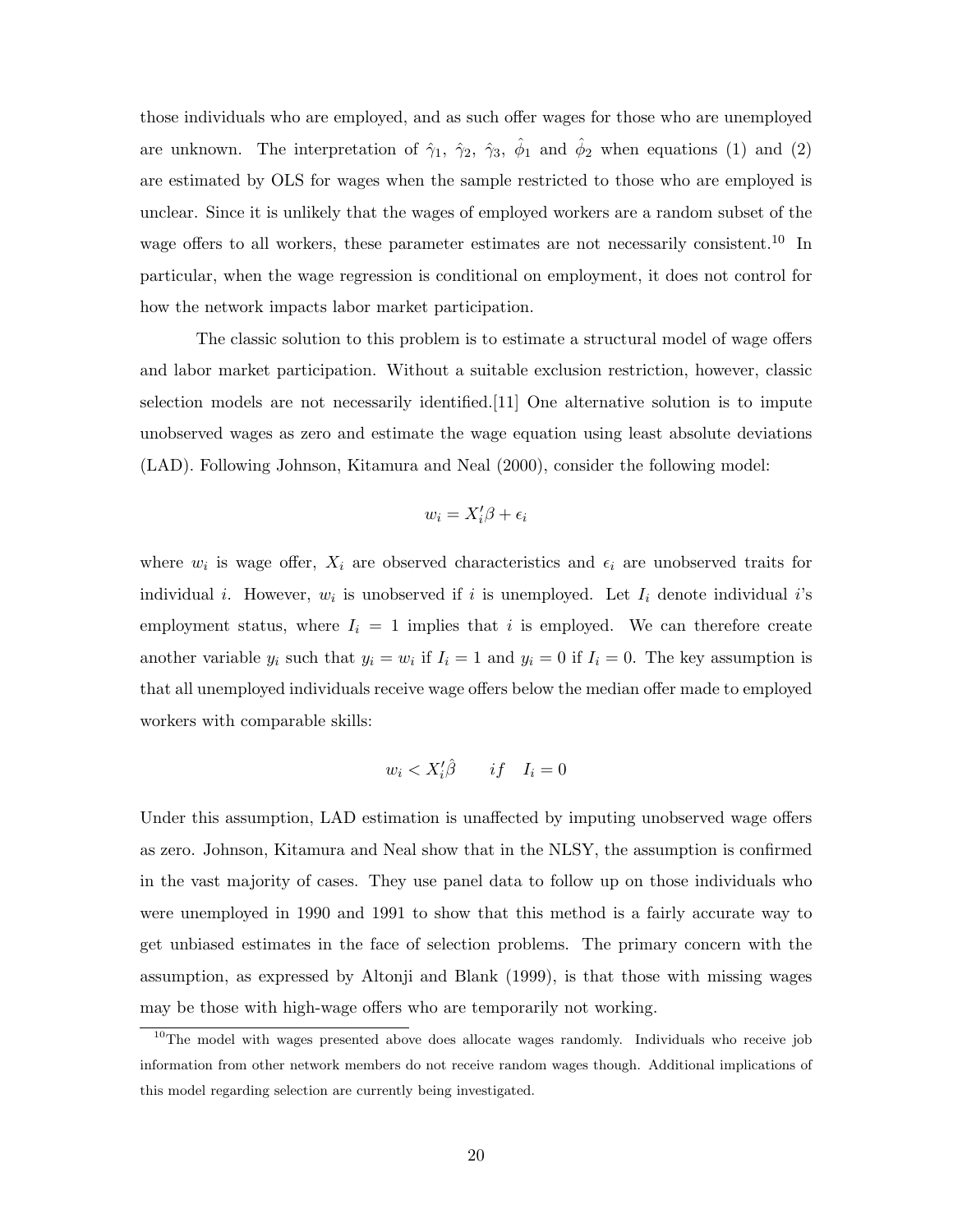While it is difficult to provide direct evidence on the validity of this assumption for the sample of refugees used in this study without panel data, I will note that the majority of refugees in the IRC sample come to the U.S. with very low levels of education and often little to no English skills. As can be seen in Table (1), 45% of men in the sample arrived in the U.S. with no English ability. 34% had only received some primary school education or less. The refugees in sample generally find employment in low skilled service positions, such as housekeepers. In terms of industry of employment, 24% were employed by the traveller accommodation industry and an additional  $9\%$  in restaurants.<sup>11</sup> Even for those individuals who arrive in the U.S. with prior skills, the IRC explicitly encourages them to gain immediate employment in a low-skilled position and later attempt to transition into a position in their field instead of remaining unemployed to search for a position in their prior occupation. It is therefore likely that those who are unable to gain employment in the initial 90 days after arrival are those with limited skills, beyond which is observed by the econometrician, who would otherwise have low wage offers.

# 5 Empirical Results

The first piece of evidence in support of the model can be found in Table (2). Here the ORR data is used to test Claim 1. There is a strong correlation between the length of time since resettlement in the U.S. and the probability of employment even after controlling for a number of demographic information including age, marital status, education prior to arrival in the U.S., resettlement state, country of citizenship, and year of the survey. Of course, this is not a causal parameter since length of tenure in the U.S. will be correlated with a number of factors which would increase the likelihood of employment, including English language acquisition and other U.S.-specific human capital accumulation.<sup>12</sup> Nonetheless, an extra year of residence in the U.S. since resettlement is associated with a 3.4% increase in the probability of being employed. This information therefore supports Claim 1 that network members who have a longer tenure in the U.S. are more likely to employed and consistent with the idea that these members will be in a better position to provide job information to

<sup>&</sup>lt;sup>11</sup>See Table  $(14)$ .

 $12$ Ideally I would also include individual fixed effects to exploit the panel nature of the survey, however I am currently unable to fully match individuals within the sample across rounds due to data quality issues. Therefore, these results use pooled OLS.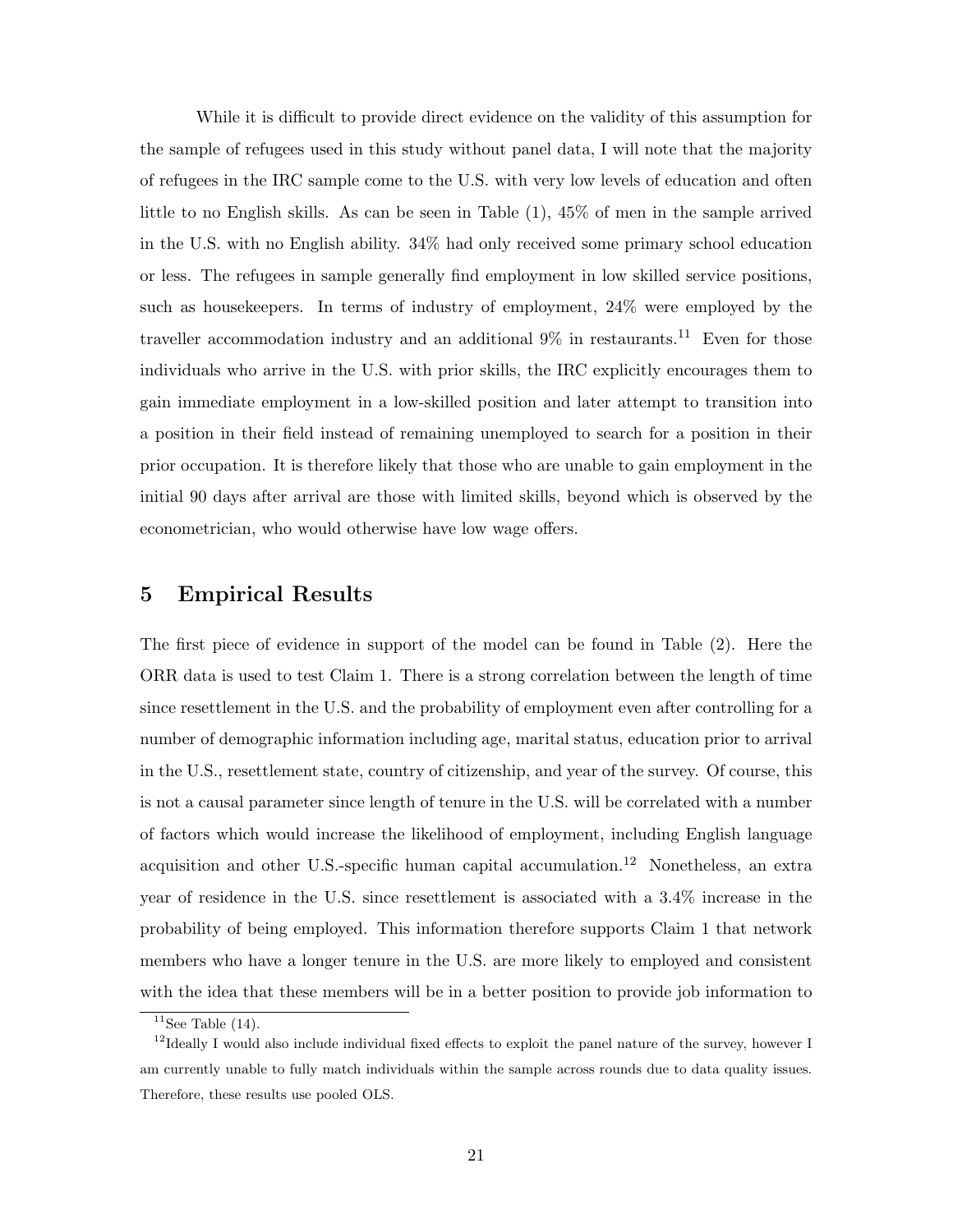new arrivals. Those refugees with the lowest levels of tenure, conversely, are the least likely to be employed and therefore could serve as potential competitors for job information from other network members.

The current resettlement pattern of IRC refugees is central both to the question of the optimal resettlement strategy of refugees as well as the empirical strategy. Table (3) confirms that the IRC is following the clustering strategy they state as policy. The table presents the correlation matrix of the number of people the IRC allocated to each nationality/regional office pair, i.e. the size of each cohort across 4 year periods from 1997- 2005. Indeed, there is a positive correlation of the numbers of refugees by nationality sent to a given regional office over all time periods. The largest correlation is between the numbers resettled in the current year and the one year prior.

#### 5.1 Probability of Employment

The results of estimating equation (1) confirm the predictions of the information transmission model. Table (4) shows that a larger number of network members who arrived in the prior year strongly decreases the probability of employment for a new entrant. A one standard deviation increase in  $t-1$  network size decreases the probability of employment by 3.2%. Given that the mean level of employment in the sample is 64%, this constitutes a decline of 5%. Recall from the analysis done with the ORR data that an additional year in the U.S. lead to an increase in the employment rate of 3%. Therefore this negative network effect is an economically significant factor in determining refugee labor market unemployment. This component would be lost if I only estimated the effect from the total size of the network instead of looking for the dynamic component of social network behavior. This is an important step in understanding how networks function beyond estimating a composite reduced form effect.

As is consistent with the model, however, a larger number of refugees with two to four years of experience living in the U.S. at the time of arrival of a new refugee has a positive and statistically significant effect on employment. The number of refugees resettled in year  $t-2$  has the largest effect on the probability of employment. In this case a one standard deviation increase in  $t-2$  network size raises the probability of employment by 3.8%. In this specification, the number of refugees who arrived in the prior 3 and 4 years were combined, although the individual coefficients are both positive and jointly significant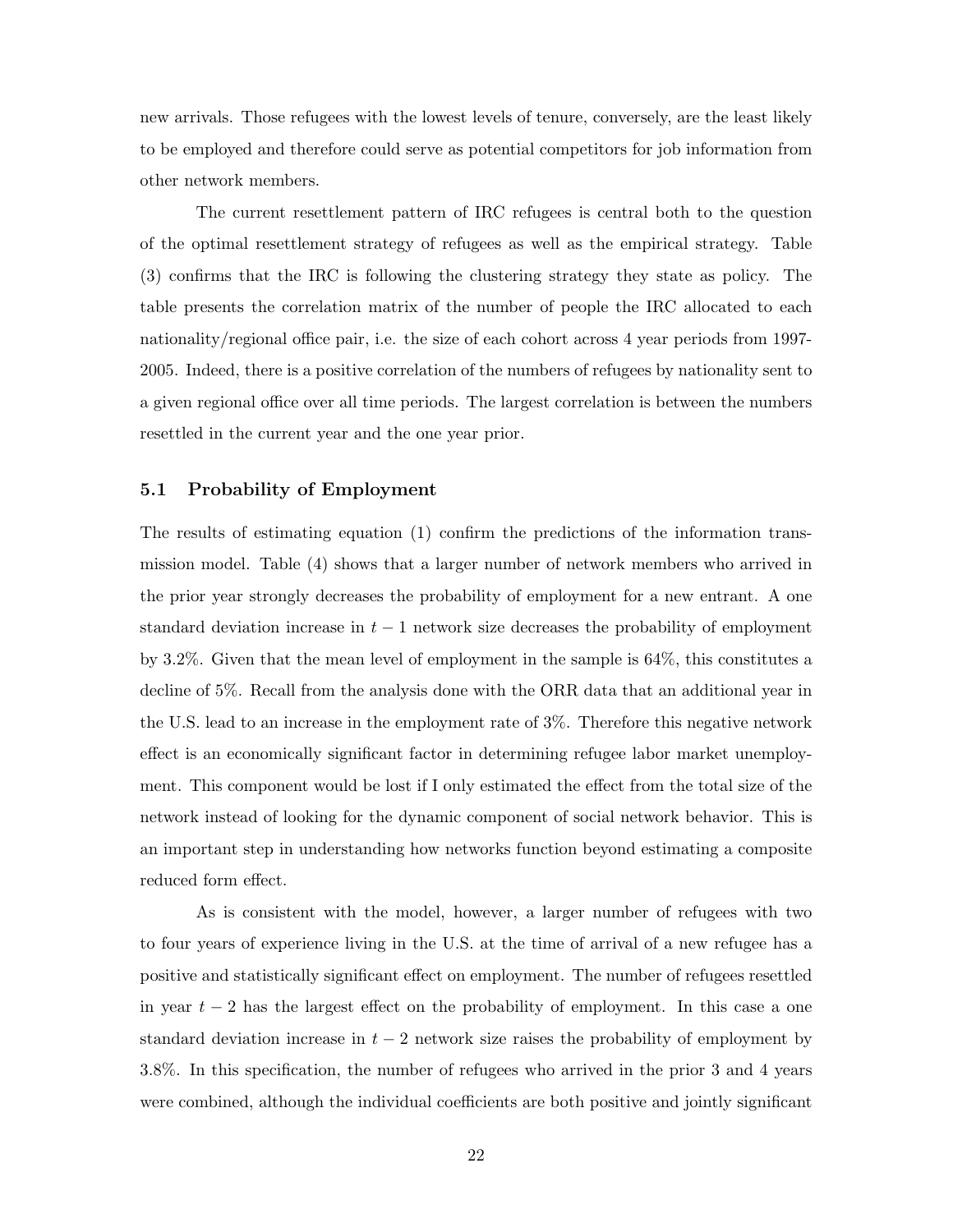at the 5% level when estimated separately. It is fairly surprising that the coefficient on the number of refugees who arrived in years  $t-3$  and  $t-4$  is smaller than that of the  $t-2$ network, although it is still positive and statistically significant. One reason for this is that out migration is likely to be higher for refugees who had been resettled 3 or more years prior to the new arrival.<sup>13</sup> Out migration within the first 90 days is  $6.96\%$ , and therefore it is quite plausible that the smaller coefficient reflects the fact that this variable has more measurement error in representing the true number of network members currently available to the new arrival. Attenuation bias would then push down the size of the coefficient compared to that of the  $t-2$  cohort.

The coefficients on the control variables are as expected, although the interpretation is unclear given that the coefficients are a mixture of the causal relationship and the selection rule used by the IRC. Age displays a concave relationship with the employment rate, increasing at a decreasing rate. Household size is negative, reflecting that a larger household may also contain more potential workers, thereby diminishing the incentive to work or providing the opportunity to pursue education or full-time language training for any given individual. The coefficients on the year indicators, available upon request from the author, are consistent with the IRC's intuition that the economic opportunities of newly arrived refugees diminished dramatically after September 11th, only recently recovering in 2005 and beyond.

The coefficient on the size of own cohort, i.e. the number of refugees who arrived in year t, is positive and not statistically significant. Recall that Claim 2 predicted that all cohorts active in the market in time  $t$  would be negatively effected by an increase in the size of the entering cohort in that time period. This prediction is not held in the data. However, the variable for the size of the current cohort used in Columns 1 and 2 is not the appropriate measure. As discussed in the previous section, it contains the total number of refugees who arrived in the entire fiscal year t. It therefore includes refugees who were resettled after the arrival and reporting of the 90 day employment outcomes for many sample respondents. These individuals are included as network members even though they could not have directly influenced the sample respondents' outcomes. For example, a refugee  $i$  who arrived in January of year  $t$  has his labor market outcomes reported in late

<sup>&</sup>lt;sup>13</sup>The data used to measure network size is the total number of refugees who were placed in a given city in a given year, and I do not know if those individuals continue to live in their initial location.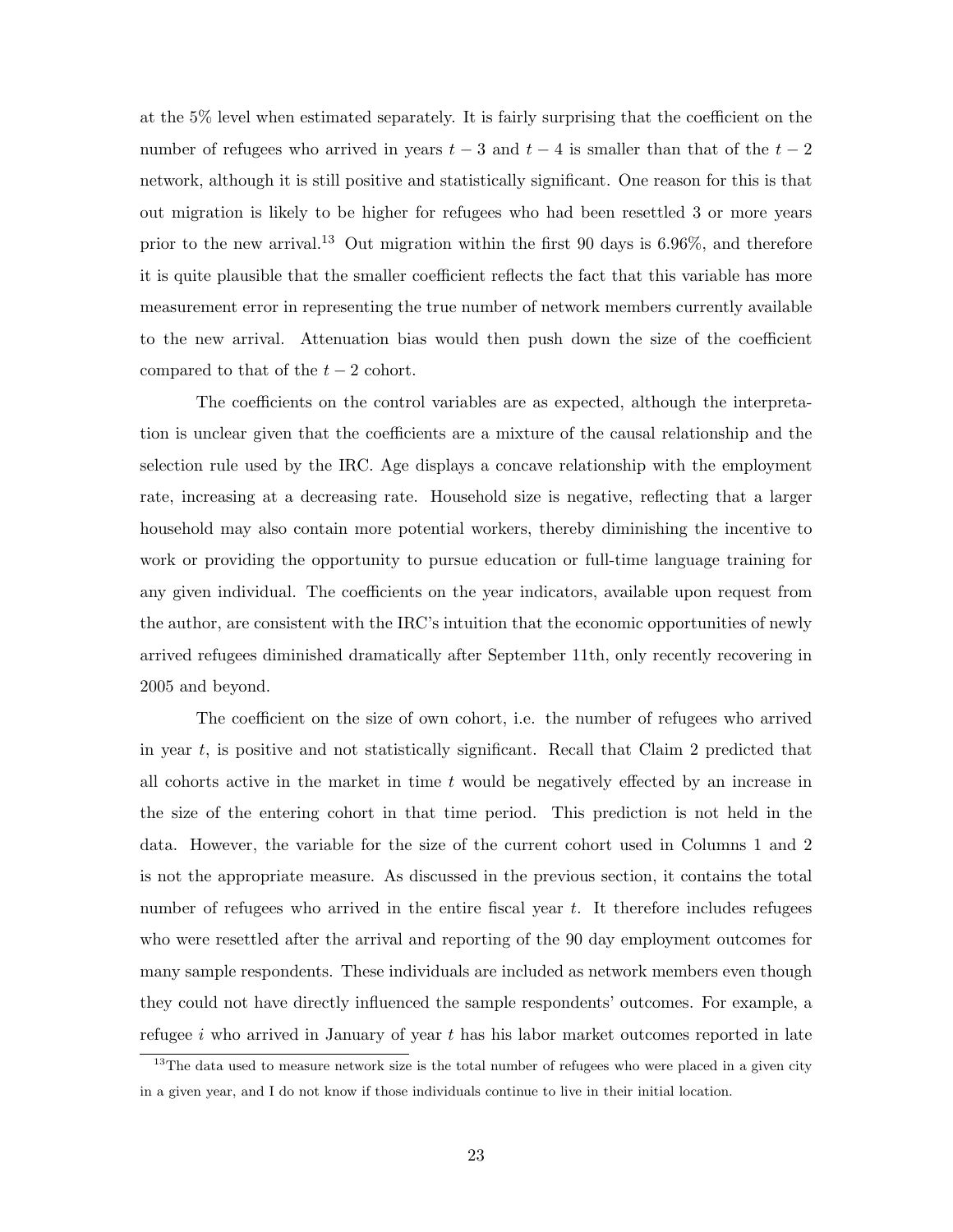March or April. A refugee who then arrived in July would neither compete nor provide job information to individual i and should be excluded from the variable  $N_{jk(t)}$ . The variable used in Columns 1 and 2 of Table (4) therefore mismeasures the relevant network size. As long as this measurement error is classical, the attenuation bias would upwardly bias the results. The ideal variable would include only those individuals who arrived in year t up to individual i's specific date of arrival. Since individual records with date of arrival are not available prior to 2001, I am unable to construct the correct variable.

To investigate the hypothesis that measurement error is driving the insignificant effect of own cohort on employment outcomes, Columns 3 and 4 of Table (4) restrict the sample to refugees who arrived between 2003 and 2005. In this case, the number of refugees who arrived in time t,  $t - 1$  and  $t - 2$  can be constructed correctly. This comes a cost though since the sample size is reduced significantly. This analysis is therefore useful in showing that the coefficients on  $t - 1$ ,  $t - 2$  and  $t - 3/t - 4$  can be interpreted as causal and unaffected by the mismeasurement of the year  $t$  variable. It is also suggestive of the true relationship between network size in year  $t$  and the probability of employment. Column 3 shows that the correctly measured variable for network size in time t is estimated to be negatively associated with employment. Inference is limited though by the large standard errors. The coefficients on  $N_{jk(t-1)}$ ,  $N_{jk(t-2)}$  are both negative although only  $N_{jk(t-2)}$  is precisely estimated. In order to provide evidence that the large standard errors are driven by the decline in sample size and not sample selection, Column 4 uses the same variables as in Columns 1 and 2 but uses only the restricted sample.<sup>14</sup> Here both  $\hat{N}_{jk(t)}$  and  $\hat{N}_{jk(t-1)}$ are also statistically insignificant as in Column 3 but  $\hat{N}_{jk(t)}$  is again positive. This suggests that the positive coefficient is a consequence of measurement error in the variable for  $N_{jk(t)}$ used in Columns 1,2 and 4.

The specification estimated in Column 1 contains a limited number of demographic covariates. There are accordingly individual characteristics which may have been used by the IRC when choosing an individual's location, thereby being correlated with network size in  $\epsilon_{i j k t}$ . Column 2 addresses this potential concern by including a wide range of individual

<sup>&</sup>lt;sup>14</sup>The number of observations differ in Columns 3 and 4 because Column 3 uses the calendar year to define  $N_{jk(t)}$  for all t instead of the fiscal year definition used in Columns 1,2 and 4. This was done so as not to lose observations at the end of year 2005 which are thrown out in Columns 1,2 and 4 since fiscal year 2006 data are not currently available. The fiscal year runs from September to August.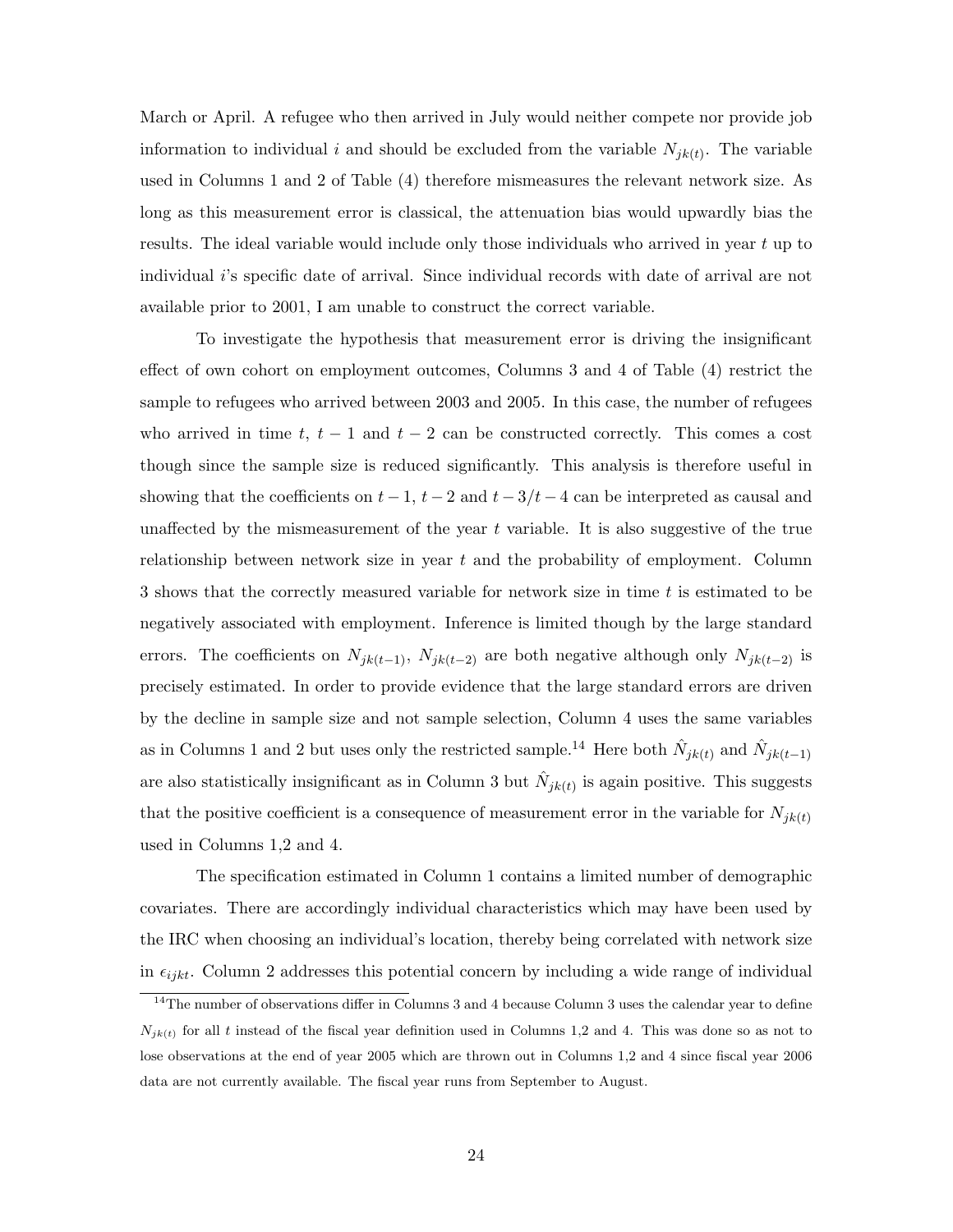characteristics as well as interaction terms between household size and the resettlement city. The estimates of  $N_{jk(t)}$  for all t are robust to the inclusion of these variables as can be seen in Column 2 of Table (4). The coefficients remain largely the same and continue to be significant at the 5% level. This set of variables span the information which is available to the IRC at the time of placement. This is important since it removes any correlation between unobserved individual characteristics and the network size variables. Any other characteristic affecting employment outcomes would not have been known by the IRC when making decisions over placements and therefore uncorrelated with  $N_{jk(t)}$  for all t. The interaction terms between household size and individual regional offices control for the IRC's placement rule sending large families to cities with less expensive housing. These terms also capture any bias induced by the IRC taking into account differential welfare policies, since larger families are likely to benefit more from TANF, food stamps and public housing.

To return to the correlation matrix presented in Table (3), if any correlation exists between network size in a given period and  $\epsilon_{ijk}$ , then the covariance structure between the network variables themselves could cause the observed pattern. However, the positive correlation across all periods fortunately indicates that this is not the case. Further confirmation that the correlation between the network variables is not creating a spurious pattern will be shown in section 5.3 where an alternative measure of network size which is out of the control of the IRC is used.

#### 5.2 Probability of Employment: Robustness Analylsis

While I am able to control for individual characteristics which may impact the way the IRC distributes refugees, I can not definitively rule out the possibility of unobservables in the  $\epsilon_{ijk}$  term which vary at the jk, jt or jkt level and are correlated with network size. For example, adding on a bit of structure onto the error term in equation (1) gives:

$$
Y_{ijkt} = \alpha + \gamma_1 N_{jk(t)} + \gamma_2 N_{jk(t-1)} + \gamma_3 N_{jk(t-2)} + \gamma_4 N_{jk(t-3)} + X_{ijk} \beta + \delta_j + \phi_k + \nu_{ijkt} + \mu_{jk} + \upsilon_{jkt} + \tau_{jt}
$$

In this case, if  $\mu_{jk}$ ,  $\tau_{jt}$  or  $v_{jkt}$  are correlated with  $N_{jkt}$  in any t, then the estimates of  $\gamma$ will be biased. I will therefore include a wide range of additional variable to evaluate the stability of the estimates of  $\gamma$  and to argue that unobservable factors in  $\mu_{jk}$ ,  $\tau_{jt}$  and  $v_{jkt}$ are not responsible for the results.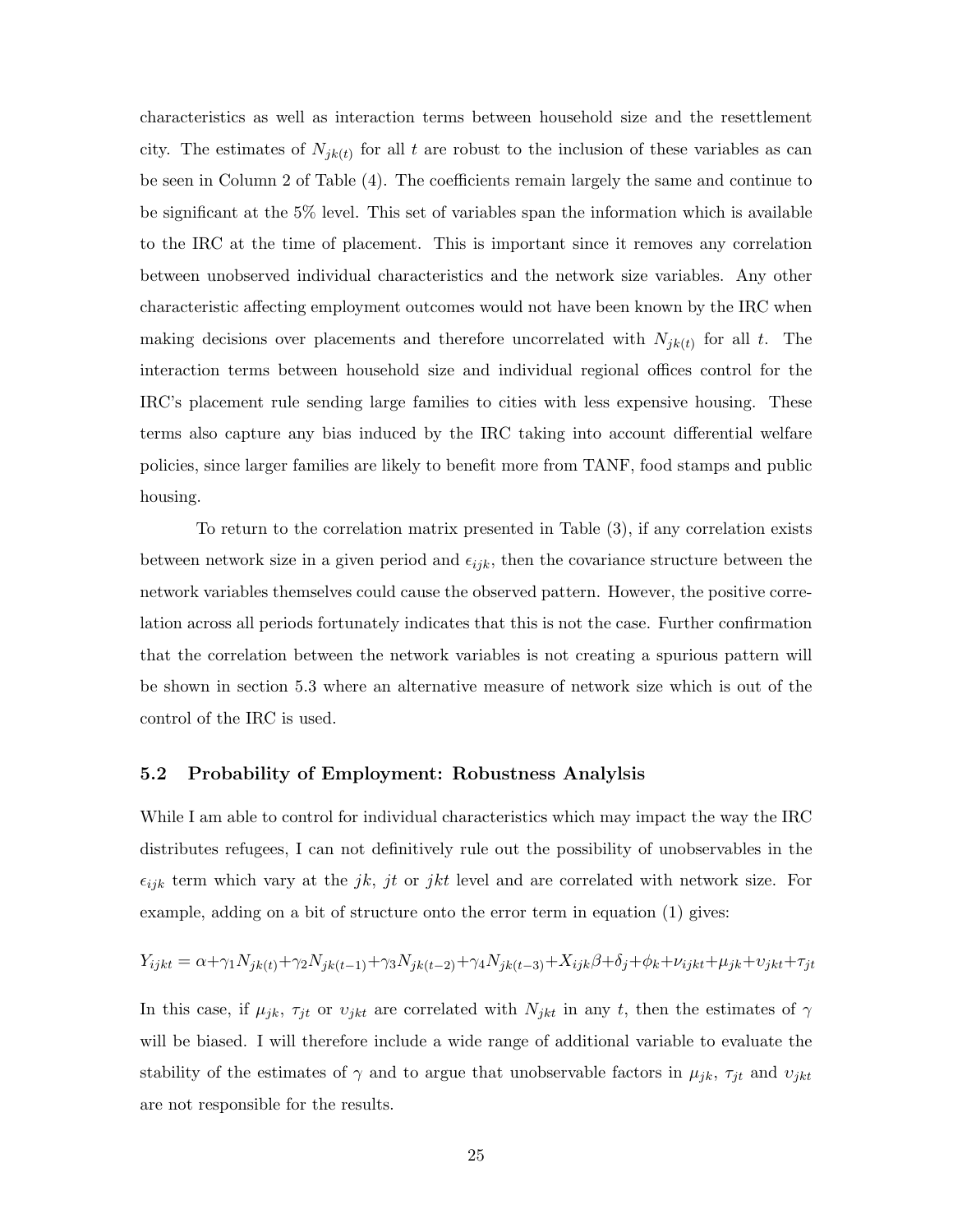First, the way the INS adjudicates individual cases and therefore selects people to become refugees is not well known. There is also a great deal of variation in the time delay between when an individual is granted refugee status and when he is allowed to travel to the U.S. If individuals are able to influence this process, there could be a selection problem. For example, individuals who enter the U.S. after a large cohort may differ in an unobservable way from those who enter at the same time as the large cohort. In that case,  $\tau_{jt}$  would be correlated with  $N_{jk(t)}$  for all t. To address this concern, I estimate two different specifications of equation (1): one with fixed effects for nationality-year interactions and another directly including the total number of refugees who arrived in each year t of group  $j$ . The former can be found in Column 3 of Table (5). The coefficients on  $N_{jkt-1}$ ,  $N_{jk(t-2)}$  and  $N_{jk(t-3,t-4)}$  are all of the expected sign. Table (6) shows the estimation results including  $N_{j(t)}, N_{j(t-1)}, N_{j(t-2)}$  and  $N_{j(t-3,t-4)}$ . The coefficients on the parameters of interest are again similar to those found in the baseline results and  $\hat{N}_{j(t)}$  for all t are insignificant, independently and jointly.

An alternative hypothesis and a common problem in identifying network effects based on geographic variation is that there may be city-ethnic group specific matches which are both unobserved and correlated with network size. This would arise if, for example, there are characteristics or skills which are common to all individuals in ethnic group  $j$ which receive a higher return in particular cities  $k$ . Thus if particular immigrant groups receive differentially higher wages in a particular city and the IRC uses this information while making decisions on how to distribute refugees, network size would be endogenous. There are two reasons this is unlikely to be the case. First, the IRC themselves state that they take no position on whether certain cities are preferable for particular ethnic groups. In fact, the employment outcome data which is used in this analysis has never before been analyzed by the IRC to gauge where groups perform better.<sup>15</sup> Not unlike the canonical pool player subconsciously calculating angles while playing, though, this alone does not definitively rule out the possibility that there are not other unobservable characteristics of a city-ethnic group pair which are being used to determine placement by the IRC. The second argument is that a comparative advantage story such as this would not generate a negative  $\hat{\gamma}_2$  and positive  $\hat{\gamma}_3$  and  $\hat{\gamma}_4$  estimates.

<sup>&</sup>lt;sup>15</sup>Given that the majority of the data used in the project were created from paper records, there is little possibility that any systematic review of this information was done by the IRC.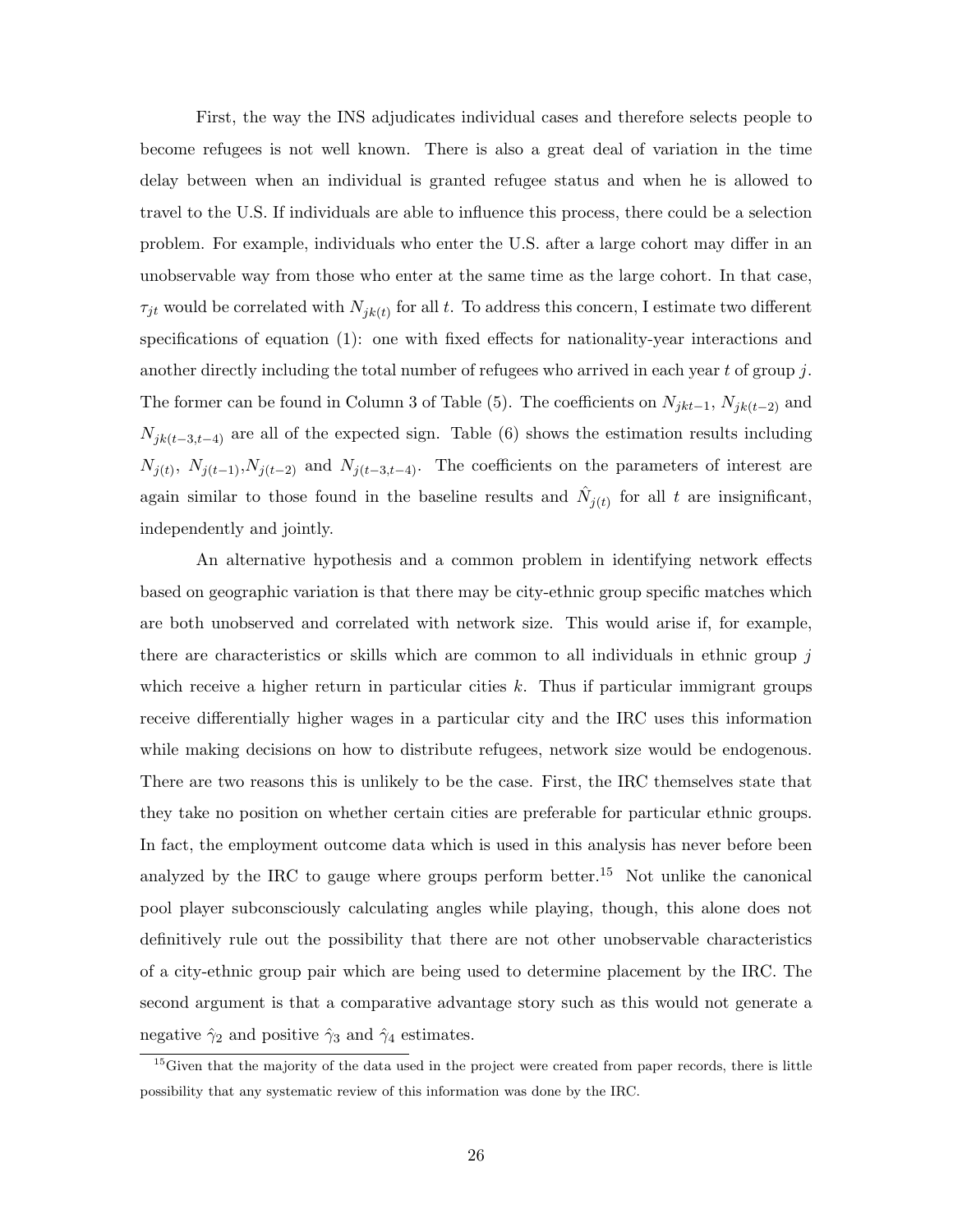To provide further evidence against the idea that there is comparative advantage for some groups in particular cities, I use data on the number of refugees who arrived via family reunification and were resettled by the IRC. Since these refugees are immediately reunited with their family already in the U.S., their placement in the U.S. is chosen by their family members. If there were specific match qualities at either the jk or jkt level, then the family members of these refugees would exploit this and self-select into preferable cities. If that is the case, a larger number number of family reunification refugees would be associated with higher employment rates for all refugees from that ethnic group  $j$  in city  $k$  at time  $t$ . Table (7) shows the results of estimating equation (1) with the additional variables for the number of family reunification refugees arriving from time t to time  $t - 4$ . The coefficients of  $\gamma$  are left qualitatively unchanged, with a negative  $\hat{\gamma}_2$  and positive  $\hat{\gamma}_3$  and  $\hat{\gamma}_4$ . There is also no significant effect of the number of family reunification refugees on the employment outcomes of sample refugees. None of the individual coefficients are significant and the joint test does not reject the null hypothesis of no effect. Thus this test suggests that comparative advantage is not a strong mechanism affecting refugee employment outcomes.

The earlier section on the institutional environment of refugee resettlement explained the key placement strategies used by the IRC. I will now try to rule out the possibility that any of those factors are leading to a bias in the  $\gamma$  estimates. One of the placement criteria used by the IRC is to attempt to send each refugee to an office where someone can speak the same language as the refugee. I therefore include two discrete variables indicating whether the refugee was placed in an office with either a staff member or a volunteer who speaks at least one of the languages spoken by the refugee. As can be seen in Table (8), these variables do not significantly affect the probability of employment. In fact, having a staff member in the office who speaks the same language is negatively associated with employment. However, this coefficient is estimated with a great deal of noise which is likely to be the explanation for this unintuitive result. The estimates of  $\gamma$  continue to be as predicted by the model of information transmission. Column 2 of Table (5) rules out concern over endogeneity of placement of the Somali Bantu, Meskhetian Turks and the Lost Boys. Excluding those groups actually leads to an increase in the size of the  $\gamma$  coefficients. Finally, both the budgeted numbers and the employment rates at the office level could reflect citylevel characteristics which are time variant. The first column in Table (5) shows the results from including for city-year interaction fixed effects. This specification also controls for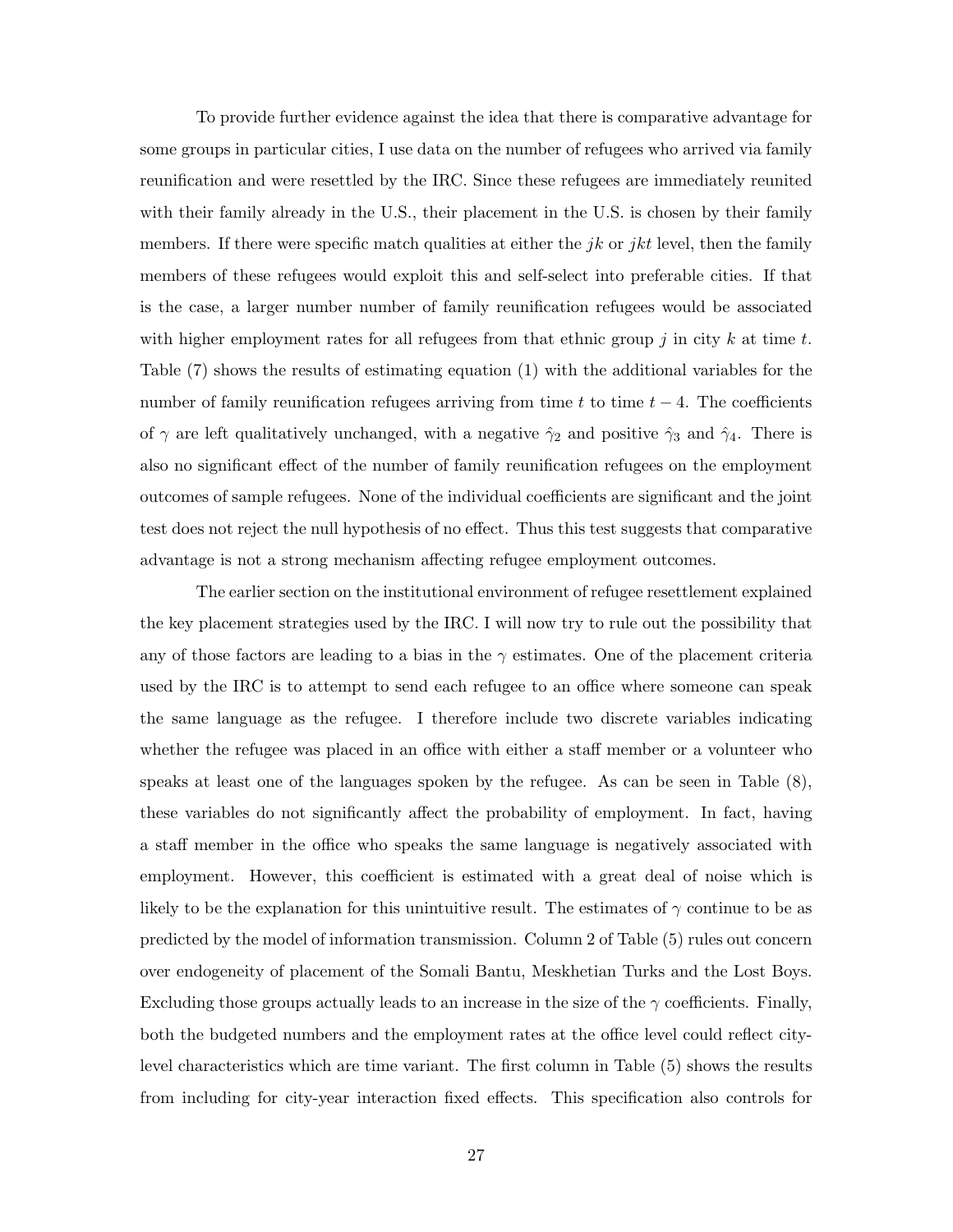other time varying city characteristics which may influence refugee employment outcomes. The coefficients of interest continue to reflect the pattern predicted by the model, although  $\hat{\gamma}_{jk(t-2)}$  is no longer statistically significant. Given that the city-year controls dramatically increases the number of covariates in the estimating equation, this could easily lead to larger standard errors. The fact that the results remain stable qualitatively supports the baseline analysis.

Finally, social networks play an important role in many aspects of a refugee's life. In particular, network members may be helpful in providing translation services either during the job search process or on-the-job. This effect could be influencing the coefficients on  $N_{jk(p)}$ , for  $p < t-1$  in particular. A larger number of network members to translate at the workplace site is likely to increase the probability of employment of recently arrived refugees. This benefit of the network would be stronger for those individuals who arrive in the U.S. with no or low English knowledge. I therefore test to see if there are heterogeneous network effects depending on refugees' initial English levels. Table (9) shows results of including  $N_{jk(t)}$  for all t and  $N_{jk(t)}$  for all t interacted with initial English ability. The level effects are consistent with the previous analysis and the interaction terms are insignificant. This indicates that the coefficients on  $N_{jk(t)}$  for all t do not reflect the ability of social networks to provide English language services but is instead more consistent with the model of job information transmission.

#### 5.3 Probability of Employment: Census Data Specification

Using the 2000 Census to create a second network measure allows for flexibility in the definition of the social network. This measure expands the potential network members to those who come from the same country of origin or ethnic group but who may have different immigration statuses. In this case, individual network members have self-selected into their preferred location based on a number of unobserved factors. So again, while this measure of the network does not rule out the possibility of a selection bias due to comparative advantage on a prima facie basis, it instead supports the generality of the job information sharing effect across two independently constructed network measures. Table (12) shows that the estimates are as expected from the model. The effect of a larger number of network members from 1999 increases the probability of employment for those refugees who arrived in 2002. The average network size from those individuals who arrived in 1999 according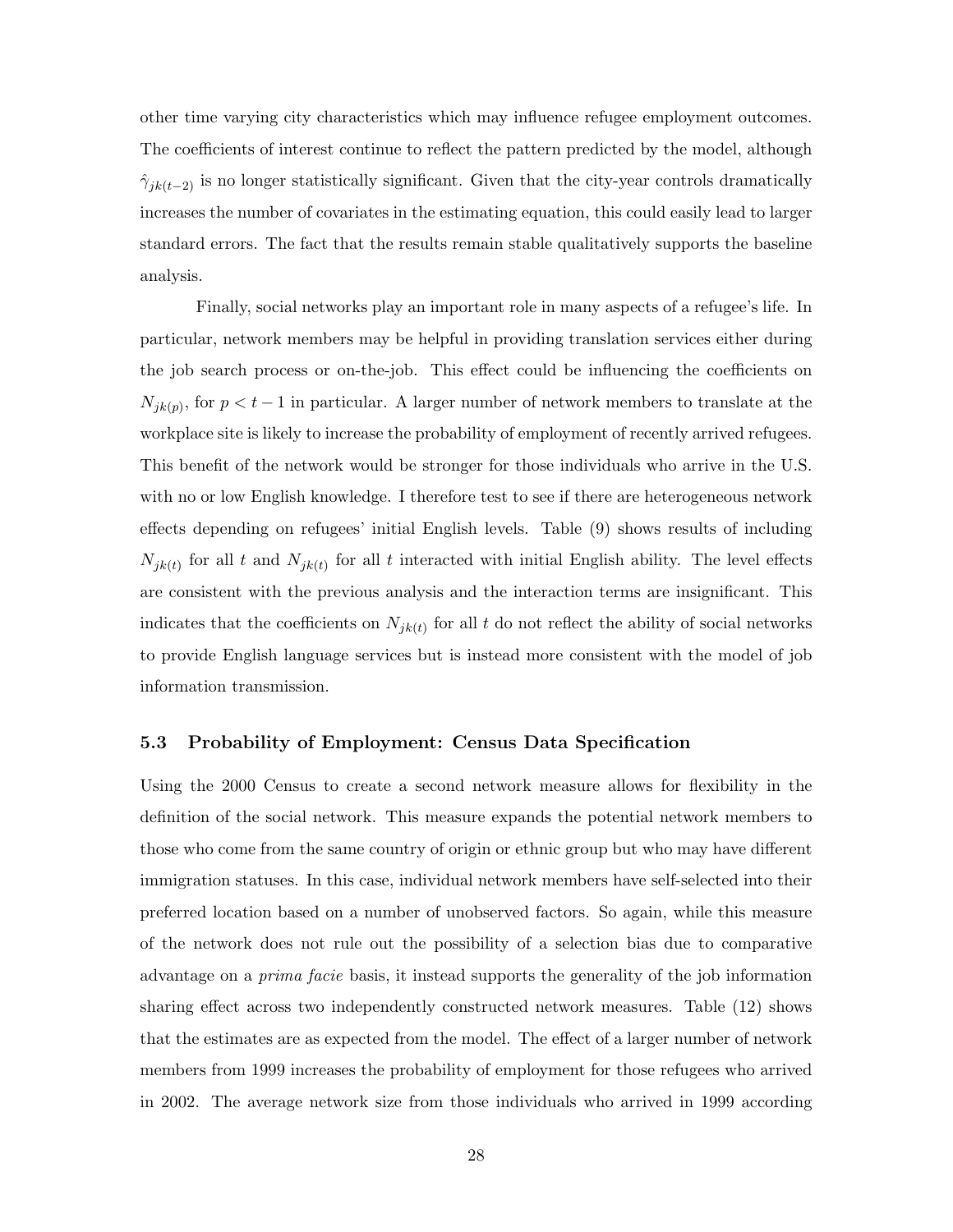to the 2000 Census is larger than that of the refugee community alone, with a median of 21. Therefore by increasing network size from the median to the 75th percentile, 95, increases the probability of employment for the 2002 cohort by 2.3%. This is a very similar effect to that estimated when the network was defined as exclusively within the refugee community. The interaction term between the network size and the indicator for arrival in 2001 is negative. This shows that relative to those refugees who arrived in 2002, an increase in the network size has a smaller effect on the probability of employment. The sum of the two coefficients is negative but small and not statistically significant at any reasonable level. This is consistent with the referral model: those refugees who arrive less than 2 years after the network members do not gain from an increase in network size while those who arrived sufficiently later do experience the positive influence of the network in terms of job information. While not shown in Table (12), these results are also robust to the inclusion of a richer set of demographic variables.

#### 5.4 Wages

Both measures of network size provide complementary evidence on the importance of job information flows within ethnic networks among refugees resettled in the U.S. for employment. I now turn to the role of networks on wages. The OLS estimates of equation (1) in Table (10) indicate that there is no significant network effect in predicting wages. The analysis is restricted to employed male refugees since wage offers to the unemployed are unknown. A specification where network size in years 3 and 4 are estimated separately with the inclusion of additional control variables provides similar results as to Column 1.

As argued in section 4, however, conditioning on employment may have biased the OLS estimates. Columns 2 and 3 provide estimates of equation (1) with the full male sample using LAD with wage offers for the unemployed imputed as zero. The estimates are exactly what the model would predict. A one standard deviation increase in the number of network members who arrived in time  $t-1$  decreases the wage by \$.16. Finding a small effect is not surprising given that most refugees are employed in low-skilled jobs and accordingly the distribution of wages is very tight. More importantly, it provides further evidence of the empirical validity of Claim 2. The size of the cohort who arrived two years earlier has no statistically significant effect on wages although the point estimate is positive. Both the size of the coefficient and the level of significance increases for network members who arrived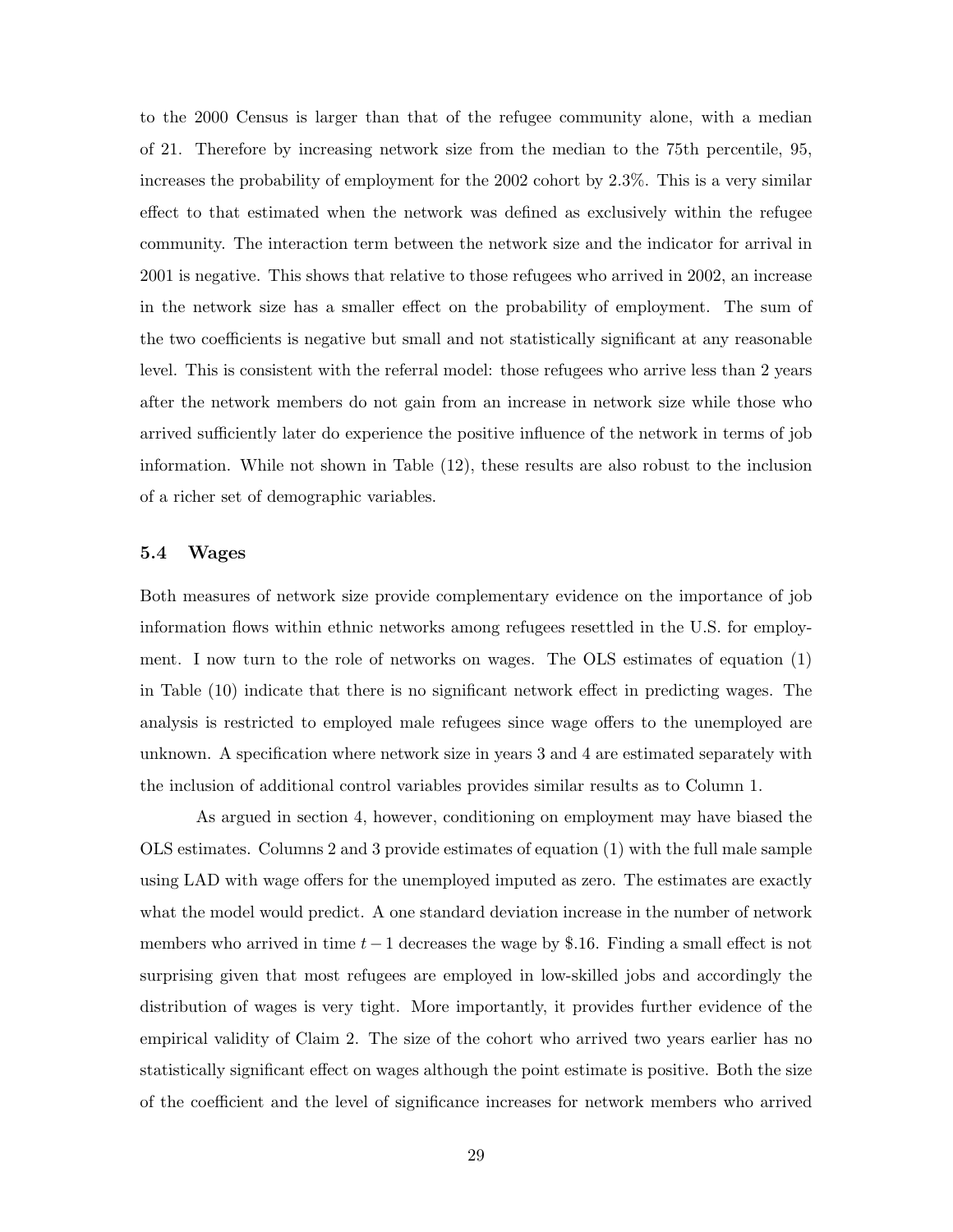in  $t-3$  and  $t-4$ . This shows the pattern predicted by the model of network members becoming increasingly valuable to new arrivals as their exposure in the labor market in the U.S. increases.

Including a wider range of demographic and other control variables as in Column 3 of Table (10) leads to little change in the network coefficients. Additionally, the estimates on the control variables are consistent with their effects on wages. Age is again concave: wages increase with age at a decreasing rate as is observed in numerous settings in the U.S. labor market. Household size is again negative and the aggregate changes in refugees' wages over time display the pattern that late 2001-2004 was an increasingly difficult period for refugees with an improvement in 2005.

Given that the model's predictions are driven by the distinction between employed and unemployed network members, ideally the size of the network would be broken down along those lines. Unfortunately, since there are no individual records prior to 2001 and the IRC only collects employment and wage data as of 90 days after arrival, this is not possible. However, restricting the sample to those refugees who arrived between 2003 and 2005 allows for an analysis which is at least suggestive of this preferable specification. By making the assumption that there is persistence in employment outcomes over time, i.e. that the probability of employment at 90 days is a good predictor of whether that individual will spend most time on average employed, I can construct the number of network members who arrived during the previous two years who are likely to be employed at time  $t$ . Indeed, Table (11) confirms that an increase in the number of individuals who were unemployed as of 90 days after their arrival in the U.S. is negatively associated with employment rates of refugees who arrive in time  $t$ , up to two years after the arrival of the network members. Conversely the number of refugees who were employed as of 90 days after arrival is positively correlated with employment outcomes. This same pattern is found for wages for the sample who are employed using OLS.

#### 5.5 Wages: Census Data Specification

Changing the estimation approach to use the Census data as in equation (2) provides qualitatively similar results. Again, as indicated by Column 1 of Table (13), the OLS estimates show no significant effect of network size on wages of those employed. The coefficients in Columns 2 and 3 from using the full sample with LAD estimation tell a very different story.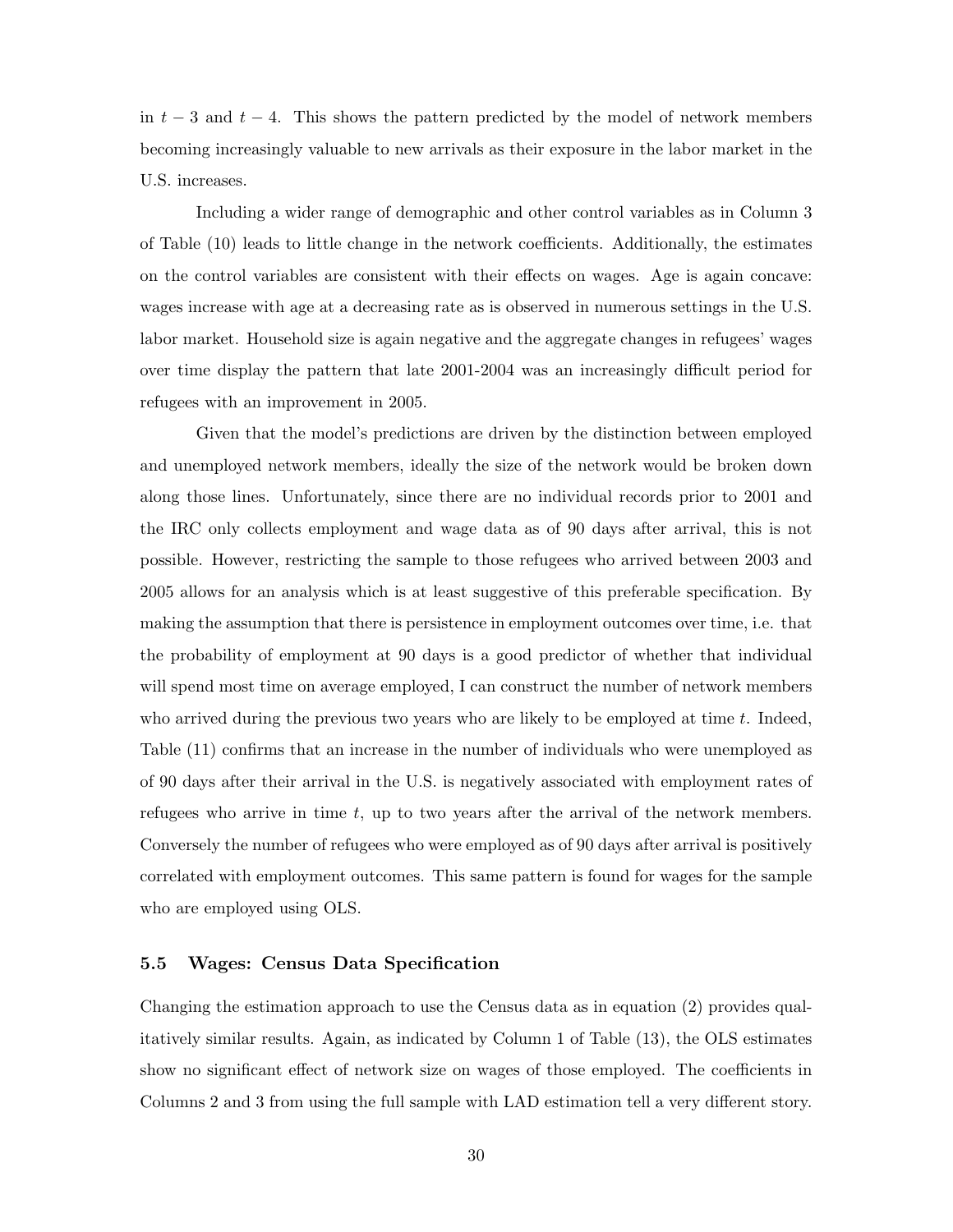The network effect for refugees who arrived in 2002 is positive and statistically strong. An increase in the network size from the median to the 75th percentile improves wages by \$0.10. The interaction of network size with the dummy indicating arrival in 2001 is negative and statistically significant as in the employment regression. The sum of the two network coefficients is negative but statistically insignificant. This closely parallels the results found in the employment results as well as those predictions of the theoretical model.

The results in this section depend critically on the assumption that unemployed refugees receive offer wages which are below the median wage of those employed with similar observable characteristics. Future work will try both to provide direct evidence on the relevance of the assumption for the data used in this study as well as look to other methods to estimate the wage equation while controlling for the selection bias created by the missing wage observation problem. In particular, a matching estimator and David Lee's (2002) trimming for bounds procedure seem particularly well suited for this application in order to further support the LAD estimates shown here.

# 6 Conclusion

This paper presents strong evidence on the importance of ethnic networks in facilitating access to local labor markets for refugees recently resettled in the U.S. The empirical results support a model of job-related information flows within a social network. Both the size and the structure of the network, as measured by length of tenure of network members in the U.S., influence the labor market outcomes of newly arrived refugees. This provides an important insight into the functioning of social networks and provides empirical evidence of the relevance of Calvo-Armengol and Jackson's theoretical work. As argued by the latter and further supported by the empirical findings in this paper, the positive benefits of a larger network dominate the short-run competition effects from unemployed network members. Nonetheless, my analysis shows that there are also costs to participation in a social network, a point which is lost when the dynamic relationship between employment, wages and social network structure is ignored.

The results in this paper also come from an arguably unlikely environment. Given that the refugees in this sample did not know anyone in the receiving community prior to resettlement, it is striking to find evidence that these networks function well and as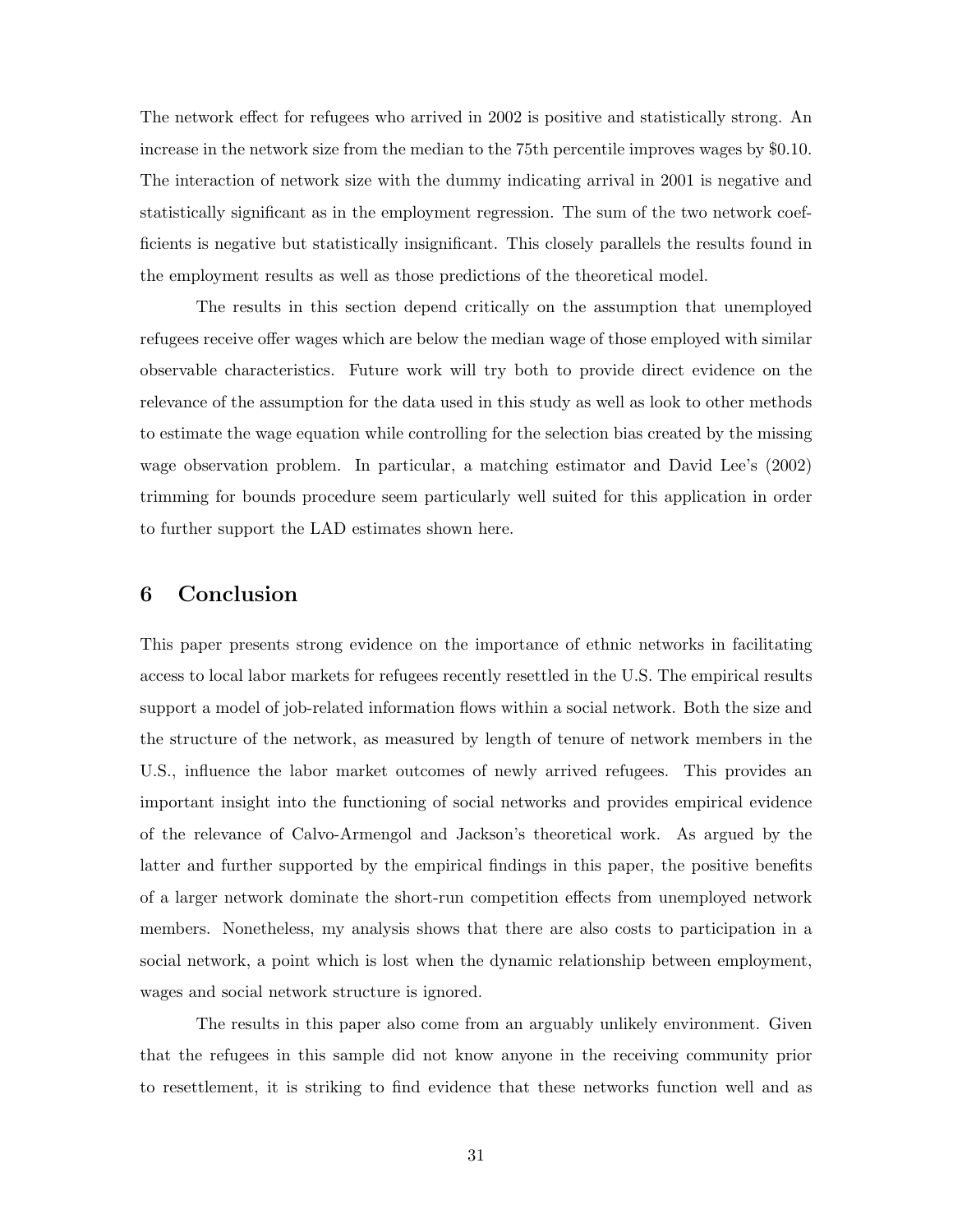predicted by a theoretical model within the first 90 days after the refugee's arrival. I would argue that this sample of refugees, therefore, teaches us about how networks function more generally, as the construction of the network is fairly analogous to "anonymous" networks which form due to geographic proximity within, say, a neighborhood.

What else can we learn from this analysis to guide policies related to refugee resettlement? The analysis indicates that there are gains and losses from clustering refugees. The specific pattern observed in the data suggests that the ideal placement method for resettlement agencies to increase short run employment outcomes would be one which involves oscillating groups from a particular country between cities from one year to the next. This strategy provides the benefit to new arrivals of having a large number of network members who have been in the U.S. for two years and are able to provide job information to them, while minimizing the number of competitors for this information. However, if the goal of refugee placement is to maximize labor market outcomes in the long-run, then it is better to increase the sizes of ethnic communities without oscillation since the competition costs dissipate over time.

It is relevant to note that while this paper provides evidence of the importance of social networks in providing labor market opportunities, and therefore points to one drawback of dispersal policies, these effects are estimated as of 90 days after arrival and the long run impact of social networks on integration and language acquisition remains an open question and an area of future research. Additionally, while social networks and job referrals have been shown to play an important role in influencing economic outcomes, there are numerous other location characteristics which need to be taken into account, including local labor market conditions and the political/social environment of a particular locality. Therefore the decision to place a refugee in a given location must take into account the local labor market characteristics in addition to the size of the available ethnic community, insofar as these factors are at time at odds with each other.

# References

[1] Altonji, J. and R. Blank. "Race and Gender in the Labor Market," in Orley Ashenfelter and David Card, eds. Handbook of labor economcs, Vol. 3. Amsterdam: North-Holland, 1999, pp. 3144-3213.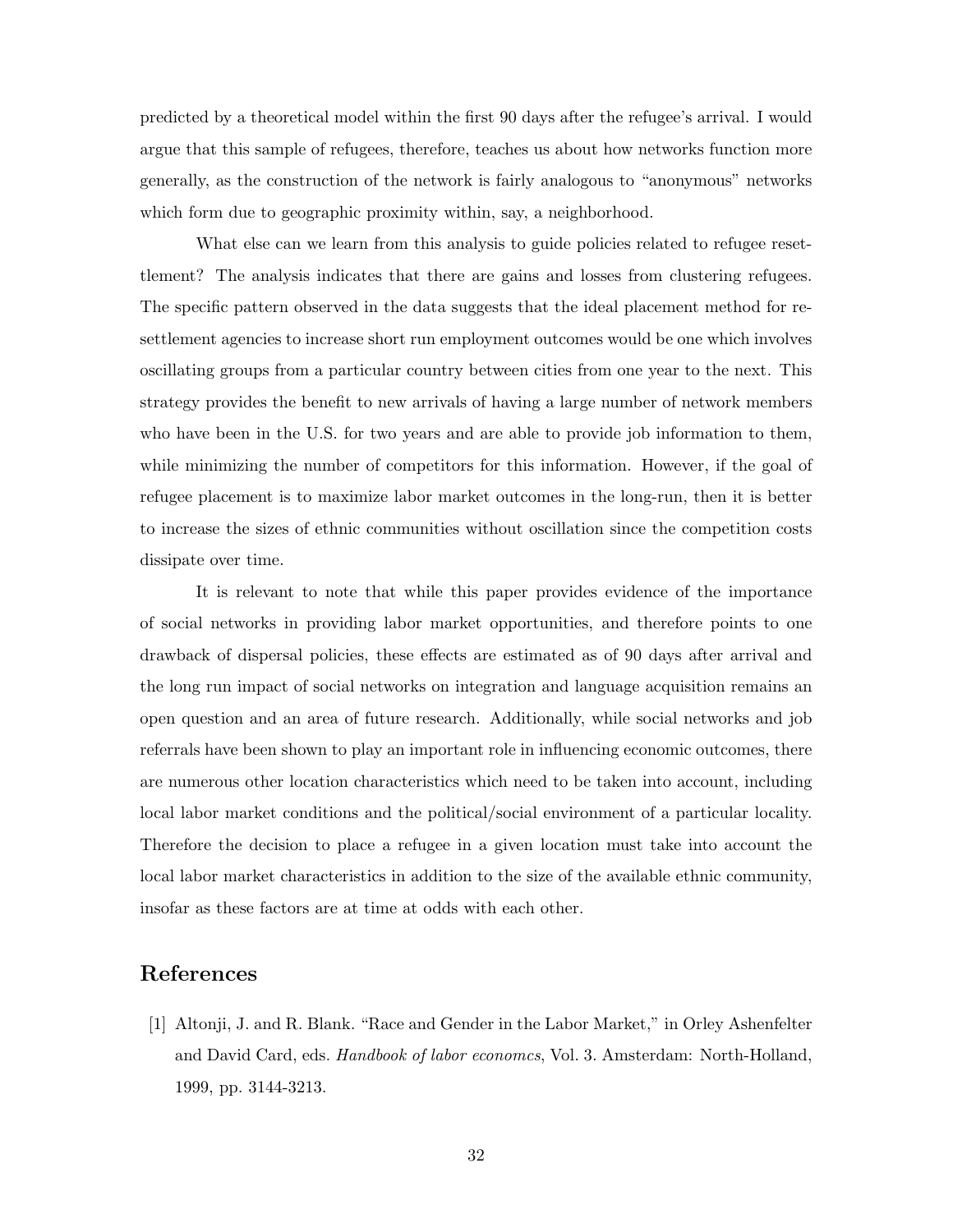- [2] Bertrand, M., E. F. P. Luttmer and S. Mullainathan. "Network Effects and Welfare Cultures." Quarterly Journal of Economics, 2000, 115 (3), pp. 1019-1055.
- [3] Borjas, G. J. "Ethnic Enclaves and Assimilation." Swedish Economic Policy Review,2000, 7, pp. 89-122.
- [4] Calvo-Armengol, A. and M. O. Jackson. "The Effects of Social Networks on Employment and Inequality." American Economic Review, 2004, 94 (3), pp. 426-454.
- [5] Calvo-Armengol, A. and M. O. Jackson. "Networks in Labor Markets: Wage and Employment Dynamics and Inequality." Forthcoming: Journal of Economic Theory, 2006.
- [6] Conley, T. G. and G. Topa. "Socio-Economic Distance and Spatial Patterns in Unemployment." Journal of Applied Econometrics, 2002, 17 (4), pp. 303-327.
- [7] Cortes, K. E. "Are Refugees Different from Economic Immigrants? some Empirical Evidence on the Heterogeneity of Immigrant Groups in the United States." Review of Economics and Statistics, 2004, 86 (2), pp. 465-480.
- [8] Damm, A. P. and M. Rosholm. "Employment Effects of Dispersal Policies on Refugee Immigrants, Part II: Empirical Evidence."Mimeo, 2003.
- [9] Edin, P.-A., P. Fredriksson and O. Aslund. 2001. "Settlement Policies and the Economic Success of Immigrants." CEPR Discussion Paper 2730.
- [10] Edin, P.-A., P. Fredriksson and O. Aslund. 2003. "Ethnic Enclaves and the Economic Success of Immigrants-Evidence from a Natural Experiment." Quarterly Journal of Economics, 2003, 118 (1), pp.329-357.
- [11] Heckman, J. "Shadow Prices, Market Wages, and Labor Supply." Econometrica, 1974, 42 (4), pp. 679-694.
- [12] Johnson, W., Y. Kitamura and D. Neal. "Evaluating a Simple Method for Estimating Black-White Gaps in Median Wages." American Economic Review, 2000, 90 (2), pp. 339-343.
- [13] Manski, C. "Identification of Endogenous Social Effects: The Reflection Problem," Review of Economic Studies, Vol. 60, No. 3, pp. 531-542.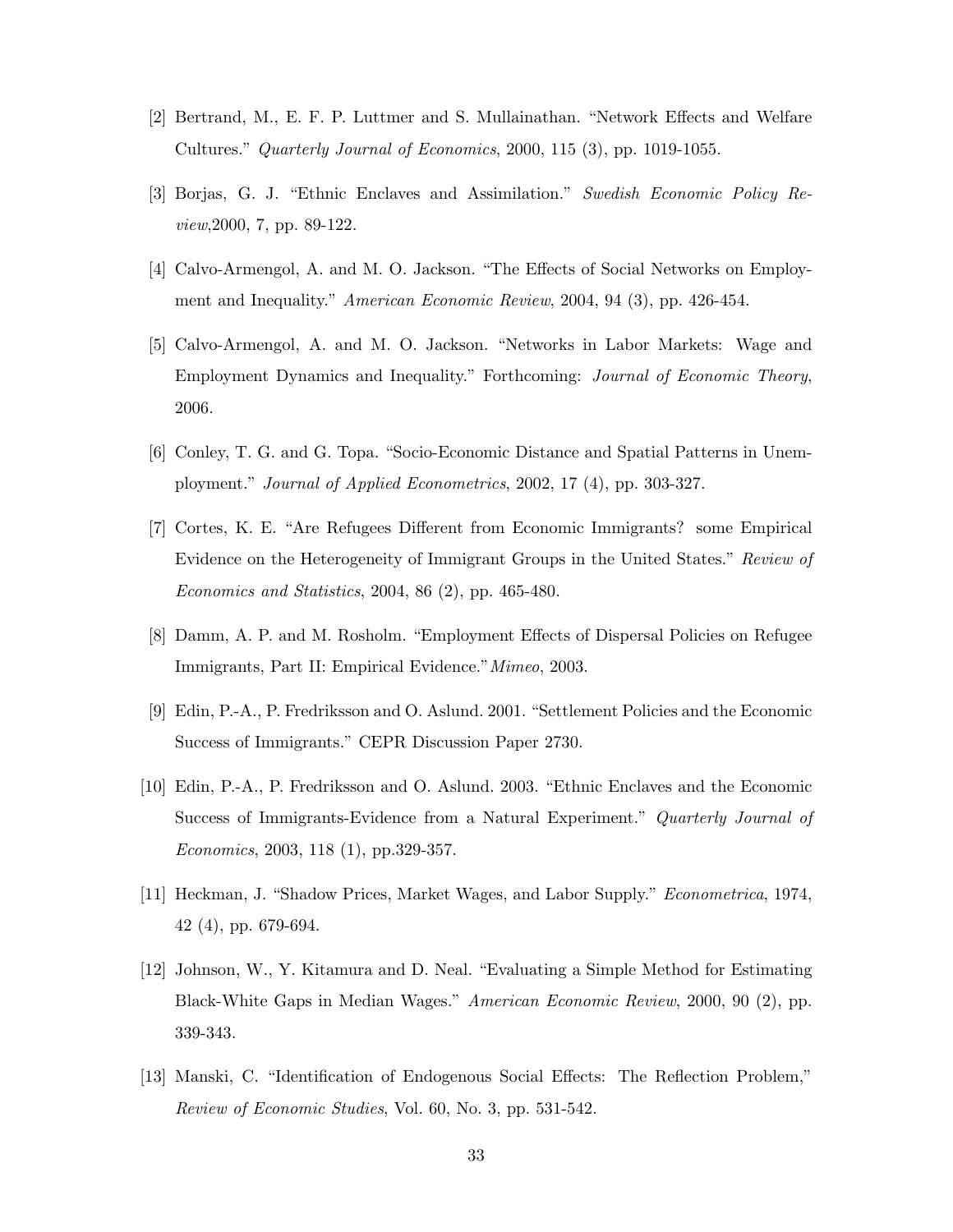- [14] Montgomery, J. D. "Social Networks and Labor-Market Outcomes: Toward an Economic-Analysis." American Economic Review, 1991, 81 (5), pp. 1408-1418.
- [15] Munshi, K. "Networks in the Modern Economy: Mexican Migrants in the US Labor Market." Quarterly Journal of Economics, 2003, 118 (2), pp. 549-599.
- [16] Neal, D. A. and W. R. Johnson. "The Role of Premarket Factors in Black-White Wage Differences." Journal of Political Economy, 1996, 104 (5), pp. 869-895.
- [17] Topa, G. "Social Interactions, Local Spillovers and Unemployment." Review of Economic Studies, 2001, 68 (2), pp. 261-295.
- [18] United Nations High Commissioner on Refugees, Refugees by Numbers (2005 edition).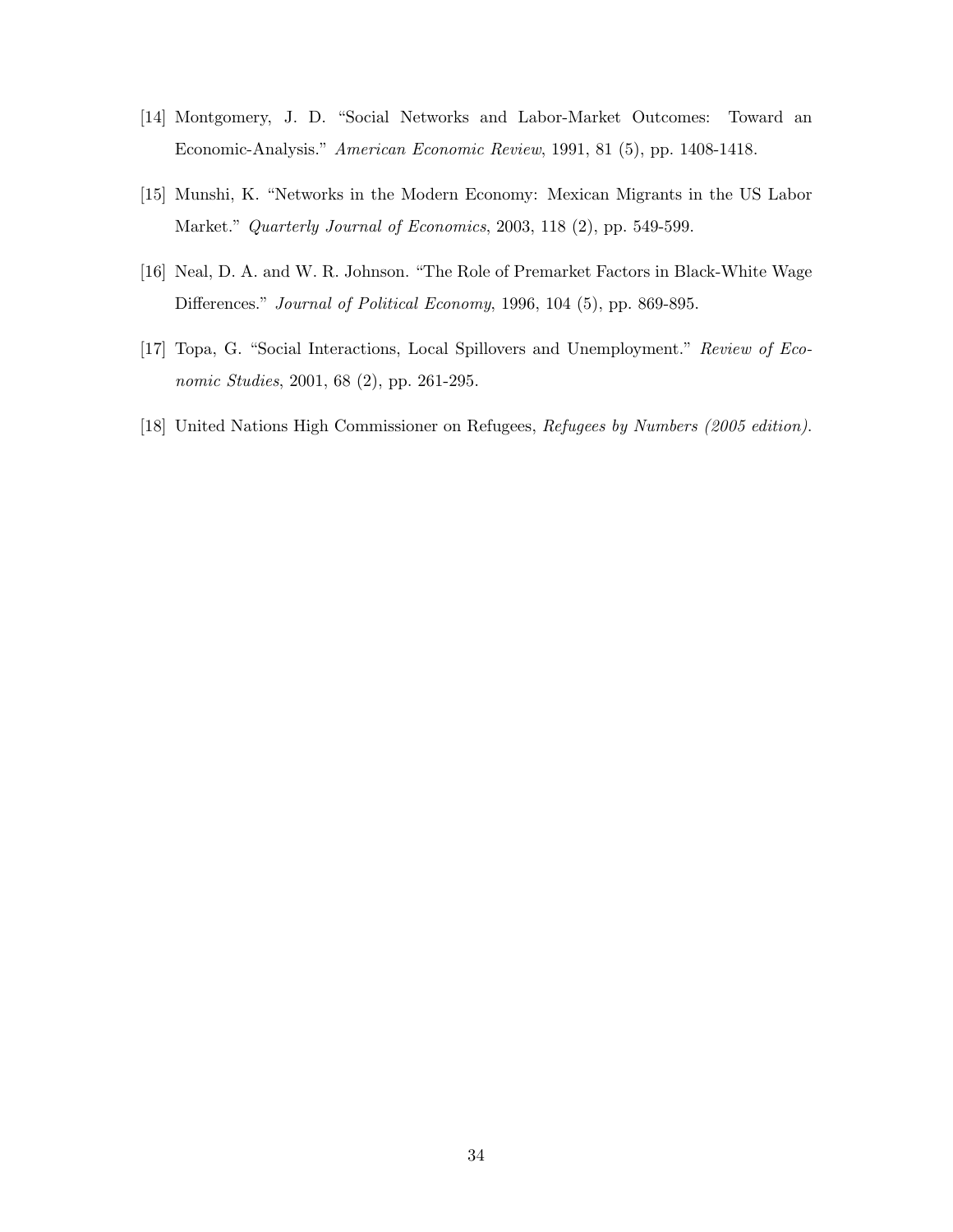# 7 Appendix

| Table 1: Summary Statistics              |           |           |         |  |
|------------------------------------------|-----------|-----------|---------|--|
|                                          | Mean      | Std. Dev. | No. Obs |  |
| IRC Data:                                |           |           |         |  |
| Age                                      | 31.81     | 11.131    | 2784    |  |
| HH Size                                  | 2.850     | 2.261     | 2784    |  |
| Employment rate                          | 0.639     | 0.480     | 2599    |  |
| Wage (conditional on employment)         | 7.334     | 1.313     | 2302    |  |
| Married                                  | 0.459     | 0.498     | 2730    |  |
| Spoke No English at Time of Arrival      | 0.445     | 0.497     | 2409    |  |
| Unknown Technical Training               | 0.019     | 0.135     | 2784    |  |
| <b>Adult Education</b>                   | $0.013\,$ | $0.115\,$ | 2784    |  |
| Other Technical Training                 | 0.004     | 0.060     | 2784    |  |
| No Education                             | 0.087     | 0.282     | 2784    |  |
| Primary School                           | 0.244     | 0.430     | 2784    |  |
| Secondary School                         | 0.415     | 0.493     | 2784    |  |
| Vocational School                        | 0.019     | 0.135     | 2784    |  |
| University                               | 0.126     | 0.332     | 2784    |  |
| Graduate School                          | 0.014     | 0.116     | 2784    |  |
| Unknown Education                        | 0.061     | 0.239     | 2784    |  |
| <b>HIV Positive</b>                      | 0.009     | 0.096     | 2784    |  |
| Num Refugees Resettled in Prior Year     | 34.14     | 38.72     | 2599    |  |
| Num Refugees Resettled in 2 Years before | 24.66     | 41.29     | 2599    |  |
| Num Refugees Resettled in 3 Years before | 26.86     | 50.89     | 2599    |  |
| Num Refugees Resettled in 4 Years before | 25.89     | 48.72     | 2599    |  |
| 2000 Census Data:                        |           |           |         |  |
| Network Size which Arrived in 1999       | 112.70    | 223.86    | 1164    |  |

Table 1: Summary Statistics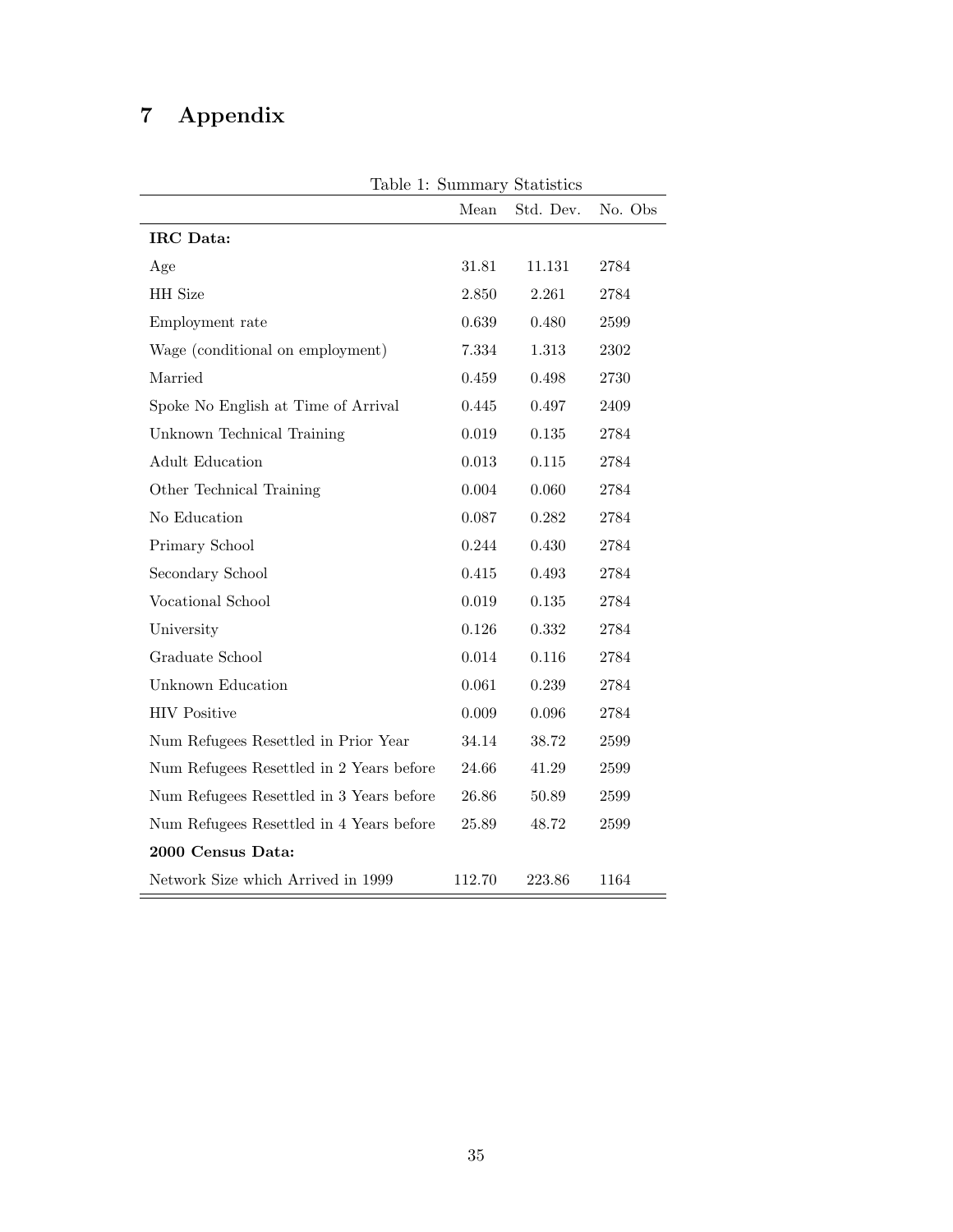| Number of years in U.S. since Resettlement  | $0.034$ ***  |
|---------------------------------------------|--------------|
|                                             | (0.002)      |
| Female                                      | $-0.098$ *** |
|                                             | (0.005)      |
| Age                                         | $-0.008$ *** |
|                                             | (0.000)      |
| Married                                     | $0.156$ ***  |
|                                             | (0.006)      |
| Years of Schooling Prior to Arrival in U.S. | $0.029$ ***  |
|                                             | (0.001)      |
| Constant                                    | 0.695        |
|                                             | (0.440)      |
|                                             |              |
| No obs.                                     | 30,906       |
|                                             |              |

Table 2: Probability of Employment Using ORR Data

a Standard errors are in parentheses.

b Also included are fixed effects for nationality, survey year, and initial resettlement state.

|                                          | Current Year | Prior Year | 2 Years | Years<br>3 |
|------------------------------------------|--------------|------------|---------|------------|
|                                          |              |            | Prior   | Prior      |
| Num Refugees Resettled in Current Year   |              |            |         |            |
| Num Refugees Resettled in Prior Year     | 0.5394       |            |         |            |
| Num Refugees Resettled in 2 Years before | 0.2859       | 0.4744     |         |            |
| Num Refugees Resettled in 3 Years before | 0.2711       | 0.3794     | 0.5892  |            |
| Num Refugees Resettled in 4 Years before | 0.2399       | 0.3473     | 0.3971  | 0.5815     |

Table 3: Correlation Coefficients of Refugee Cohort Sizes: 1997-2005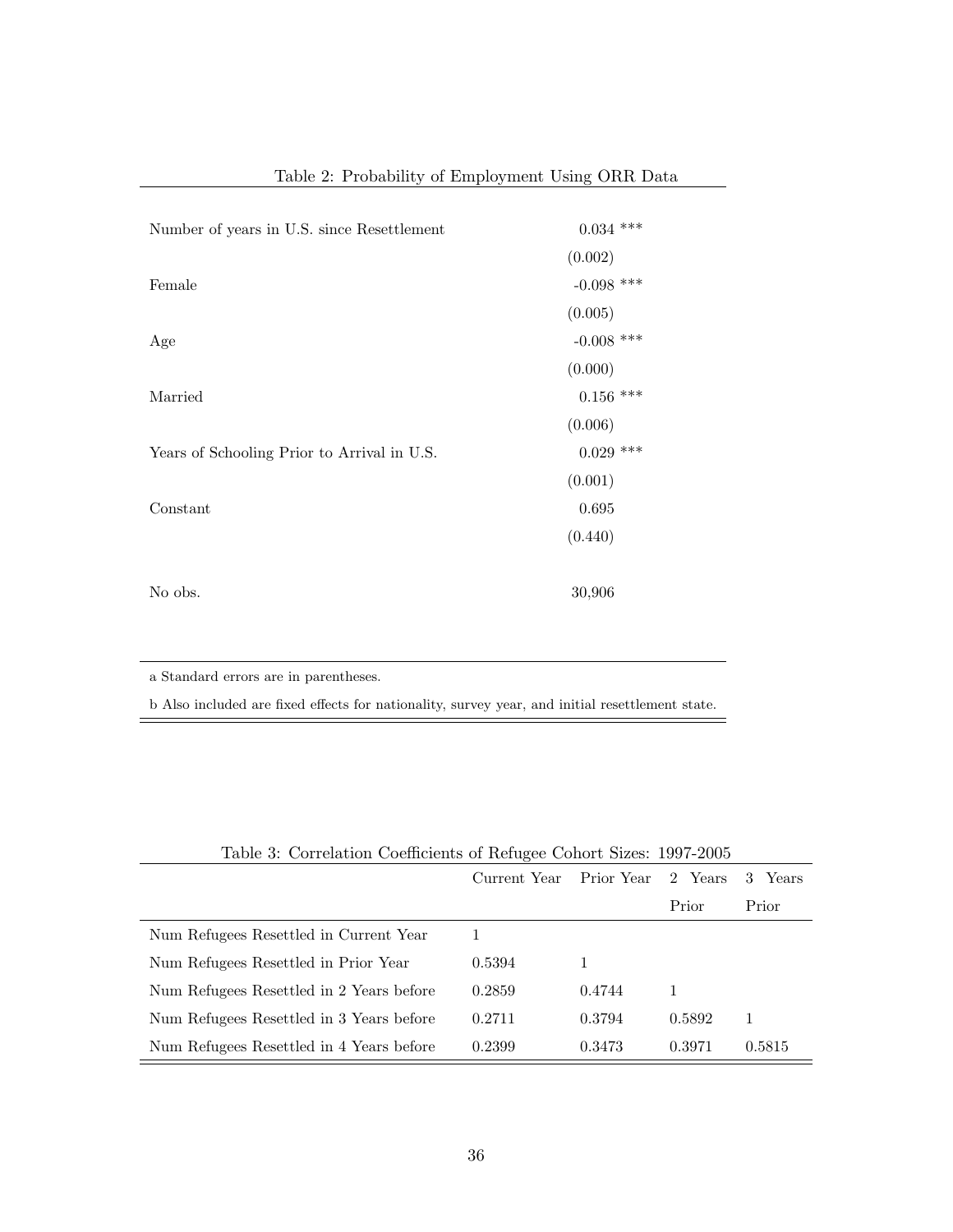|                                           | Column 1                | Column 2      | Column 3      | Column 4      |
|-------------------------------------------|-------------------------|---------------|---------------|---------------|
|                                           |                         |               |               |               |
| $#$ Refugees Resettled in Year $t$        | 0.00032                 | 0.00029       | $-0.00123$    | 0.00008       |
|                                           | (0.0005)                | (0.0005)      | (0.0012)      | (0.0007)      |
| # Refugees Resettled in Year $t-1$        | $-0.00086$ **           | $-0.00086$ ** | $-0.00019$    | $-0.00063$    |
|                                           | (0.0004)                | (0.0004)      | (0.0010)      | (0.0006)      |
| $#$ Refugees Resettled Year $t-2$         | $0.00094$ $\mathrm{**}$ | $0.00089**$   | $0.00453$ *** | $0.00279$ *** |
|                                           | (0.0004)                | (0.0004)      | (0.0009)      | (0.0008)      |
| $#$ Refugees Resettled Years $t-3 \& t-4$ | $0.00039$ **            | $0.00042$ **  |               |               |
|                                           | (0.0002)                | (0.0002)      |               |               |
| Age                                       | $0.025$ ***             | $0.024$ ***   | $0.030$ ***   | $0.030$ ***   |
|                                           | (0.005)                 | (0.006)       | (0.006)       | (0.007)       |
| Age Sq                                    | $0.0004$ ***            | $0.0004$ ***  | $0.0005$ ***  | $0.0004$ ***  |
|                                           | (0.0001)                | (0.00008)     | (0.0001)      | (0.0001)      |
| HH Size                                   | $-0.0189$ ***           | $-0.0371$     | $-0.017$ ***  | $-0.015$ **   |
|                                           | (0.006)                 | (0.038)       | (0.006)       | (0.006)       |
|                                           |                         |               |               |               |
| No obs                                    | 2409                    | 2013          | 1487          | 1349          |
| Sample Years                              | 2001-2005               | 2001-2005     | 2003-2005     | 2003-2005     |

Table 4: Linear Probability Model of Employment Probability on Network Size

a SE are in parentheses and clustered by city-ethnicity-year.

b Columns 1 and 2 also include fixed effects for nationality and regional office effects.

c Column 2 also has additional controls: initial English level, education, religion, HIV status, and HH size/city interactions.

d Columns 3 and 4 also include age, age<sup>2</sup> , HH size, fixed effects for nationality, month and regional office effects.

e For Current Year Network Size Column 3 uses number of refugees who arrived prior to date of refugee's arrival.

f Columns 1,2 and 4 uses all refugees who arrived during same fiscal year.

g Columns 1,2 and 4 uses network size variables and year dummies at the fiscal year.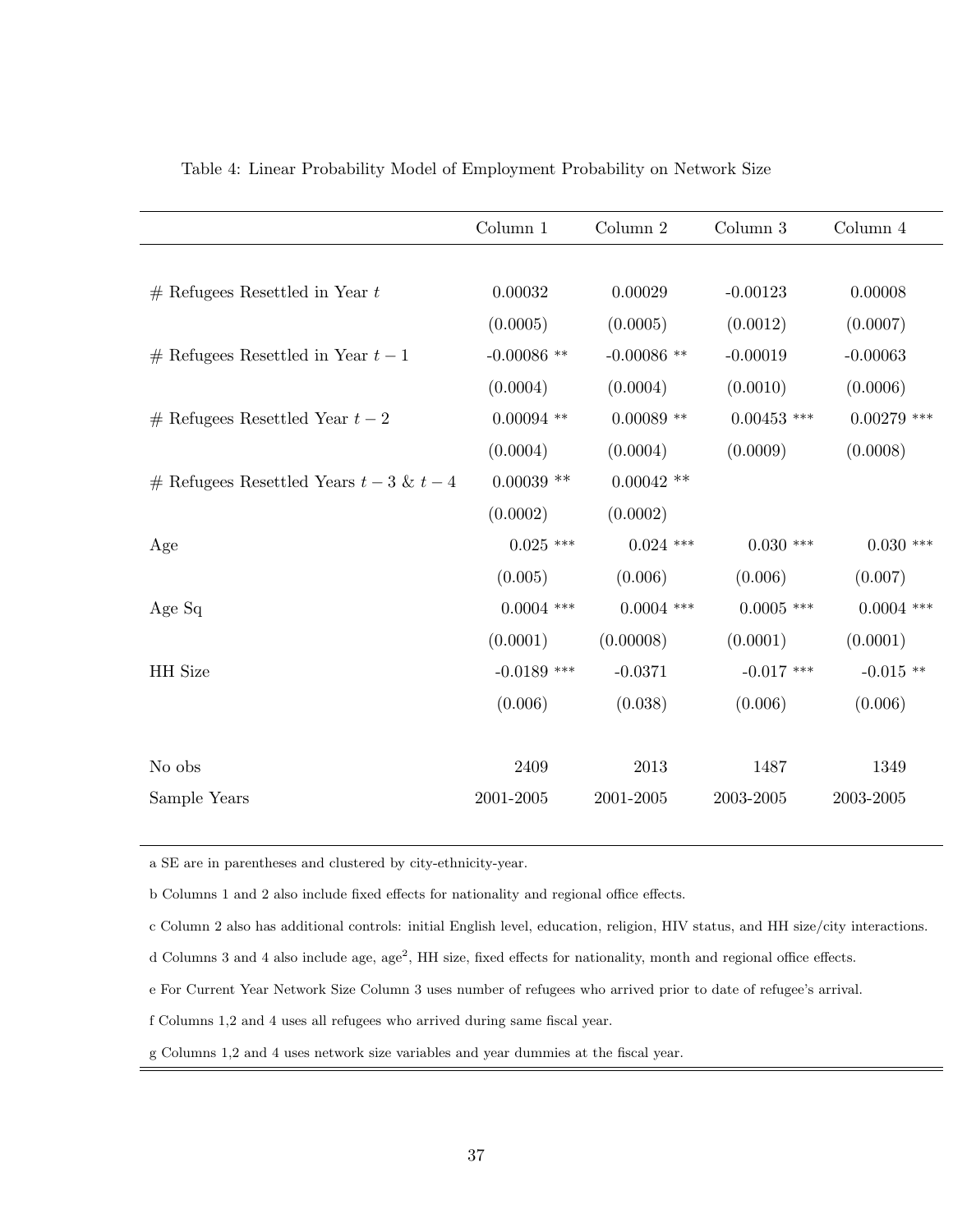|                                          | Column 1       | Column 2       | Column 3       |
|------------------------------------------|----------------|----------------|----------------|
|                                          |                |                |                |
| $#$ Refugees Resettled in Year t         | 0.00016        | 0.00078        | 0.00097        |
|                                          | (0.0005)       | (0.0005)       | (0.0007)       |
| $#$ Refugees Resettled in Year $t-1$     | $-0.00077$ **  | $-0.00158$ *** | $-0.00171$ **  |
|                                          | (0.0004)       | (0.0005)       | (0.0007)       |
| $#$ Refugees Resettled Year $t-2$        | 0.00055        | $0.00117$ ***  | $0.00101$ **   |
|                                          | (0.0004)       | (0.0005)       | (0.0005)       |
| # Refugees Resettled Years $t-3$ & $t-4$ | $0.00037$ **   | $0.00037$ **   | $0.00046$ **   |
|                                          | (0.0002)       | (0.0002)       | (0.0002)       |
| Age                                      | $0.027$ ***    | $0.033$ ***    | $0.035$ ***    |
|                                          | (0.005)        | (0.006)        | (0.006)        |
| Age Sq                                   | $-0.00043$ *** | $-0.00050$ *** | $-0.00053$ *** |
|                                          | (0.0001)       | (0.0001)       | (0.0001)       |
| HH Size                                  | $-0.019$ ***   | $-0.020$ ***   | $-0.020$ ***   |
|                                          | (0.006)        | (0.007)        | (0.007)        |
|                                          |                |                |                |
| City-year FE                             | Yes            | N <sub>o</sub> | N <sub>o</sub> |
| Excluding Special Caseload Groups        | N <sub>o</sub> | Yes            | Yes            |
| Nationality-Year Controls                | N <sub>o</sub> | N <sub>o</sub> | Yes            |
|                                          |                |                |                |
| No obs                                   | 2409           | 1632           | 1632           |

Table 5: Robustness Analysis for Employment

a SE are in parentheses & clustered by city-ethnicity-year.

b Also included are age, age<sup>2</sup>, HH size, fixed effects for nationality and regional office.

c Columns 2 and 3 also contain fiscal year dummies.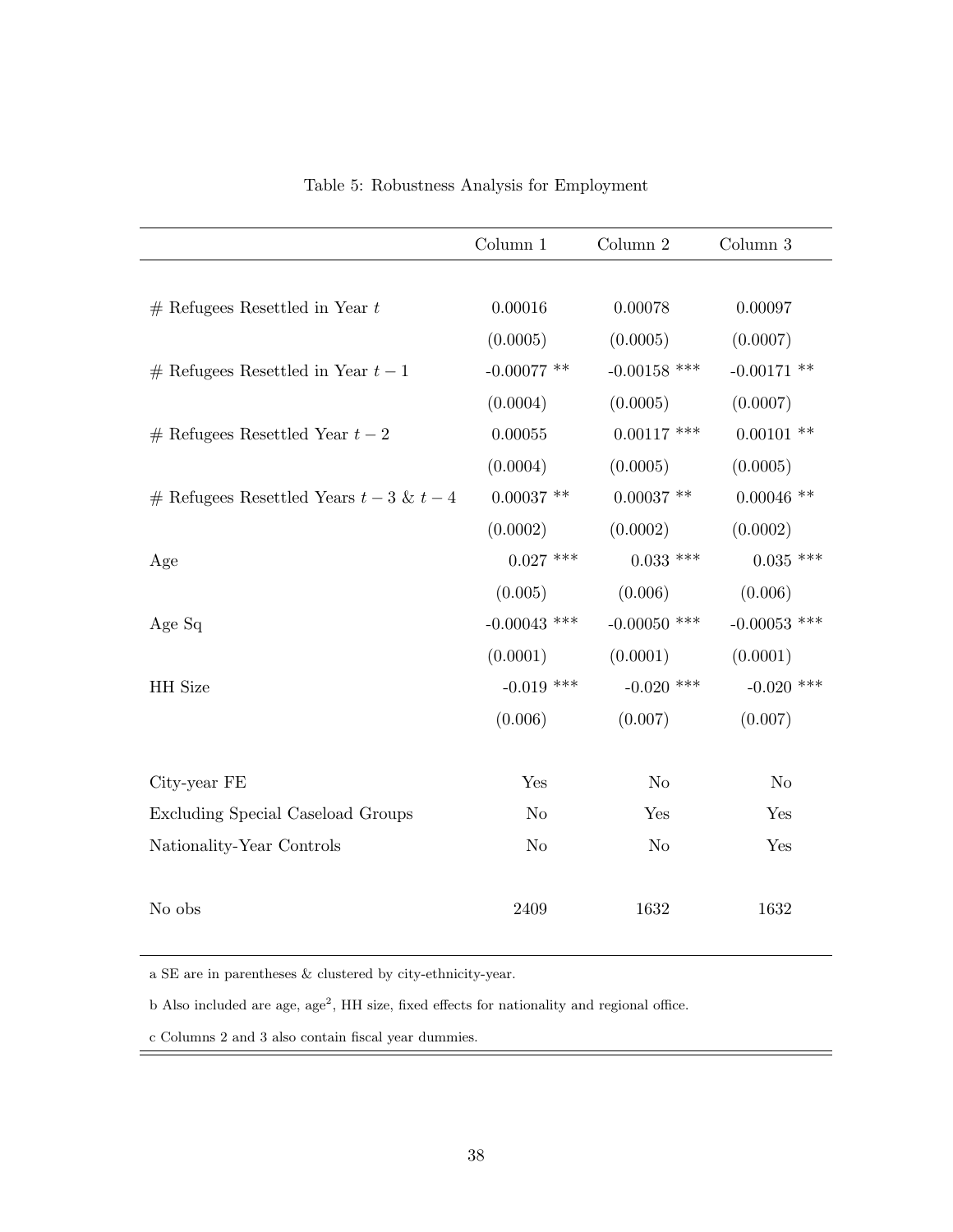| $#$ Refugees Resettled in Year $t$                     | 0.00070        |
|--------------------------------------------------------|----------------|
|                                                        | (0.0006)       |
| $#$ Refugees Resettled in Year $t-1$                   | $-0.00131$ **  |
|                                                        | (0.0005)       |
| $#$ Refugees Resettled Year $t-2$                      | $0.00108$ **   |
|                                                        | (0.0005)       |
| $#$ Refugees Resettled Years $t-3$ and $t-4$           | $0.00045$ **   |
|                                                        | (0.0002)       |
| Total Refugees from Country $j$ in Year $t$            | 0.00004        |
|                                                        | (0.0001)       |
| Total Refugees from Country j in Year $t-1$            | $-0.00007$     |
|                                                        | (0.0001)       |
| Total Refugees from Country j in Year $t-2$            | 0.00005        |
|                                                        | (0.0001)       |
| Total Refugees from Country j in Years $t-3$ and $t-4$ | $-0.00005$     |
|                                                        | (0.0000)       |
| Age                                                    | $0.033$ ***    |
|                                                        | (0.006)        |
| Age Sq                                                 | $-0.00050$ *** |
|                                                        | (0.0001)       |
| HH Size                                                | $-0.020$ ***   |
|                                                        | (0.007)        |
|                                                        |                |
| P-value of joint sig of Total Refugee variables        | 0.73           |
| No obs                                                 | 1632           |
|                                                        |                |

Table 6: Employment Robustness Analysis with Total Refugee Arrivals by Country

a SE are in parentheses & clustered by city-ethnicity-year.

b Also included are age, age<sup>2</sup>, HH size, fixed effects for nationality, fiscal year and regional office.

c Excludes special caseloads.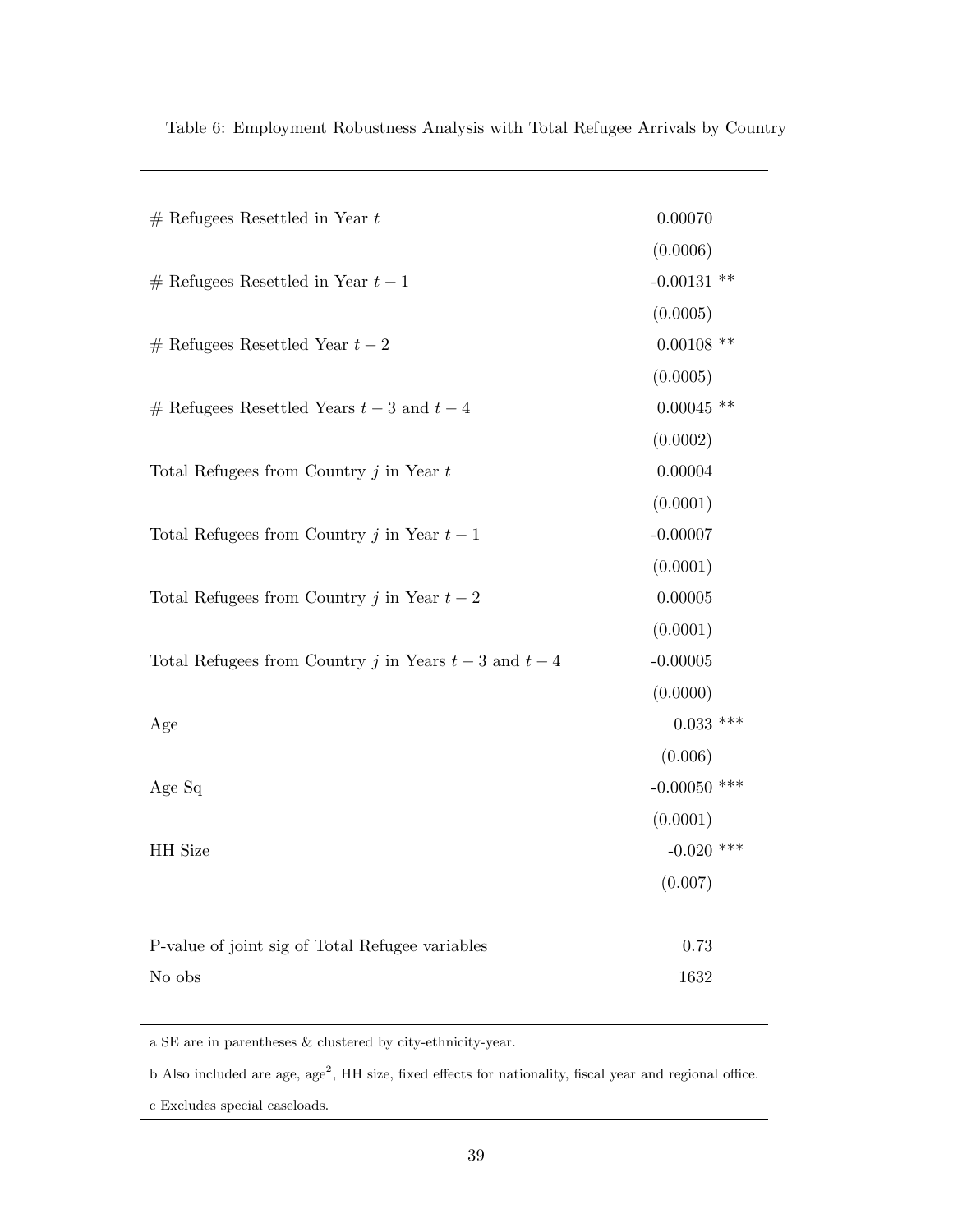| $#$ Refugees Resettled in Year $t$                         | 0.00077        |
|------------------------------------------------------------|----------------|
|                                                            | (0.0005)       |
| $#$ Refugees Resettled in Year $t-1$                       | $-0.00152$ *** |
|                                                            | (0.0005)       |
| $#$ Refugees Resettled Year $t-2$                          | $0.00143$ ***  |
|                                                            | (0.0005)       |
| $#$ Refugees Resettled Years $t-3$ and $t-4$               | $0.00046$ **   |
|                                                            | (0.0002)       |
| $#$ Family Reunification Refugees in Year $t$              | $-0.00023$     |
|                                                            | (0.0010)       |
| $#$ Family Reunification Refugees in Year $t-1$            | $-0.00005$     |
|                                                            | (0.0010)       |
| # Family Reunification Refugees in Year $t-2$              | $-0.00106$     |
|                                                            | (0.0009)       |
| $#$ Family Reunification Refugees in Years $t-3$ and $t-4$ | 0.00037        |
|                                                            | (0.0003)       |
| Age                                                        | $0.033$ ***    |
|                                                            | (0.006)        |
| Age Sq                                                     | $-0.00050$ *** |
|                                                            | (0.0001)       |
| HH Size                                                    | $-0.020$ ***   |
|                                                            | (0.007)        |
|                                                            |                |
| P-value of joint sig of Family Reunification variables     | 0.76           |
| No obs                                                     | 1632           |
|                                                            |                |

Table 7: Employment Robustness Analysis with Family Reunification Refugees

a SE are in parentheses & clustered by city-ethnicity-year.

b Also included are age, age<sup>2</sup>, HH size, fixed effects for nationality, fiscal year and regional office.

c Excludes special caseloads.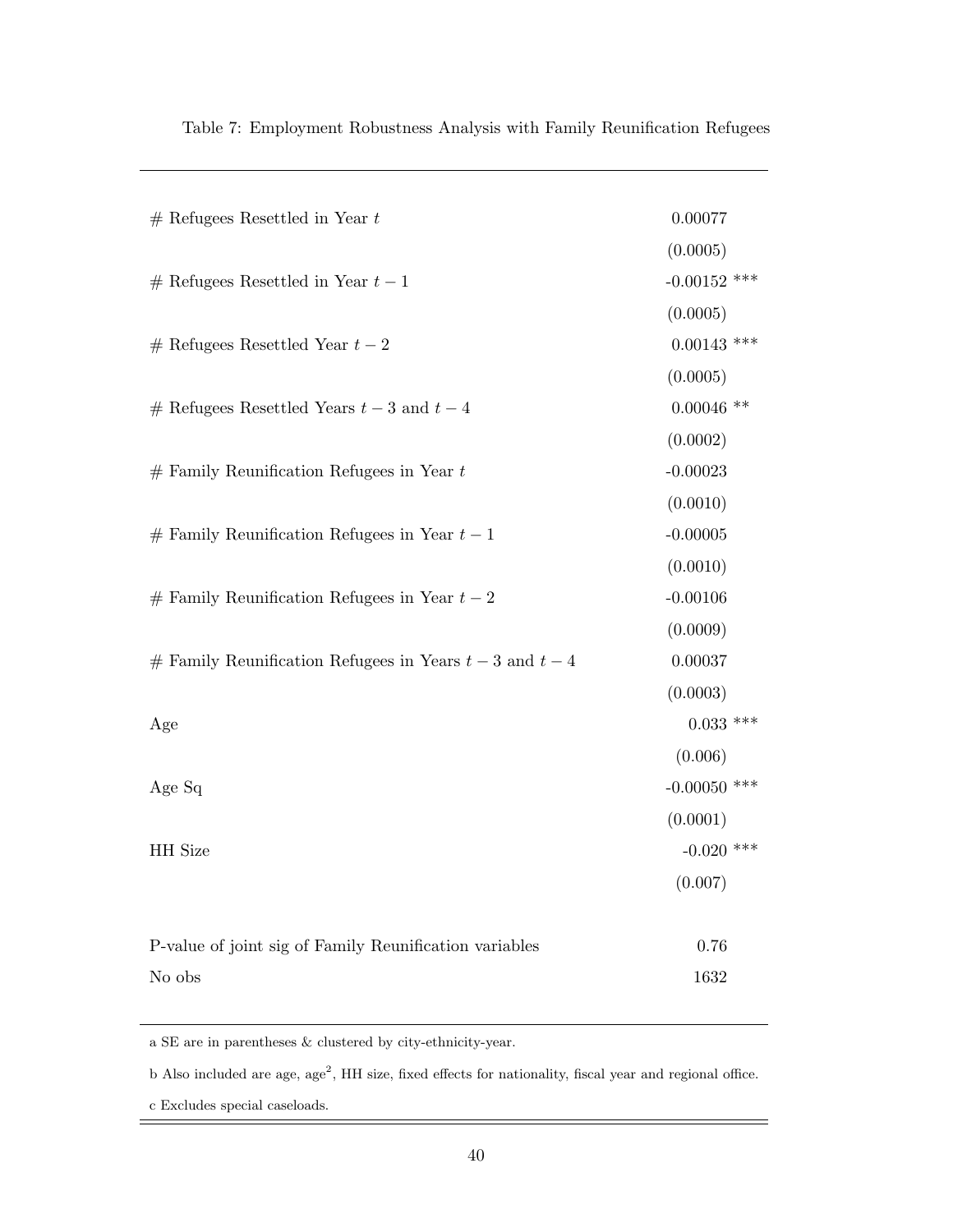| $#$ Refugees Resettled in Year $t$           | 0.00060        |
|----------------------------------------------|----------------|
|                                              | (0.0005)       |
| $#$ Refugees Resettled in Year $t-1$         | $-0.00169$ *** |
|                                              | (0.0005)       |
| $#$ Refugees Resettled Year $t-2$            | $0.00086*$     |
|                                              | (0.0005)       |
| $#$ Refugees Resettled Years $t-3$ and $t-4$ | $0.00041$ **   |
|                                              | (0.0002)       |
| Staff Member Speaks Same Language            | $-0.01423$     |
|                                              | (0.0294)       |
| Volunteer who Speaks Same Language           | 0.06899        |
|                                              | (0.0474)       |
| Age                                          | $0.033$ ***    |
|                                              | (0.006)        |
| Age Sq                                       | $-0.00050$ *** |
|                                              | (0.0001)       |
| HH Size                                      | $-0.020$ ***   |
|                                              | (0.007)        |
|                                              |                |
| No obs                                       | 1632           |
|                                              |                |

| Table 8: Employment Robustness Analysis with Staff Controls |  |  |  |  |
|-------------------------------------------------------------|--|--|--|--|
|-------------------------------------------------------------|--|--|--|--|

a SE are in parentheses & clustered by city-ethnicity-year.

b Also included are age age<sup>2</sup>, HH size, fixed effects for nationality, fiscal year and regional office.

c Excludes special caseloads.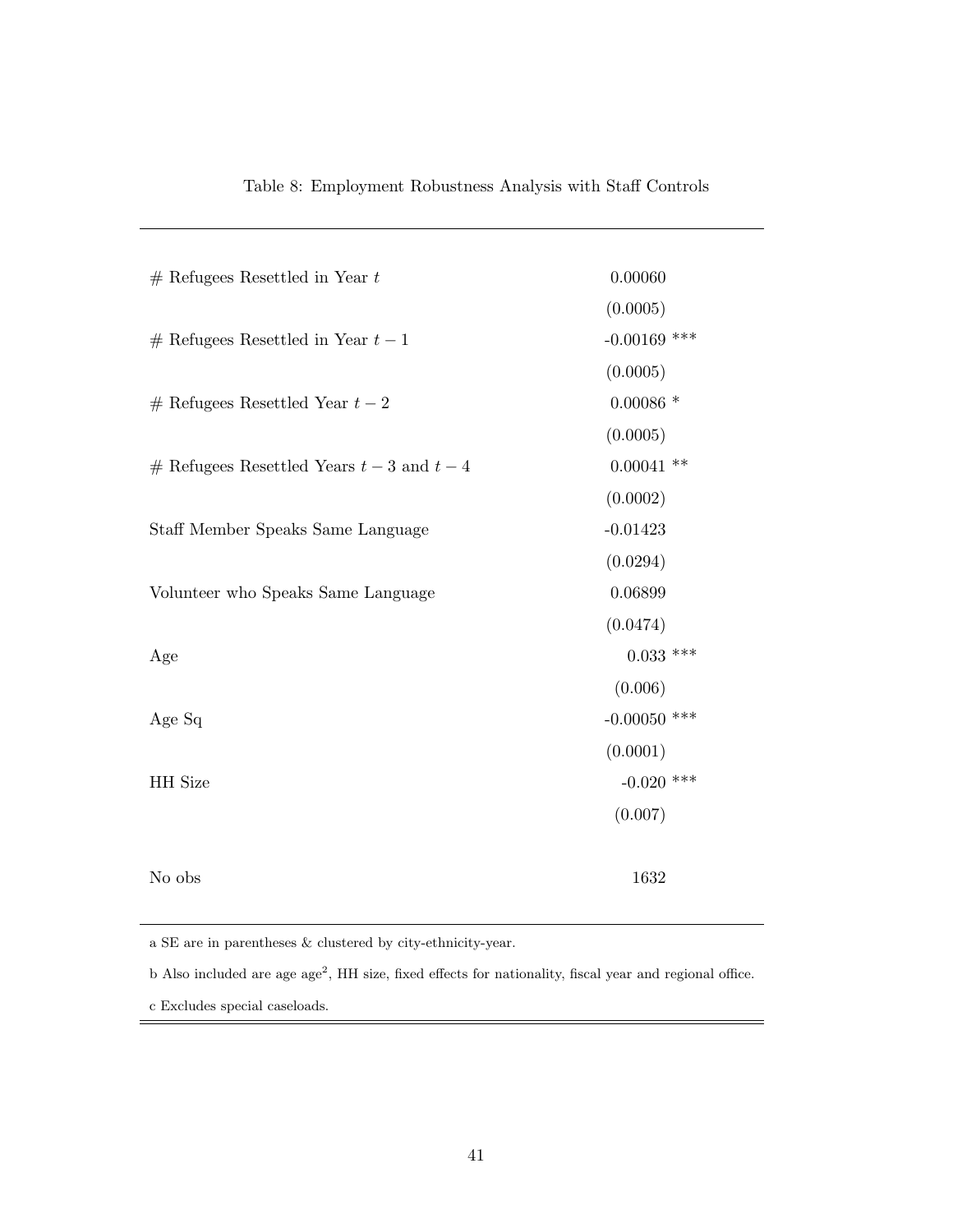| $#$ Refugees Resettled in Year $t$                        | 0.00036        |
|-----------------------------------------------------------|----------------|
|                                                           | (0.0005)       |
| $#$ Refugees Resettled in Year $t-1$                      | $-0.00132$ *** |
|                                                           | (0.0005)       |
| $#$ Refugees Resettled Year $t-2$                         | $0.00137$ **   |
|                                                           | (0.0005)       |
| $#$ Refugees Resettled Years $t-3$ and $t-4$              | $0.00058$ *    |
|                                                           | (0.0003)       |
| $#$ Refugees Resettled in Year $t *$ No English           | $-0.00023$     |
|                                                           | (0.0006)       |
| $#$ Refugees Resettled in Year $t-1$ * No English         | 0.00088        |
|                                                           | (0.0006)       |
| $#$ Refugees Resettled Year $t-2$ * No English            | $-0.00089$     |
|                                                           | (0.0007)       |
| $#$ Refugees Resettled Years $t-3$ and $t-4$ * No English | 0.00003        |
|                                                           | (0.0003)       |
| No English                                                | $-0.093$ **    |
|                                                           | (0.046)        |
| Age                                                       | $0.023$ ***    |
|                                                           | (0.006)        |
| Age Sq                                                    | $-0.00037$ *** |
|                                                           | (0.0001)       |
| HH Size                                                   | $-0.016$ ***   |
|                                                           | (0.006)        |
|                                                           |                |
| P-value of F test for No English Interactions             | 0.41           |
| No obs                                                    | 2218           |
|                                                           |                |

Table 9: Employment Robustness Analysis with Heterogenous English Effects

a SE are in parentheses & clustered by city-ethnicity-year.

b Also included are age, age<sup>2</sup>, HH size, fixed effects for nationality, fiscal year and regional office.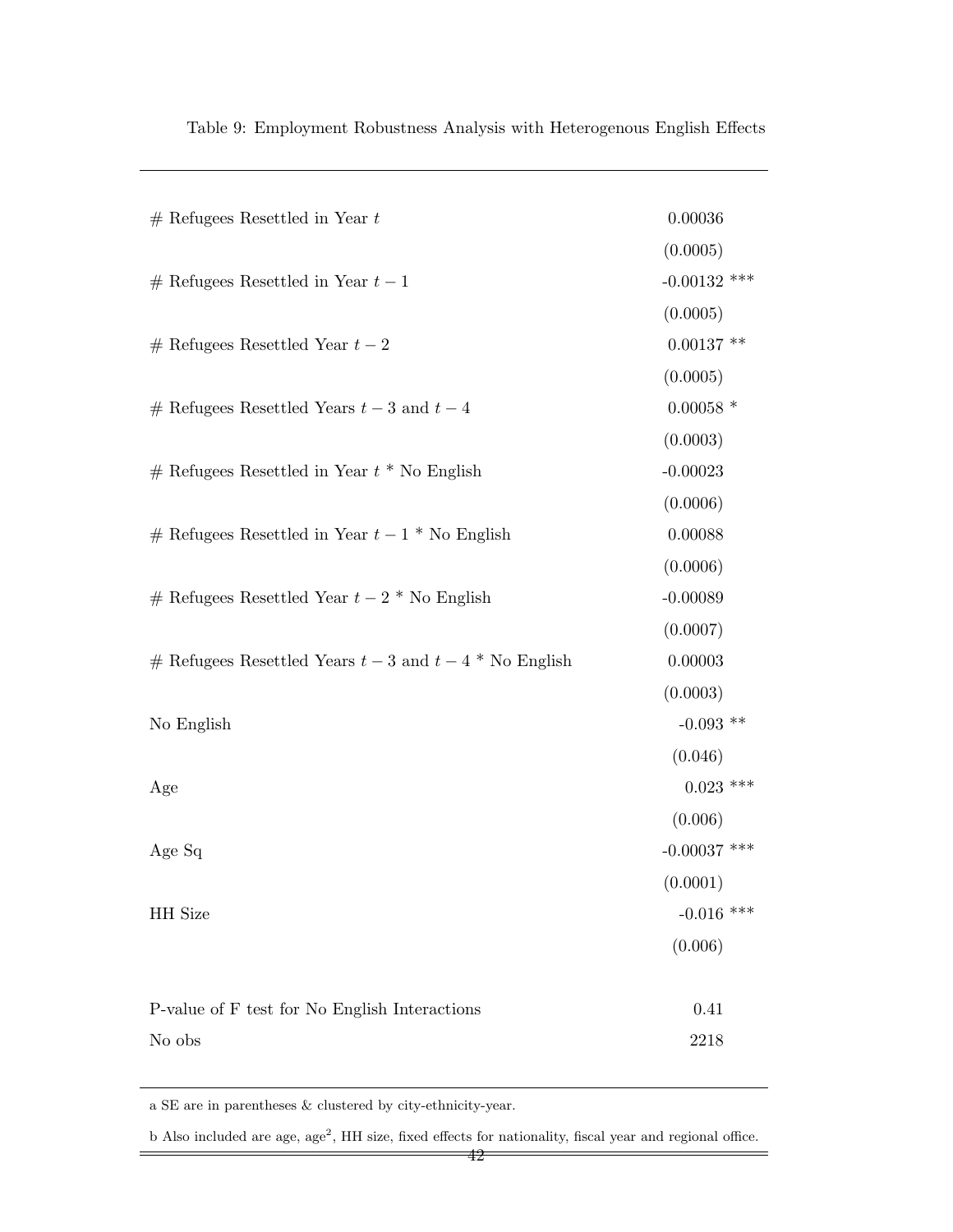|                                            | OLS Conditional  |                        |                |
|--------------------------------------------|------------------|------------------------|----------------|
|                                            | on Employment    | Median Regression: All |                |
|                                            | Column 1         | Column 2               | Column $3$     |
|                                            |                  |                        |                |
| $#$ Refugees Resettled in Year t           | 0.00091          | 0.00047                | 0.00066        |
|                                            | (0.0029)         | (0.0020)               | (0.0006)       |
| $#$ Refugees Resettled in Year $t-1$       | $-0.00178$       | $-0.00415$ **          | $-0.00312$ *** |
|                                            | (0.0040)         | (0.0020)               | (0.0006)       |
| $#$ Refugees Resettled Year $t-2$          | 0.00194          | 0.00190                | 0.00064        |
|                                            | (0.0019)         | (0.0019)               | (0.0006)       |
| # Refugees Resettled Years $t-3$ and $t-4$ | 0.00016          | $0.00354$ ***          | $0.00268$ ***  |
|                                            | (0.0011)         | (0.0009)               | (0.0003)       |
| Age                                        | $0.144$ ***      | $0.335$ ***            | $0.239$ ***    |
|                                            | (0.035)          | (0.030)                | (0.010)        |
| Age Sq                                     | $-0.002$ ***     | $-0.005$ ***           | $-0.004$ ***   |
|                                            | (0.001)          | (0.0004)               | (0.0001)       |
| HH Size                                    | -0.056 $^{\ast}$ | $-0.183$ ***           | $-0.121$ ***   |
|                                            | (0.032)          | (0.028)                | (0.009)        |
|                                            |                  |                        |                |
| No obs                                     | 1192             | 2469                   | $2059\,$       |

# Table 10: Wages on Network Size

a SE are in parentheses and clustered by city-ethnicity-arrival year pairs.

b Also included are fixed effects for nationality and regional office.

c Column 2 also has additional controls: initial English level, education, religion, HIV status, and HH size/city interactions.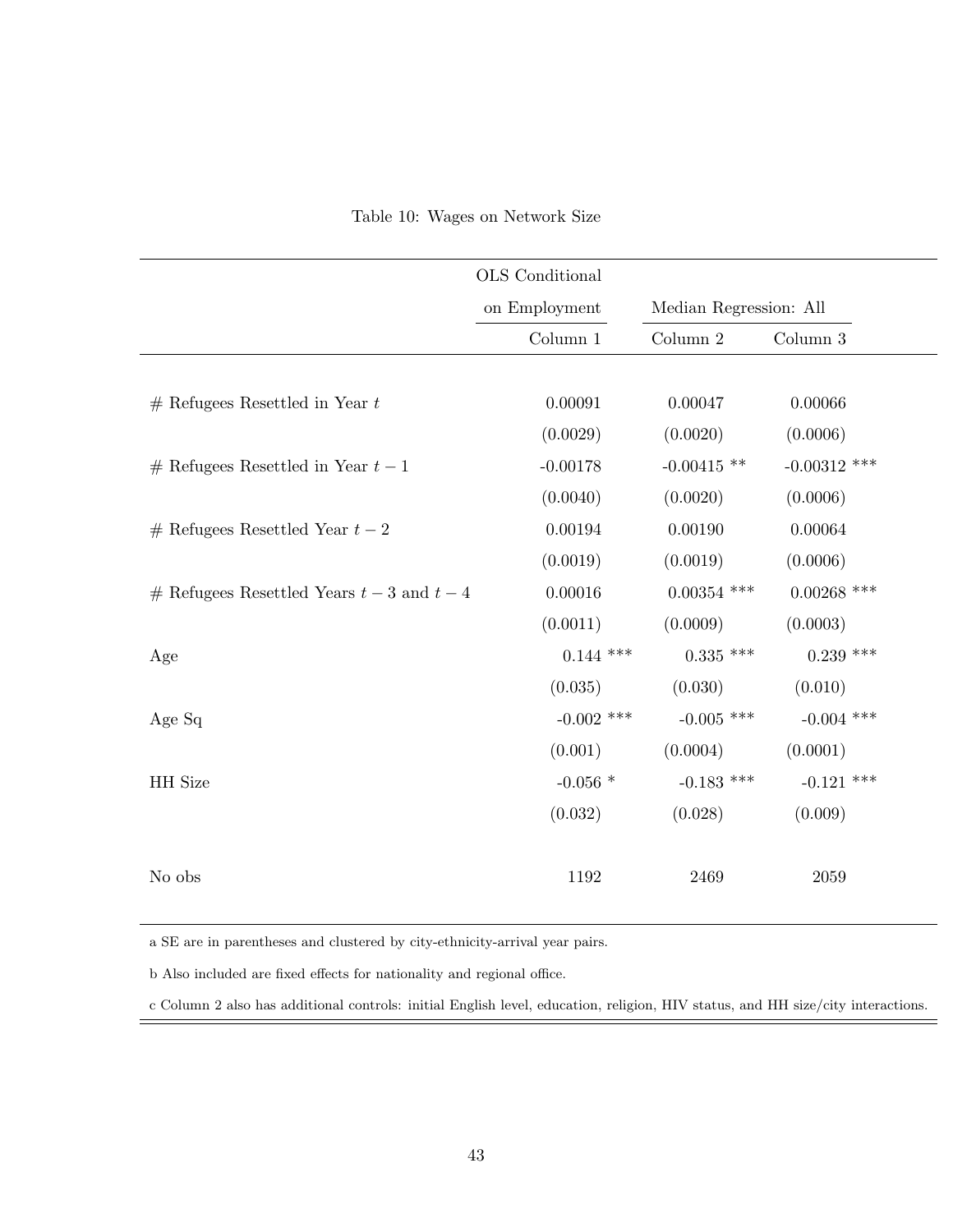|                                            | Employment   | Wage         |
|--------------------------------------------|--------------|--------------|
|                                            |              |              |
| # Refugees Unemployed during 2 Prior Years | $-0.038$ *** | $-0.028$ *** |
|                                            | (0.005)      | (0.009)      |
| # Refugees Employed during 2 Prior Years   | $0.018$ ***  | $0.014$ ***  |
|                                            | (0.003)      | (0.004)      |
| Age                                        | $0.025$ ***  | $0.068$ ***  |
|                                            | (0.006)      | (0.022)      |
| Age Sq                                     | $0.000$ ***  | $-0.001$ *** |
|                                            | (0.000)      | (0.000)      |
| HH Size                                    | $-0.013$ **  | $\,0.032\,$  |
|                                            | (0.006)      | (0.021)      |
| Constant                                   | $0.463$ ***  | $6.702$ ***  |
|                                            | (0.166)      | (0.504)      |
|                                            |              |              |
| No obs                                     | 1487         | 848          |
|                                            |              |              |

#### Table 11: Network Size Using Within Sample Employment Info

a Network variables indicate employment status as of 90 days after the network member's arrival.

Therefore assuming persistence in employment outcomes over time.

b SE are in parentheses and are clustered by city-ethnicity-arrival year pairs.

c Also included are fixed effects for nationality, regional office and year of arrival.

d Sample includes only refugees resettled from 2003-2005.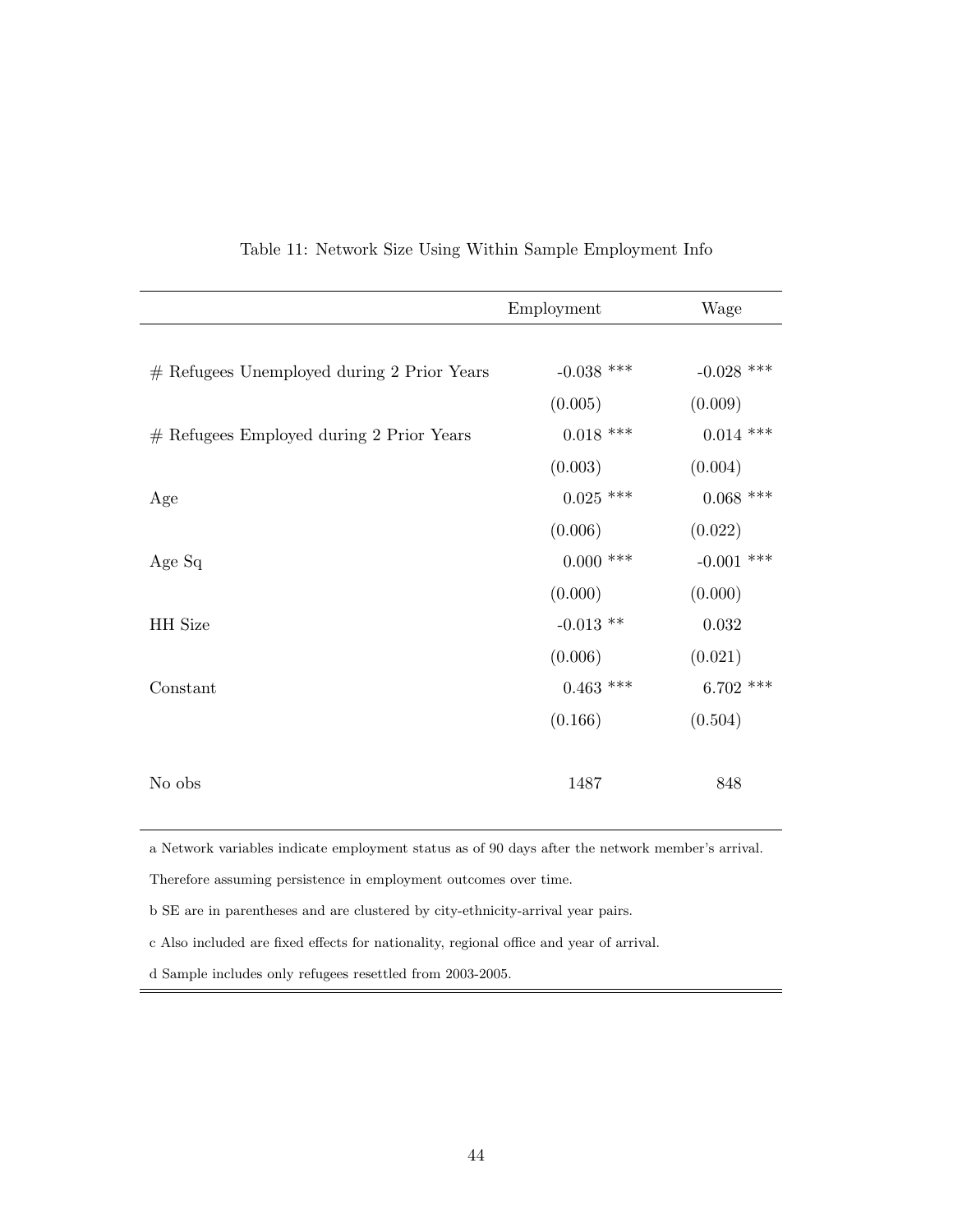| Table 12: Employment Effects Using Census Data for Network Measure |  |  |  |  |  |  |  |
|--------------------------------------------------------------------|--|--|--|--|--|--|--|
|--------------------------------------------------------------------|--|--|--|--|--|--|--|

| Network size which arrived in 1999 * Refugee arrived in 2001 | -0.0003 $^{**}$ |
|--------------------------------------------------------------|-----------------|
|                                                              | (0.0001)        |
| Network size which arrived in 1999                           | $0.0003$ **     |
|                                                              | (0.0001)        |
| Age                                                          | $0.022$ **      |
|                                                              | (0.010)         |
| Age Squared                                                  | $-0.0004$ ***   |
|                                                              | (0.0001)        |
| HH Size                                                      | $-0.024$ **     |
|                                                              | (0.011)         |
| 2001 Year Dummy                                              | $0.080\,$       |
|                                                              | (0.057)         |
| Constant                                                     | $0.626$ ***     |
|                                                              | (0.188)         |
|                                                              |                 |
| No obs                                                       | 1156            |

a Standard errors are in parentheses and clustered by city-ethnicity pairs.

b Also included are fixed effects for nationality and regional office.

c The sample is restricted to refugees who arrived in 2001 and 2002.

d Network Size is number of individuals in the 2000 Census who arrived in 1999 by place of birth/MSA.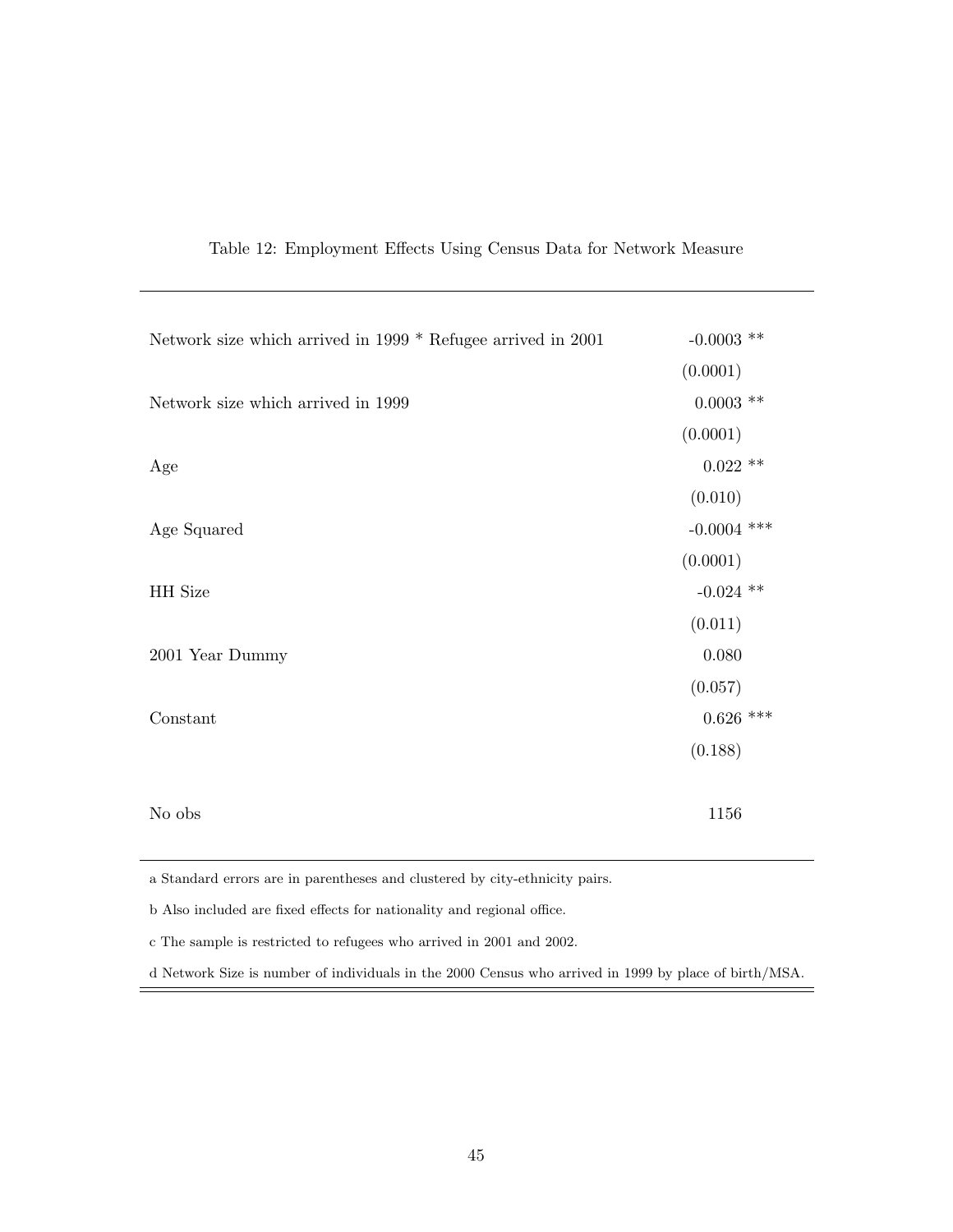| Table 13: Wage Effects Using Census Data for Network Measure |                 |                    |  |  |  |  |
|--------------------------------------------------------------|-----------------|--------------------|--|--|--|--|
|                                                              | OLS Conditional | Median Regression: |  |  |  |  |
|                                                              | on Employment   | All Observations   |  |  |  |  |
|                                                              |                 |                    |  |  |  |  |
| Network size which arrived in 1999 * Refugee arrived in 2001 | $-0.0003$       | $-0.0015$ ***      |  |  |  |  |
|                                                              | (0.0005)        | (0.0004)           |  |  |  |  |
| Network size which arrived in 1999                           | $-0.0001$       | $0.0013$ ***       |  |  |  |  |
|                                                              | (0.0005)        | (0.0004)           |  |  |  |  |
| Age                                                          | $0.089$ ***     | $0.240$ ***        |  |  |  |  |
|                                                              | (0.030)         | (0.021)            |  |  |  |  |
| Age Sq                                                       | $-0.0011$ ***   | -0.0037 ***        |  |  |  |  |
|                                                              | (0.0004)        | (0.0003)           |  |  |  |  |
| HH Size                                                      | $-0.029$        | $-0.091$ ***       |  |  |  |  |
|                                                              | (0.027)         | (0.021)            |  |  |  |  |
| 2001 Year Dummy                                              | $-0.070$        | $0.569$ ***        |  |  |  |  |
|                                                              | (0.174)         | (0.112)            |  |  |  |  |
| Constant                                                     | $6.914$ ***     | $-4.033$ ***       |  |  |  |  |
|                                                              | (0.571)         | (1.059)            |  |  |  |  |
|                                                              |                 |                    |  |  |  |  |
| No obs                                                       | 833             | 1141               |  |  |  |  |
|                                                              |                 |                    |  |  |  |  |

a Standard errors are in parentheses and clustered by city-ethnicity pairs.

b Also included are fixed effects for nationality and regional office.

c The sample is restricted to refugees who arrived in 2001 and 2002.

d Network Size is number of individuals in the 2000 Census who arrived in 1999 by place of birth/MSA.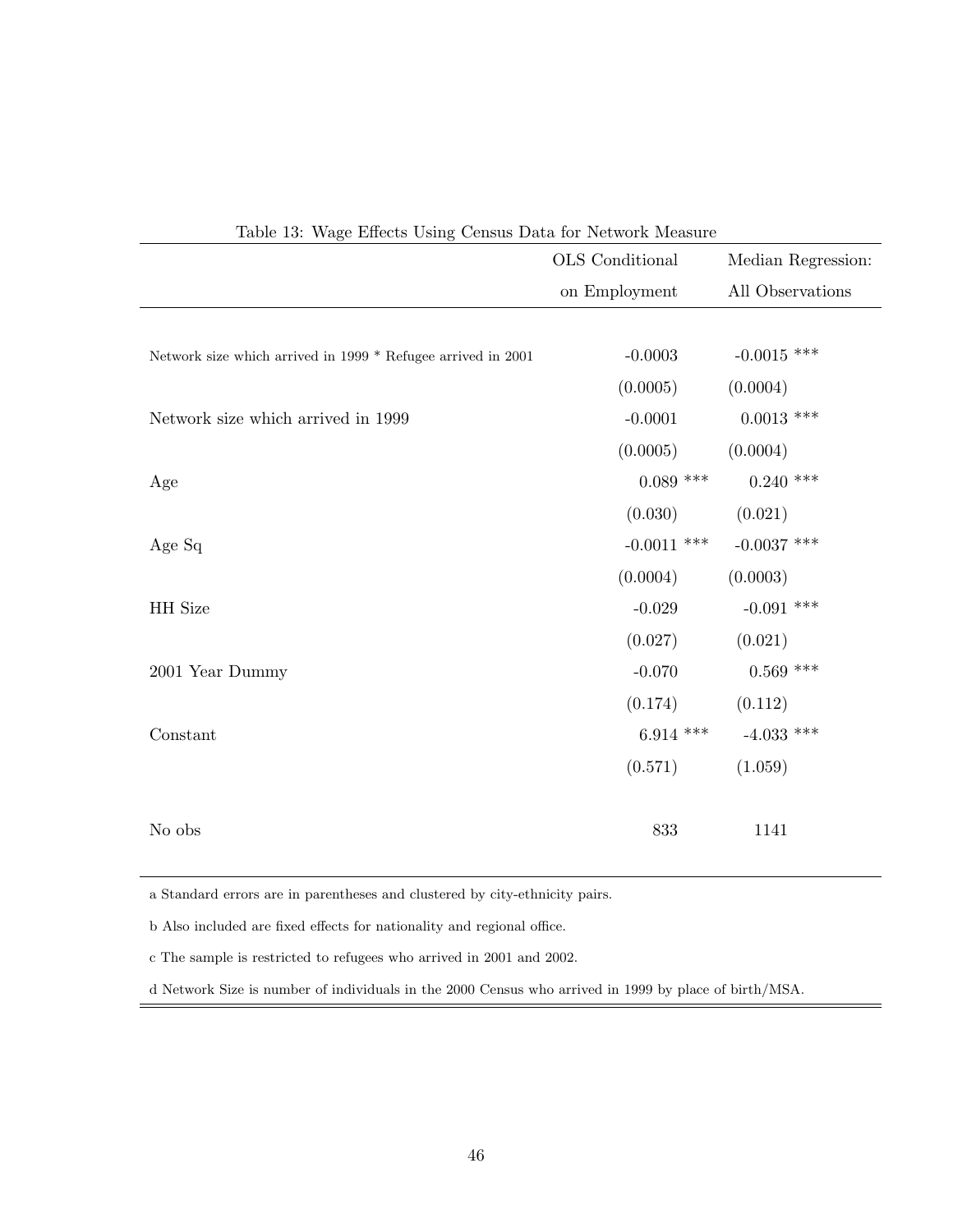

Figure 1: Graphical Example of Model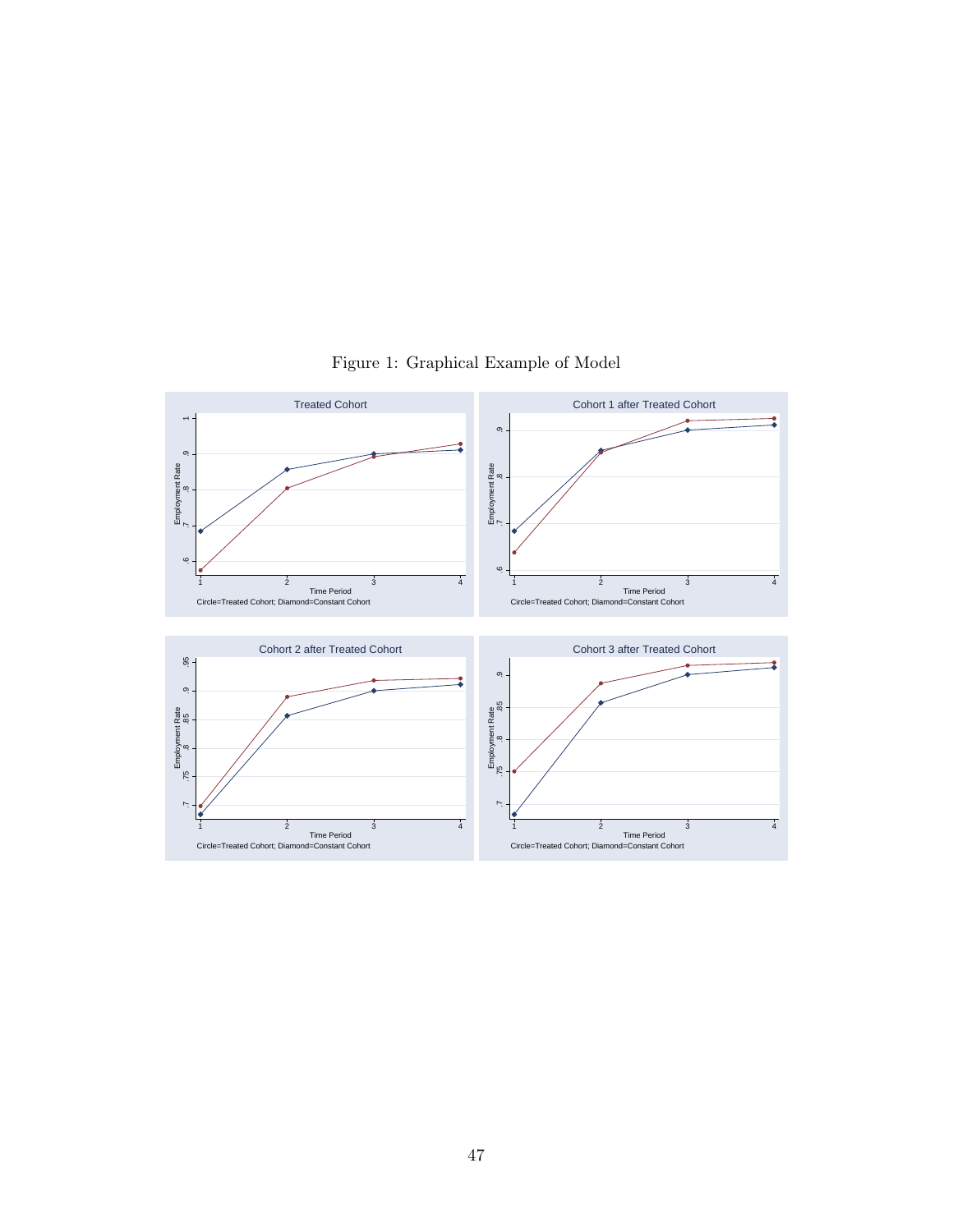

Figure 2: Graphical Example of Model with Wages: Effect on Average Wages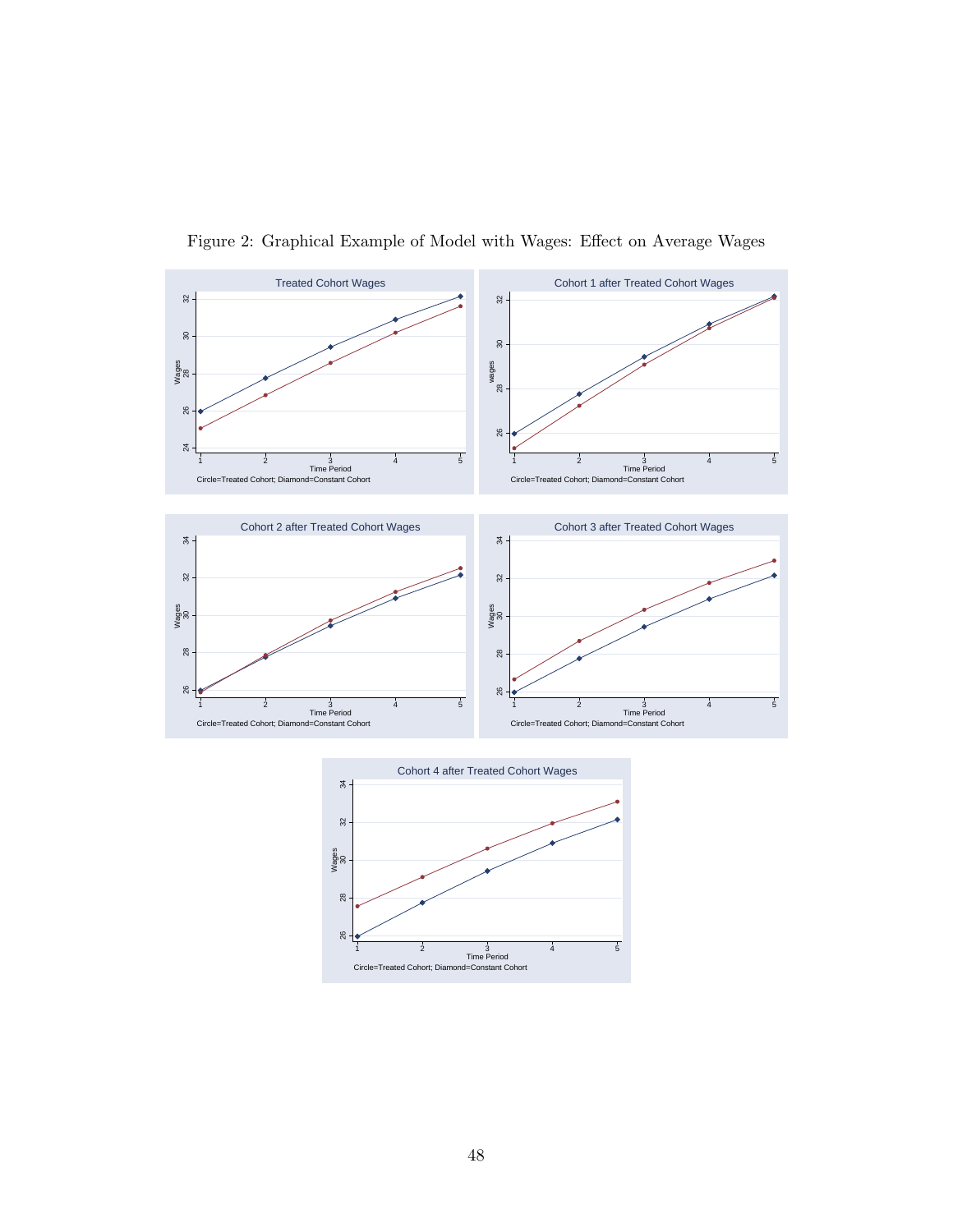

Figure 3: Graphical Example of Model with Wages: Effect on Employment Rates